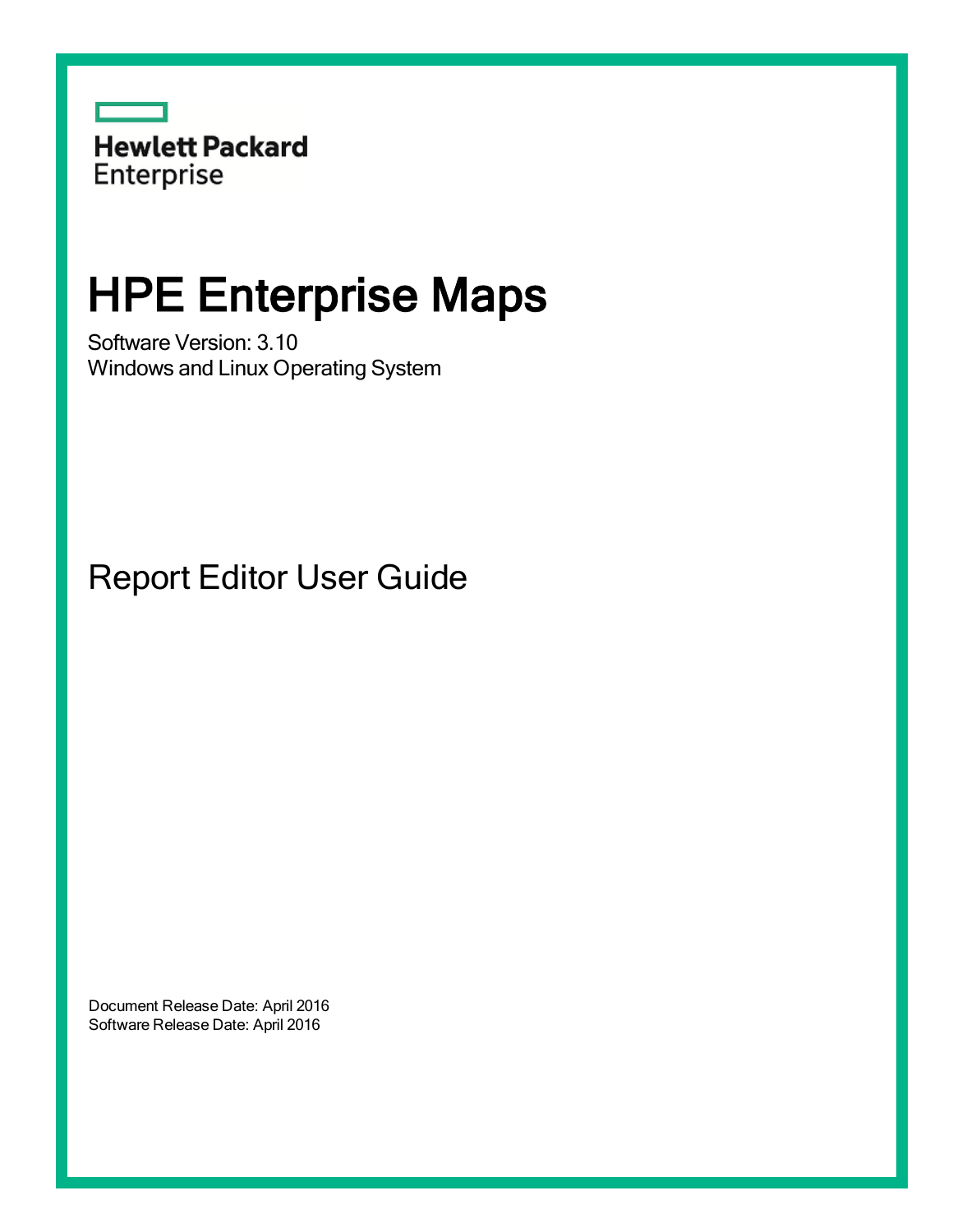### Legal Notices

#### **Warranty**

The only warranties for Hewlett Packard Enterprise products and services are set forth in the express warranty statements accompanying such products and services. Nothing herein should be construed as constituting an additional warranty. HPE shall not be liable for technical or editorial errors or omissions contained herein.

The information contained herein is subject to change without notice.

#### Restricted Rights Legend

Confidential computer software. Valid license from HPE required for possession, use or copying. Consistent with FAR 12.211 and 12.212, Commercial Computer Software, Computer Software Documentation, and Technical Data for Commercial Items are licensed to the U.S. Government under vendor's standard commercial license.

#### Copyright Notice

© Copyright 2015 Hewlett Packard Enterprise Development LP

#### Trademark Notices

Adobe™ is a trademark of Adobe Systems Incorporated.

Microsoft® and Windows® are U.S. registered trademarks of Microsoft Corporation.

UNIX® is a registered trademark of The Open Group.

This product includes an interface of the 'zlib' general purpose compression library, which is Copyright © 1995-2002 Jean-loup Gailly and Mark Adler.

### Documentation Updates

The title page of this document contains the following identifying information:

- Software Version number, which indicates the software version.
- Document Release Date, which changes each time the document is updated.
- <sup>l</sup> Software Release Date, which indicates the release date of this version of the software.

To check for recent updates or to verify that you are using the most recent edition of a document, go to: **https://softwaresupport.hp.com**

This site requires that you register for an HPE Passport and sign in. To register for an HPE Passport ID, go to: **https://hpp12.passport.hpe.com/hppcf/createuser.do**

Or click the **Register** link at the top of the HPE Software Support page.

You will also receive updated or new editions if you subscribe to the appropriate product support service. Contact your HPE sales representative for details.

### Support

Visit the HPE Software Support Online web site at: **https://softwaresupport.hp.com**

This website provides contact information and details about the products, services, and support that HPE Software offers.

HPE Software online support provides customer self-solve capabilities. It provides a fast and efficient way to access interactive technical support tools needed to manage your business. As a valued support customer, you can benefit by using the support website to: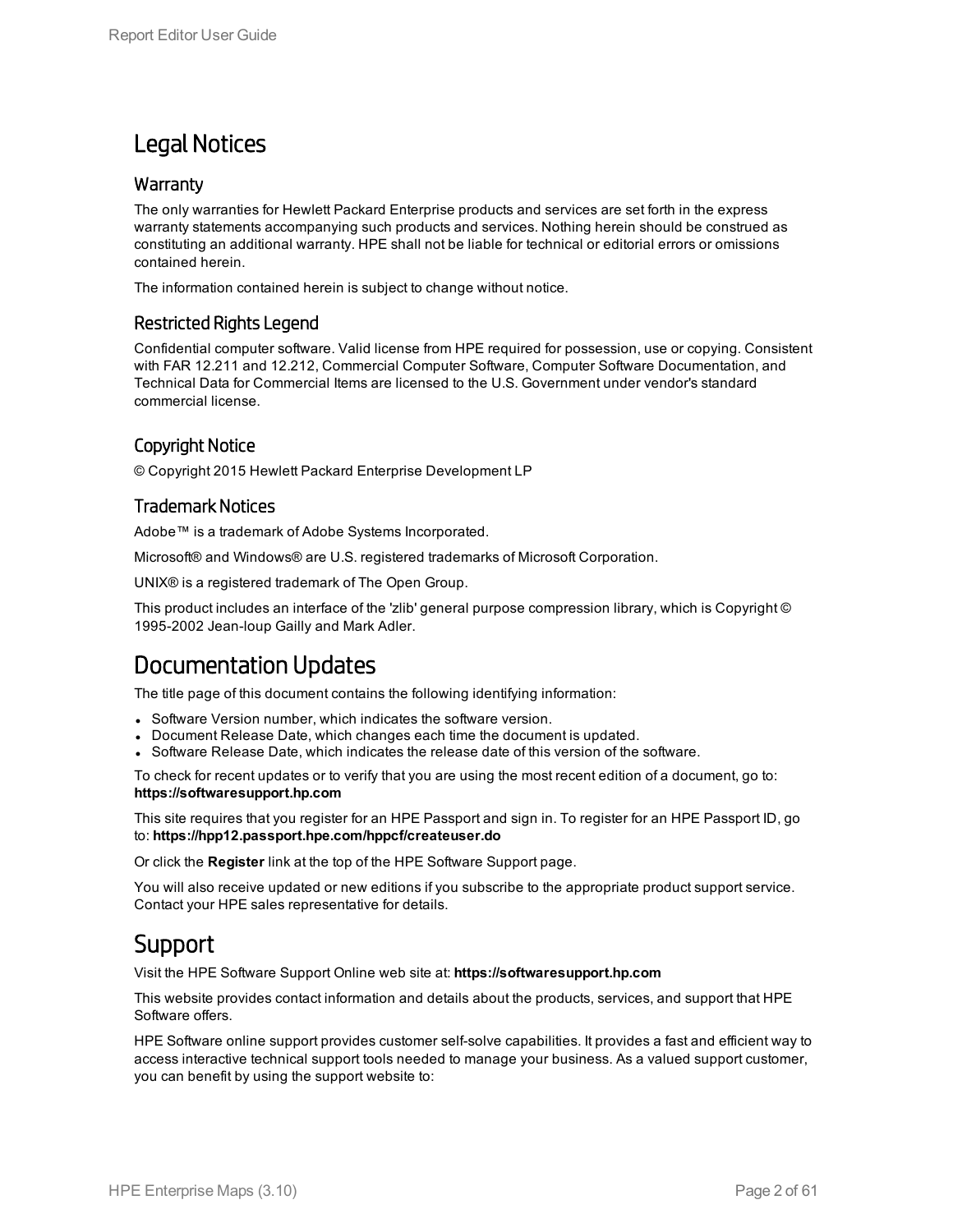- Search for knowledge documents of interest
- Submit and track support cases and enhancement requests
- Download software patches
- Manage support contracts
- Look up HPE support contacts
- Review information about available services
- Enter into discussions with other software customers
- Research and register for software training

Most of the support areas require that you register as an HPE Passport user and sign in. Many also require a support contract. To register for an HPE Passport ID, go to:

#### **https://hpp12.passport.hpe.com/hppcf/createuser.do**

To find more information about access levels, go to:

#### **https://softwaresupport.hp.com/web/softwaresupport/access-levels**

HPE Software accesses the HPE Software to explore Enterprise Solutions that meet your business needs, and a full list of Enterprise Software Products and Services. The URL for this website is <https://www.hpe.com/us/en/software.html>.

### About this PDF Version of Online Help

This document is a PDF version of the online help. This PDF file is provided so you can easily print multiple topics from the help information or read the online help in PDF format. Because this content was originally created to be viewed as online help in a web browser, some topics may not be formatted properly. Some interactive topics may not be present in this PDF version. Those topics can be successfully printed from within the online help.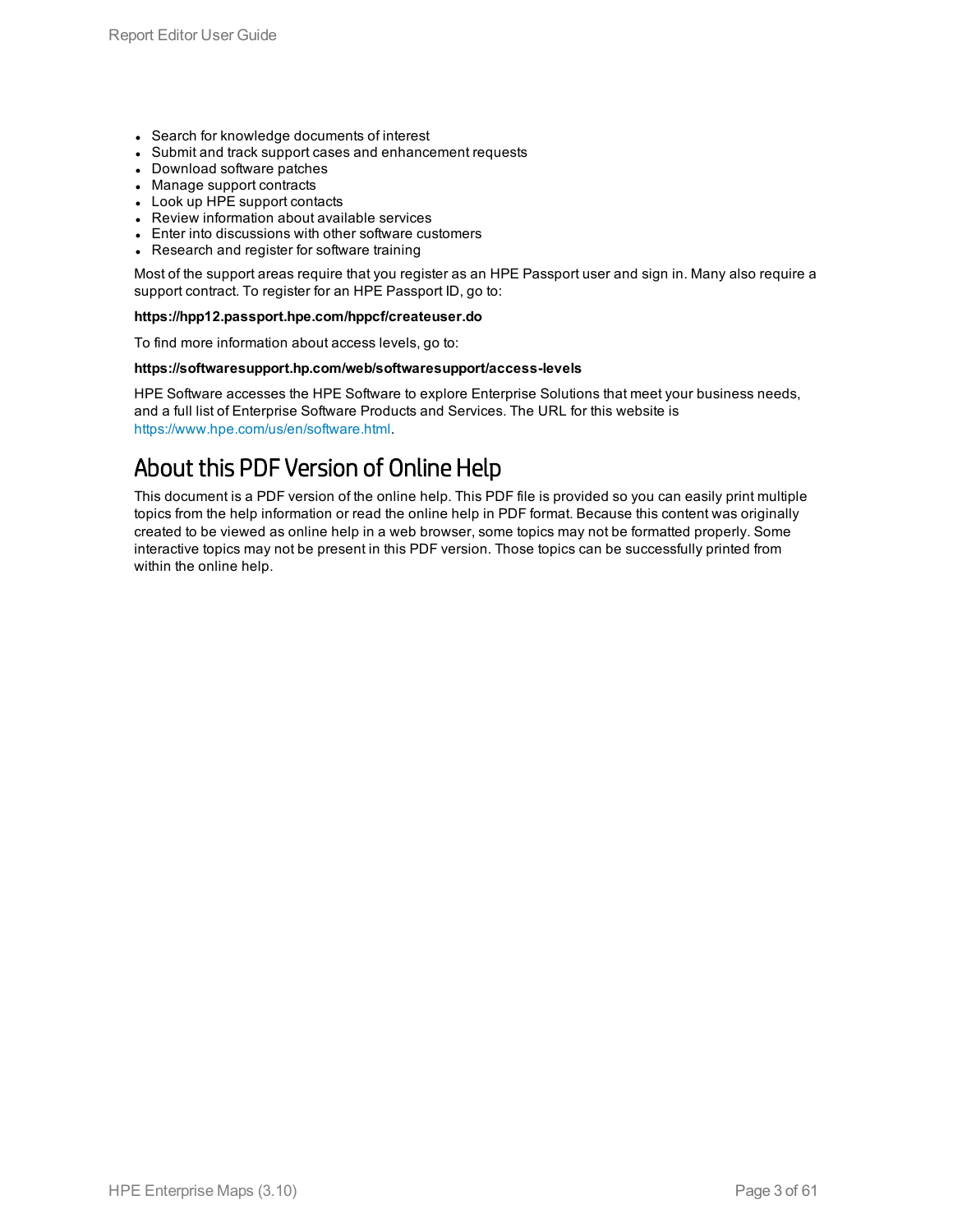## **Contents**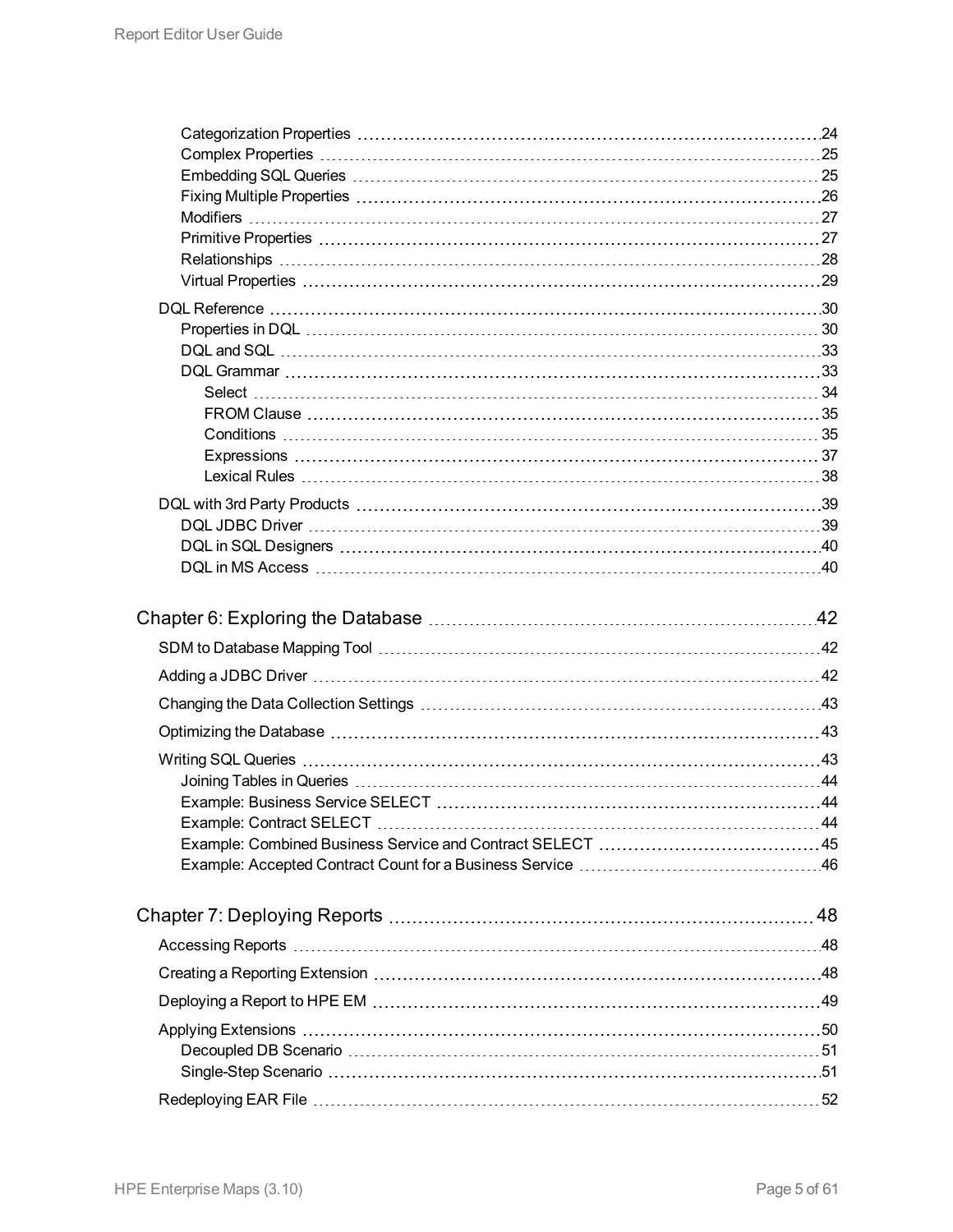| Chapter 8: Example: Failure Impact Report for the Reports Tab 54                       |  |
|----------------------------------------------------------------------------------------|--|
|                                                                                        |  |
|                                                                                        |  |
|                                                                                        |  |
|                                                                                        |  |
|                                                                                        |  |
|                                                                                        |  |
| New Report Project Wizard: Default Library Configuration - Create a new data source 58 |  |
|                                                                                        |  |
|                                                                                        |  |
|                                                                                        |  |
|                                                                                        |  |
|                                                                                        |  |
|                                                                                        |  |
| HPE EM Workbench Looks Different from the Pictures in the Documentation  61            |  |
|                                                                                        |  |
|                                                                                        |  |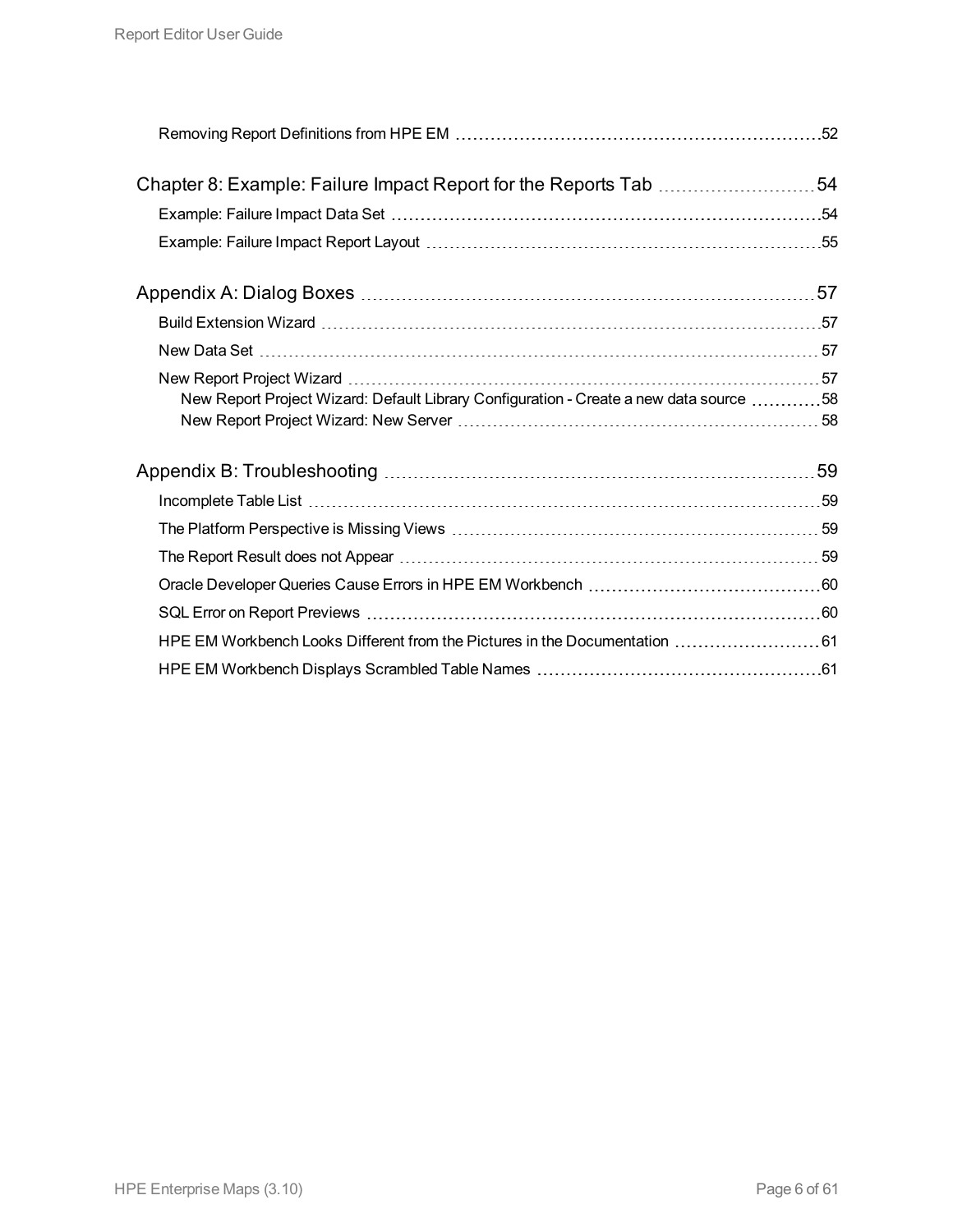# <span id="page-6-0"></span>Chapter 1: Report Editor Guide

Welcome to the *Report Editor User Guide*. This guide explains how to use Report Editor as part of HPE Enterprise Maps (HPE EM).

This guide contains the following chapters:

• ["Report](#page-7-0) Editor" on page 8

Provides an overview of the main features of Report Editor.

• "Getting Started" on page 13

Describes the installation of the main features, and shows you how to create an reporting project in Report Editor.

• ["Designing](#page-19-0) Reports" on page 20

Explains how to create, edit, and add data to reports usingReport Editor.

• ["Using](#page-22-0) DQL" on page 23

Shows how to use DQL to creates queries in Report Editor.

• "Exploring the Database" on page 42

Shows how to setup and access your database in Report Editor.

- ["Deploying](#page-47-0) Reports" on page 48
- Shows how to create and apply extensions to deploy reports created in Report Editor.
- ["Example:](#page-53-0) Failure Impact Report for the Reports Tab " on page 54

Demonstrates how to build the report shown in the Report Editor use case.

- "Dialog Boxes" on page 57 Dialog boxes reference.
- "Troubleshooting" on page 59

Tips for resolving common problems in Report Editor.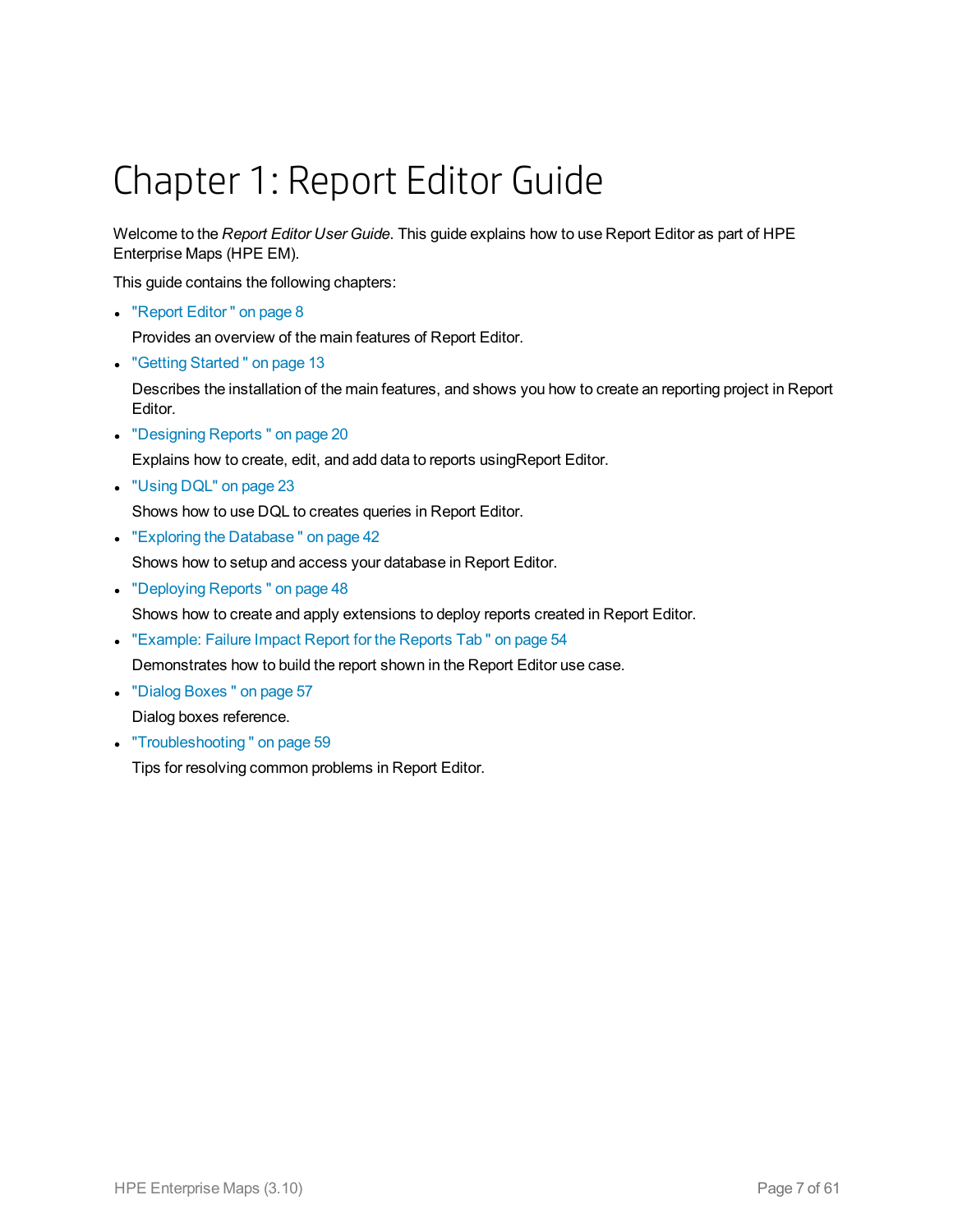# <span id="page-7-0"></span>Chapter 2: Report Editor

Workbench includes Report Editor enabling you to create and deployment new reports easily and simply. The relationship between Report Editor and the HPE EM Reporting Service is shown in "HPE EM Reporting Framework".

#### **HPE EM Reporting Framework**

**Tip:** HPE EM Report Editor is an implementation of the Built-In Reporting Tool (BIRT), an open source Eclipse-based reporting system. The Help menu includes the BIRT documentation. The *BIRT Report Developer Guide* describes the general use of BIRT to create reports. The Report Editor Guide adds to this by explaining how to use this functionality in conjunction with HPE EM.

This chapter introduces Report Editor in the following sections:

- "HPE EM [Workbench](#page-7-1) Suite" below
- <sup>l</sup> ["Overview "](#page-7-2) below
- "User Interface" on the next page
- <span id="page-7-1"></span>**.** "Use Cases" on page 11

## HPE EM Workbench Suite

HPE EM Workbench is a suite of editor tools enabling you to customize your deployment of HPE EM.

HPE EM Workbench consists of the following editor tools, distributed as a single Eclipse development platform:

• Customization Editor

Customizes the underlying System Data Model (SDM) within HPE EM.

• Taxonomy Editor

Customizes the taxonomies used to categorize artifacts in HPE EM.

• Assertion Editor

Customizes the conditions applied by your business policies within HPE EM.

• Report Editor

<span id="page-7-2"></span>Customizes report definitions for use with HPE EM.

## Overview

Report Editor interacts with HPE EM, enabling you to access existing report definitions, create customized reports, and deploy them to the HPE EM server.

To access, create, and deploy reports with HPE EM, follow this process: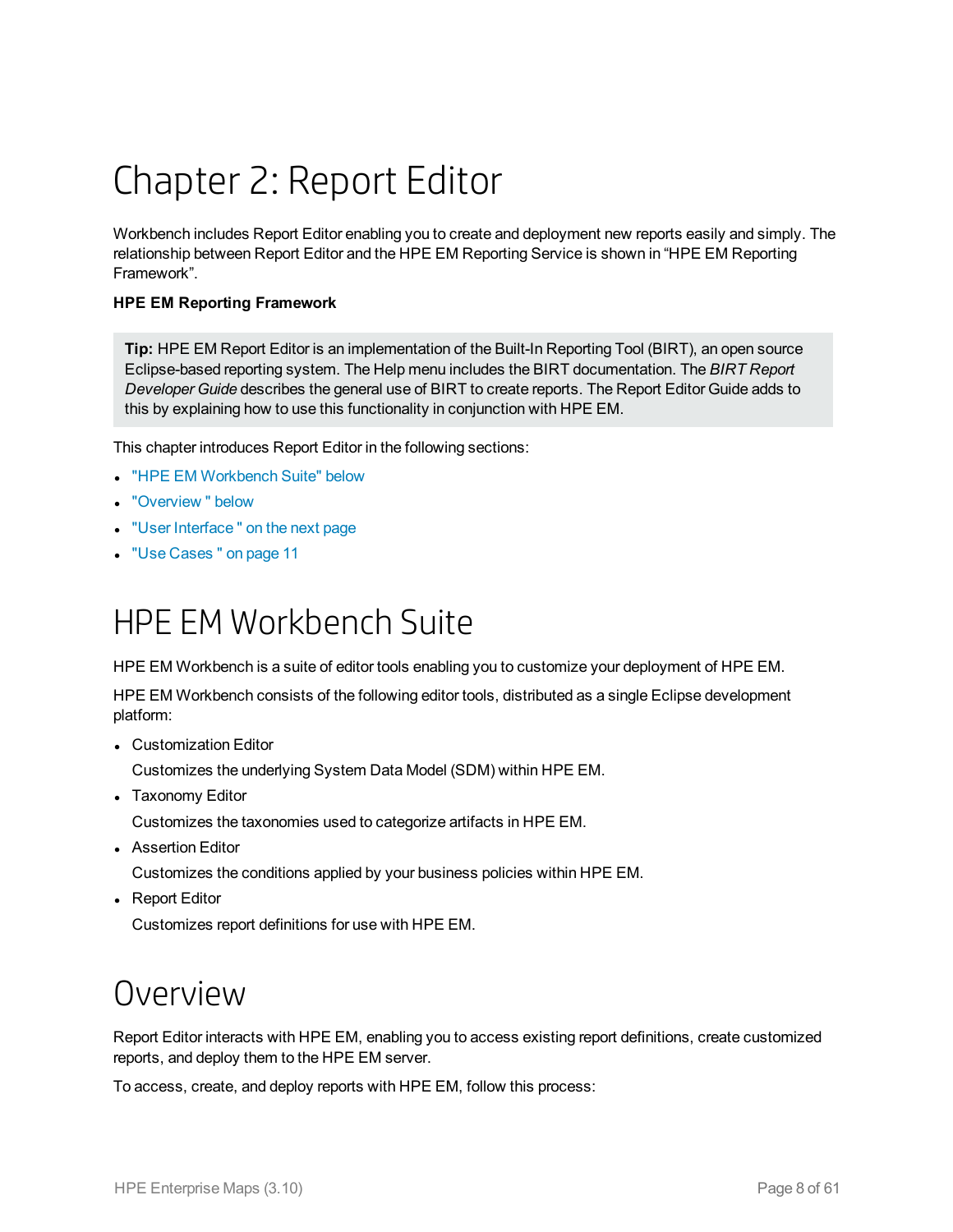- 1. Create a reporting project. For details, see ["Configuring](#page-16-0) a Reporting Project " on page 17.
- 2. Create and modify reports. For details, see ["Designing](#page-19-0) Reports " on page 20.
- 3. Deploy your reports to HPE EM. For details, see ["Deploying](#page-47-0) Reports " on page 48.
- 4. Access your reports in HPE EM.

For details, see:

- <sup>l</sup> "Use [Cases "](#page-10-1) on page 11
- ["Accessing](#page-47-1) Reports" on page 48
- ["Example:](#page-53-0) Failure Impact Report for the Reports Tab " on page 54
- <span id="page-8-0"></span><sup>l</sup> *HPE Enterprise Maps User Guide*

## User Interface

The default platform perspective is split into a number of views as following:

<sup>l</sup> **Project Explorer**

The tree view of your reporting project. For details, see "Project [Explorer "](#page-9-0) on the next page.

<sup>l</sup> **Data Explorer**

The view of the data sources and data sets for a particular report. For details, see "Data Explorer" below.

<sup>l</sup> **Server Explorer**

A list of HPE EM servers connected to HPE EM Workbench. For details, see "Server [Explorer "](#page-10-0) on page [11](#page-10-0).

<sup>l</sup> **Editor Views**

<span id="page-8-1"></span>The main area of the perspective contains report editor views. In this view you can edit the layout and properties of your report definition.

## Data Explorer

The Data Explorer displays the sources and sets of data used by the particular report you are working with, as shown in the Data Explorer View.

Data Explorer contains the following elements:

<sup>l</sup> **Data Sources**

Open the context menu and select **New Data Source** to access a database.

For details, see "Adding a Data Source to a [Report "](#page-19-2) on page 20.

<sup>l</sup> **Data Sets**

Open the context menu and select **New Data Set** to define the data used by the report.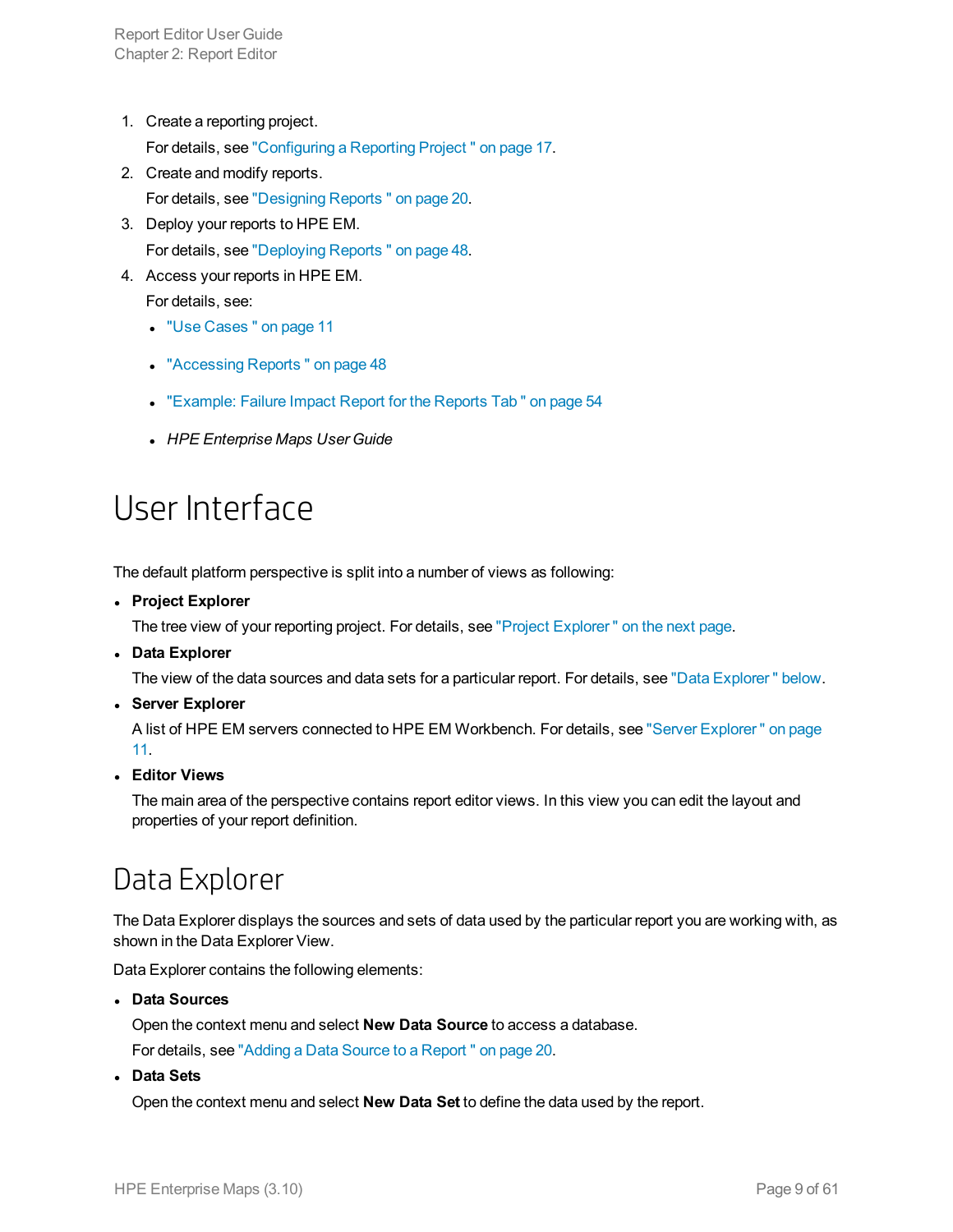<span id="page-9-0"></span>For details, see ["Creating](#page-20-0) a Data Set " on page 21.

### Project Explorer

The Project Explorer, as shown below, is a view of the projects in your workspace and the report definitions they contain. This view is also an interaction point with HPE EM.

Each project contains a set of report definitions and the HPE EM library.

Each report definition contains the following sections:

#### **.** Overview

Double-click to open a properties editor view enabling you to change the name and description, and to mark the report as **Shared** to all users or leave the report as user specific.

#### <sup>l</sup> **Report Design**

Double-click to open a layout editor view enabling you to change the appearance and content of the report definition.

The Project Explorer contains additional context menu options enabling you to interact with a running HPE EM server. Right-click the project name or a particular report definition, and select **HPE EM** to view the options listed in "Project Context Menu Options" and "Report Definition Context Menu Options".

| Option                    | <b>Function</b>                                                                                                                                      |
|---------------------------|------------------------------------------------------------------------------------------------------------------------------------------------------|
| Download<br>Reports       | Import report definitions from HPE EM. For details, see "Importing Report Definitions" on<br>page 18.                                                |
| Upload to<br>Server       | Export a report to the default HPE EM server. For details, see "Deploying a Report to HPE<br>EM " on page 49.                                        |
| Update from<br>Server     | Update report definitions from HPE EM.                                                                                                               |
| Remove from<br>Server     | Delete reports from HPE EM.                                                                                                                          |
| Upload To<br>Other Server | Export a report to a specified HPE EM server.                                                                                                        |
| <b>Build</b><br>Extension | Create a reporting extension for HPE EM containing all the reports in your project. For<br>details, see "Creating a Reporting Extension" on page 48. |

#### **Project Context Menu Options**

#### **Report Definition Context Menu Options**

| Option      | <b>Function</b>                                                                           |
|-------------|-------------------------------------------------------------------------------------------|
| Upload to   | Export a report to the default HPE EM server. For details, see "Deploying a Report to HPE |
| Server      | EM" on page 49.                                                                           |
| Update from | Update report definitions from HPE EM. For details, see "Importing Report Definitions" on |
| Server      | page 18.                                                                                  |
| Remove from | Delete the report from HPE EM.                                                            |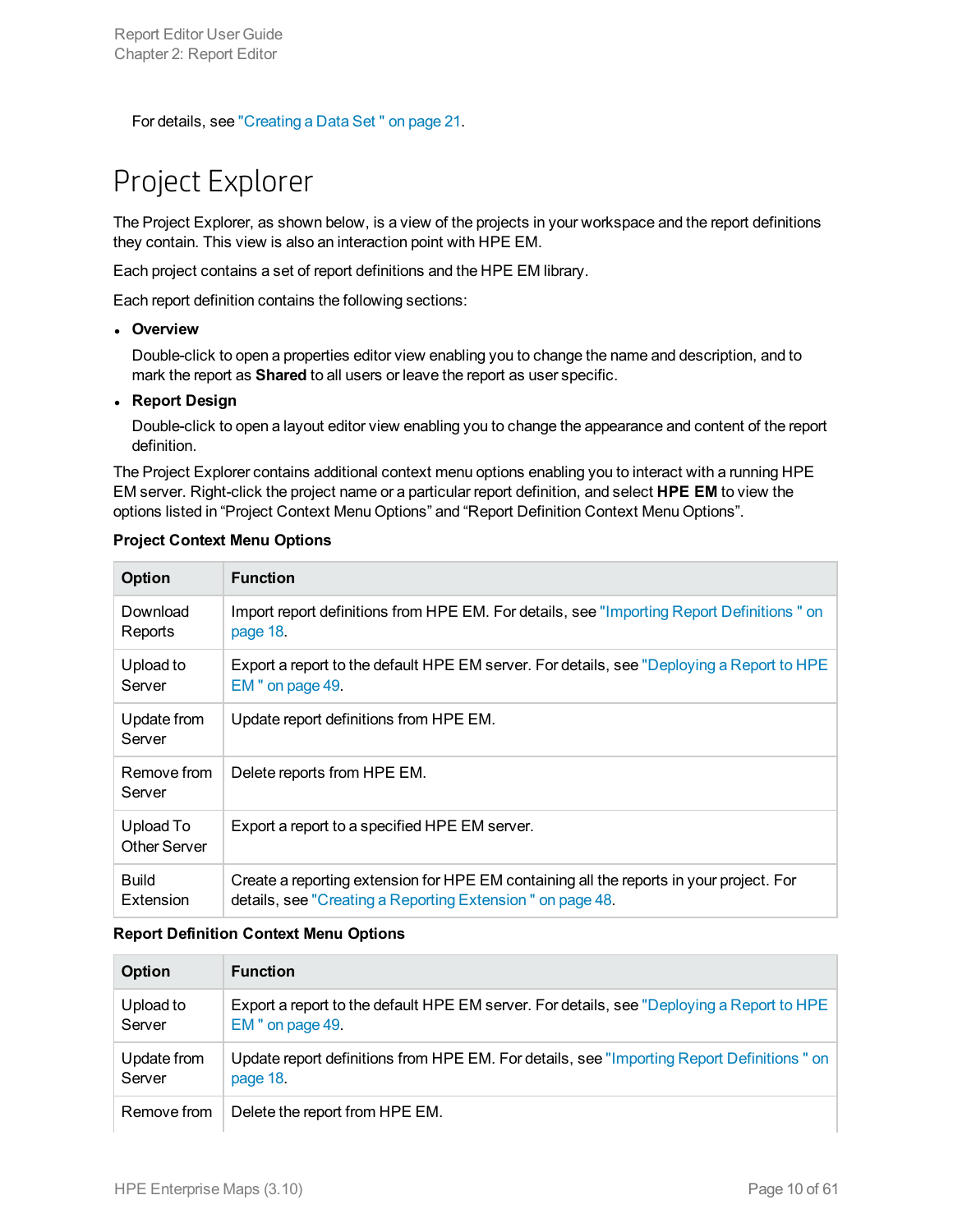| Option                           | <b>Function</b>                                                                                                                                      |
|----------------------------------|------------------------------------------------------------------------------------------------------------------------------------------------------|
| Server                           |                                                                                                                                                      |
| Upload To<br><b>Other Server</b> | Export a report to a specified HPE EM server.                                                                                                        |
| <b>Build</b><br>Extension        | Create a reporting extension for HPE EM containing all the reports in your project. For<br>details, see "Creating a Reporting Extension" on page 48. |

### <span id="page-10-0"></span>Server Explorer

The Server Explorer displays the HPE EM servers connected to HPE EM Workbench, as shown in "Server Explorer View". The functionality is shared by all the HPE EM Workbench editors.

Right-click a server in the Server Explorer to open the context menu described in "Server Explorer Context Menu Options".

| <b>Server Explorer Context Menu Options</b> |
|---------------------------------------------|
|---------------------------------------------|

| Option                | <b>Function</b>                                                                                                          |
|-----------------------|--------------------------------------------------------------------------------------------------------------------------|
| New Server            | Add a server for downloading assertions and taxonomies (Assertion Editor, Taxonomy<br>Editor, and Customization Editor). |
| Remove<br>Server      | Delete a server from the Server Explorer.                                                                                |
| Download<br>Taxonomy  | Download a taxonomy from a platform server (Taxonomy Editor and Customization<br>Editor).                                |
| Download<br>Assertion | Download assertions from a platform server (Assertion Editor).                                                           |
| Download<br>Report    | Download reports from a reporting server (Report Editor).                                                                |
| Properties            | View and edit the server name, URL, username, and password.                                                              |

## <span id="page-10-1"></span>Use Cases

HPE EM enables you to add custom BIRT reports created in Report Editor to the Reports tab.

#### **To create and use a custom BIRT report in HPE EM:**

- 1. Create a new report definition. For details, see "Creating a Report [Definition "](#page-19-1) on page 20.
- 2. Add a data source for the report. For details, see "Adding a Data Source to a [Report "](#page-19-2) on page 20.
- 3. Create a data set for the report,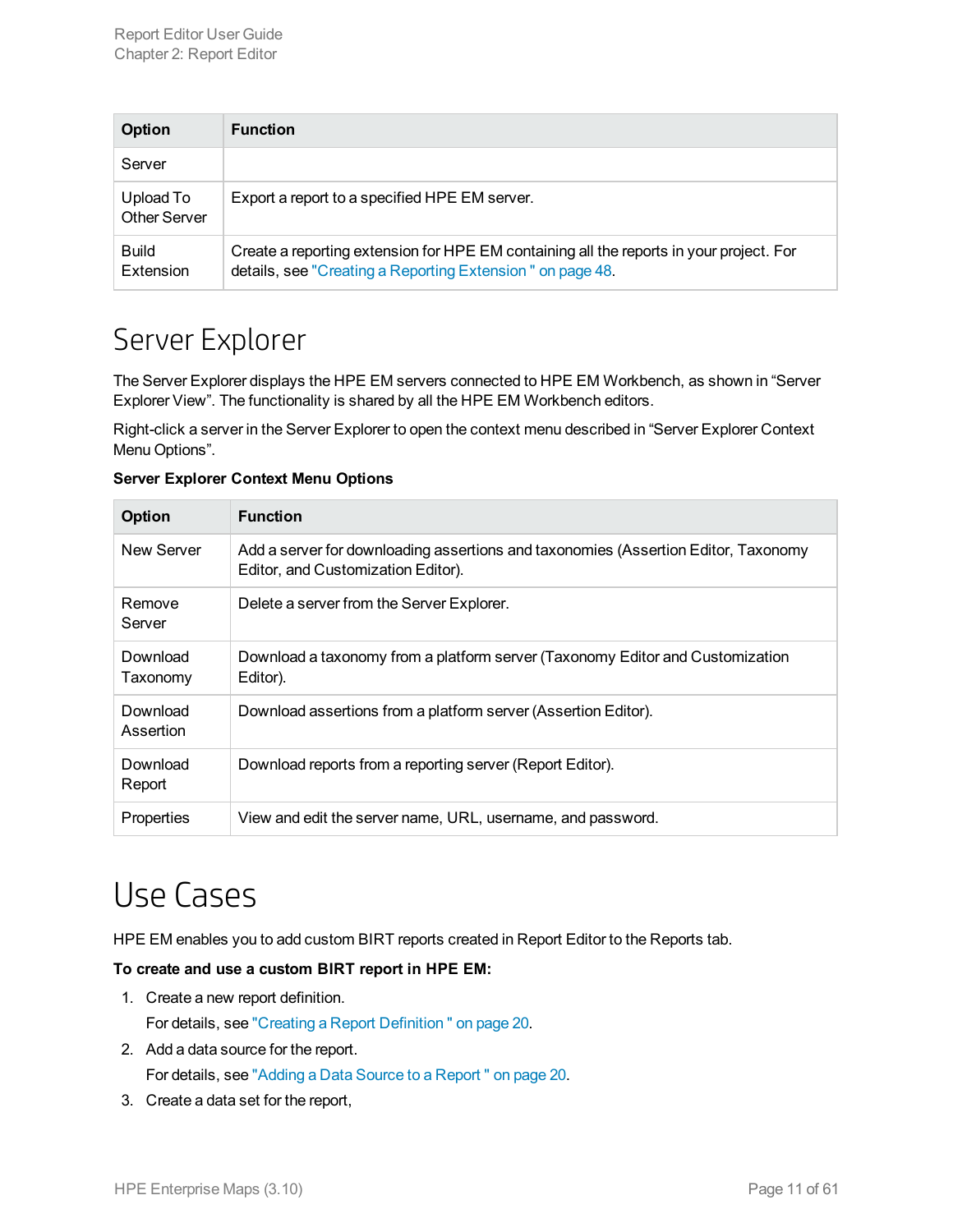For details, see ["Creating](#page-20-0) a Data Set " on page 21.

- 4. Deploy the report to HPE EM. For details, see ["Deploying](#page-48-0) a Report to HPE EM " on page 49.
- 5. Add the report to the HPE EM Reports Tab.

For details, see the "Custom Birt Reports" section of the *HPE Enterprise Maps User Guide*.

For a step-by-step walkthrough demonstrating this use case, see ["Example:](#page-53-0) Failure Impact Report for the [Reports](#page-53-0) Tab " on page 54.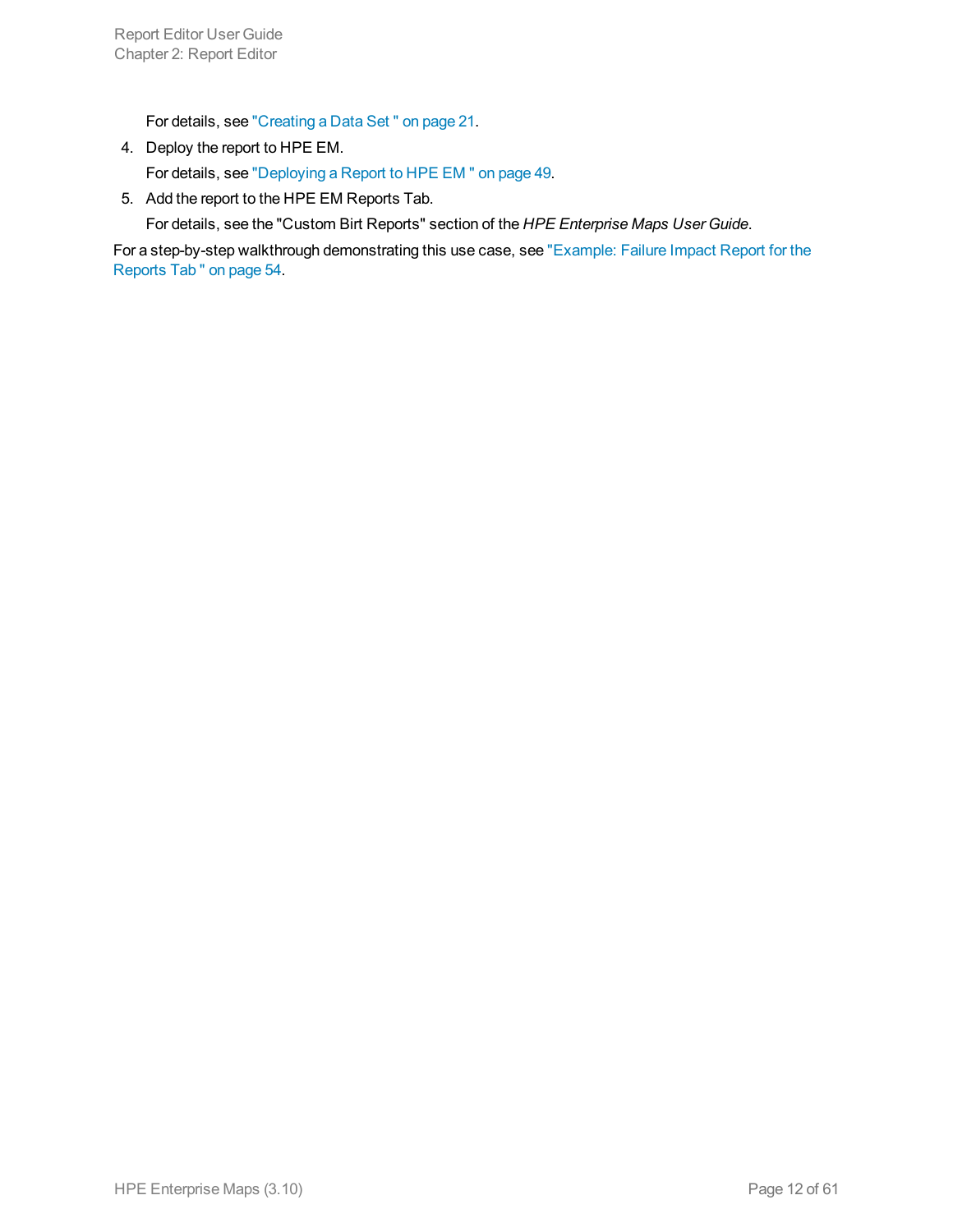# <span id="page-12-0"></span>Chapter 3: Getting Started

HPE EM is distributed with a set of predefined reports and various ways to access them.

Report Editor provides a mechanism to customize these existing reports, and also enables you to create new report definitions from scratch.

This chapter describes the setup of Report Editor in the following sections:

- "Installing HPE [EM Workbench"](#page-12-1) below
- "SSL [Configuration"](#page-14-0) on page 15
- **.** "Installing a Report Development Environment" on page 16
- <span id="page-12-1"></span>• ["Configuring](#page-16-0) a Reporting Project" on page 17

## Installing HPE EM Workbench

HPE EM is an Eclipse development platform distributed as a zip file, hpe-em-workbench-3.10-win64.zip.

**Note:** HPE EM requires Java SE Development Kit (JDK) 1.8.0 (64 bit version only) or higher. You must include the path to this version of the JDK in the JAVA\_HOME environment variable.

#### **To install Enterprise Maps as a new Eclipse platform**:

• Extract the archive to your required location, referred to in this document as WB\_HOME.

**Note:** The path must not be longer than 97 characters.

#### **To Start HPE EM:**

<sup>l</sup> Execute **WB\_HOME/workbench/start.exe**.

The first time you start HPE EM Workbench, the welcome screen opens.

Select one of the options to open one of the editor tools, start a new editing project, or view the documentation set.

You can return to the welcome screen from any of the editor tools by selecting **Help > Welcome** from the menu options.

**Tip:** By default, HPE EM Workbench runs in 'normal' mode which prevents users from uploading system taxonomies (IDs start with uddi:systinet.com:soa:model:taxonomies) and the Report Editor .rptlibrary file to HPE EM servers. If you need to work with system taxonomies or want to upload the .rptlibrary file you can switch HPE EM Workbench into 'admin' mode.

**Caution:** Be extremely careful when working with system taxonomies, HPE EM uses some hard-coded values from system taxonomies. Changing or removing them may cause errors.

#### **To Switch HPE EM Workbench to Admin Mode**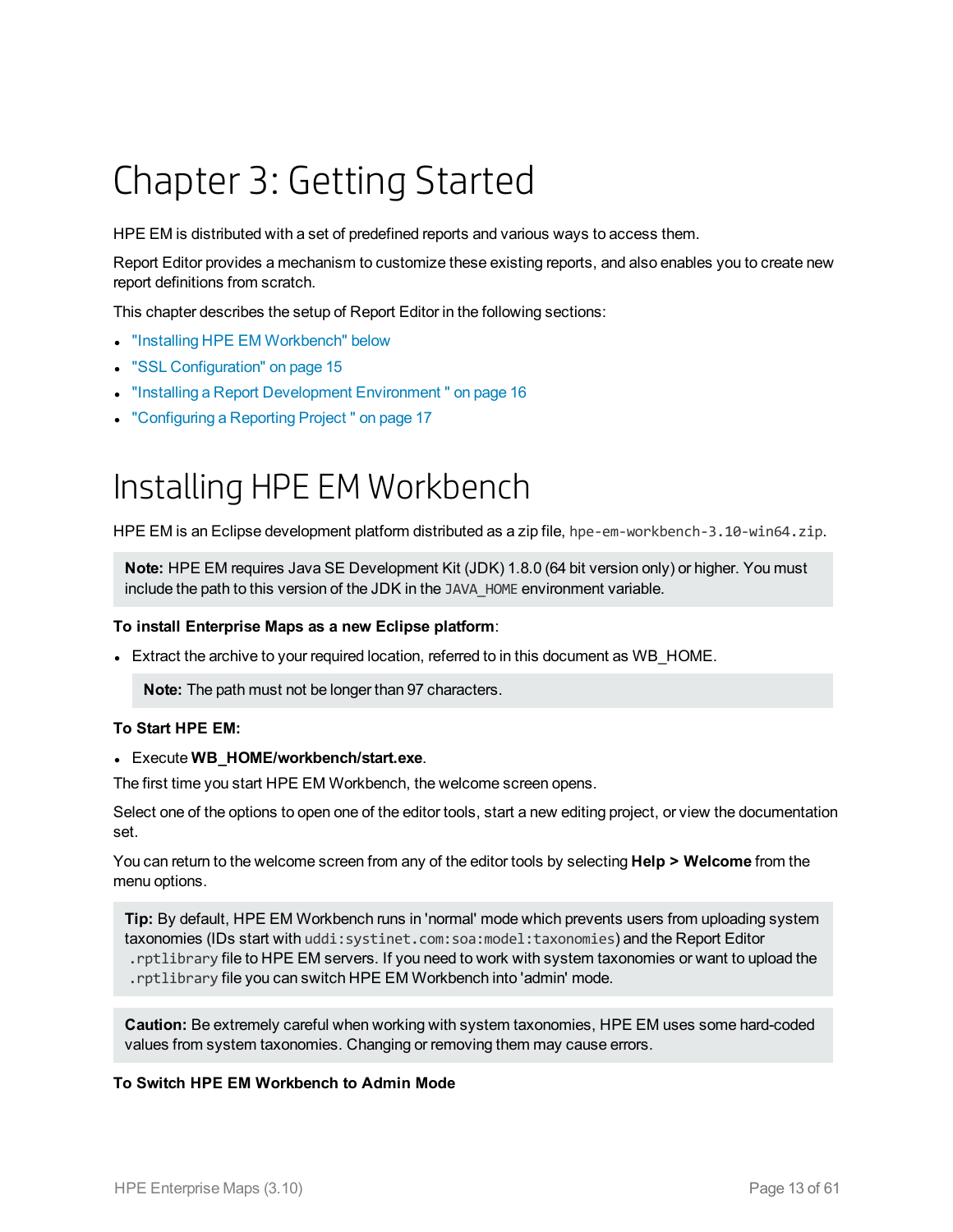- 1. Open WB HOME/configuration/config.ini with a text editor.
- 2. Add mode=admin to config.ini.
- 3. Restart HPE EM Workbench.

**Tip:** HPE Enterprise Maps is memory-intensive. If you experience performance issues, HPE recommends increasing the memory allocation.

#### **To increase the memory allocation for HPE Enterprise Maps:**

- 1. Open WB HOME/workbench/start.ini for editing.
- 2. Set these new values:
	- $\cdot$  -Xms128m
	- $\cdot$  -Xm $\times$ 1024m
- 3. Save your changes.
- 4. Restart HPE EM Workbench.

**Tip:** HPE Enterprise Maps downloads from HPE EM may time out. If you experience issues, HPE recommends increasing the time out.

#### **To increase the time out for HPE Enterprise Maps:**

- 1. Open WB\_HOME/workbench/start.ini (or eclipse.ini for stand-alone installation) for editing.
- 2. Set the new value:

-Dorg.em.platform.rest.Client.timeout=200000

The value is in milliseconds with a default value of 120000 (2 minutes).

- 3. Save your changes.
- 4. Restart HPE EM Workbench.

**Tip:** HPE EM Workbench may fail to store saved credentials of servers. In such cases, HPE recommends clearing the secure storage.

#### **To reset the secure storage for Enterprise Maps server credentials:**

- 1. In Enterprise Maps, go to **Windows > Preferences > General > Security > Security Storage > Contents** tab.
- 2. Click root node **Default Secure Storage** and then click **Delete** button.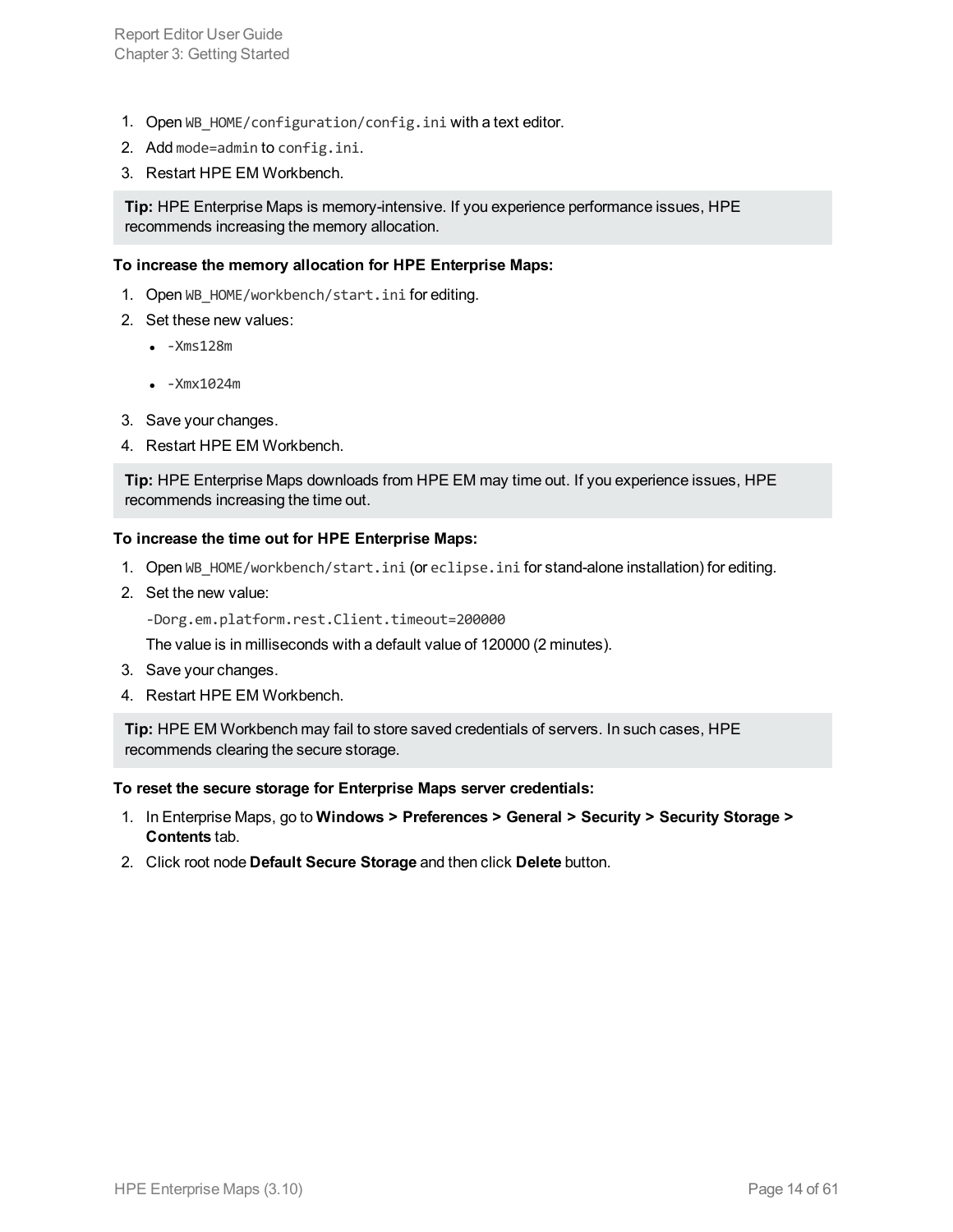| P <sub>references</sub>                                       |                                                                  |                                           |                  | $\Box$ $\Box$ $\Box$                                        |
|---------------------------------------------------------------|------------------------------------------------------------------|-------------------------------------------|------------------|-------------------------------------------------------------|
| type filter text                                              | <b>Secure Storage</b>                                            |                                           |                  | $\Leftrightarrow$ $\rightarrow$ $\rightarrow$ $\rightarrow$ |
| ⊿ General<br>▲<br>$\triangleright$ Appearance<br>Capabilities | Contents<br>Advanced<br>Password                                 |                                           |                  |                                                             |
| Compare/Patch                                                 | > [Default Secure Storage]                                       | Values associated with the selected node: |                  |                                                             |
| <b>Content Types</b>                                          |                                                                  | ID                                        | Value            |                                                             |
| $\triangleright$ Editors                                      |                                                                  |                                           |                  |                                                             |
| Keys                                                          |                                                                  |                                           |                  |                                                             |
| <b>D</b> Network Connection                                   |                                                                  |                                           |                  |                                                             |
| Perspectives                                                  |                                                                  |                                           |                  |                                                             |
| Search                                                        |                                                                  |                                           |                  |                                                             |
| ⊿ Security                                                    |                                                                  |                                           |                  |                                                             |
| Secure Storage<br>Ξ                                           |                                                                  |                                           |                  |                                                             |
| <b>Service Policies</b>                                       |                                                                  |                                           |                  |                                                             |
| > Startup and Shutdov                                         |                                                                  |                                           |                  |                                                             |
| Tracing                                                       |                                                                  |                                           |                  |                                                             |
| <b>Web Browser</b>                                            |                                                                  |                                           |                  |                                                             |
| $\triangleright$ Workspace                                    |                                                                  |                                           |                  |                                                             |
| $\triangleright$ Ant                                          |                                                                  |                                           |                  |                                                             |
| Data Management<br>Þ<br>$\triangleright$ Help                 |                                                                  |                                           |                  |                                                             |
| > HPE Enterprise Maps                                         |                                                                  | $\blacktriangleleft$                      | m.               | Þ                                                           |
| $\triangleright$ Install/Update                               |                                                                  |                                           |                  | Save                                                        |
| ⊳ Java                                                        |                                                                  |                                           |                  |                                                             |
| Java EE<br>ь                                                  | Ш<br>∢<br>b.                                                     |                                           |                  | Delete                                                      |
| Java Persistence<br>D                                         |                                                                  |                                           |                  |                                                             |
| JavaScript<br>D                                               | Storage location:                                                |                                           |                  |                                                             |
| Plug-in Development<br>D                                      | C:\Users\: \.eclipse\org.eclipse.equinox.security\secure_storage |                                           |                  |                                                             |
| Report Design                                                 |                                                                  |                                           |                  |                                                             |
| $D_{\text{max}}/D_{\text{min}}$<br>Ш<br>k<br>∢                |                                                                  |                                           | Restore Defaults | Apply                                                       |
|                                                               |                                                                  |                                           | OK               | Cancel                                                      |

<span id="page-14-0"></span>3. Restart the Workbench.

## SSL Configuration

By default, HPE EM Workbench trusts all HPE EM server certificates. You may want HPE EM Workbench to verify HPE EM certificates.

#### **To Verify HPE EM Server Certificates:**

• Add the following options to WB\_HOME/workbench/start.ini:

```
-Dcom.hp.em.security.ssl.verifyCert=true
-Djavax.net.ssl.trustStore=USER_TRUSTSTORE
-Djavax.net.ssl.trustStorePassword=TRUSTSTORE_PASS
-Djavax.net.ssl.trustStoreType=TRUSTSTORE_FORMAT
```
If HPE EM is configured for 2-way SSL, you must provide HPE EM Workbench certificates to HPE EM.

#### **To Provide HPE EM Workbench Client Certificates to HPE EM:**

• Add the following options to WB\_HOME/workbench/start.ini:

-Djavax.net.ssl.keyStore=*USER\_KEYSTORE*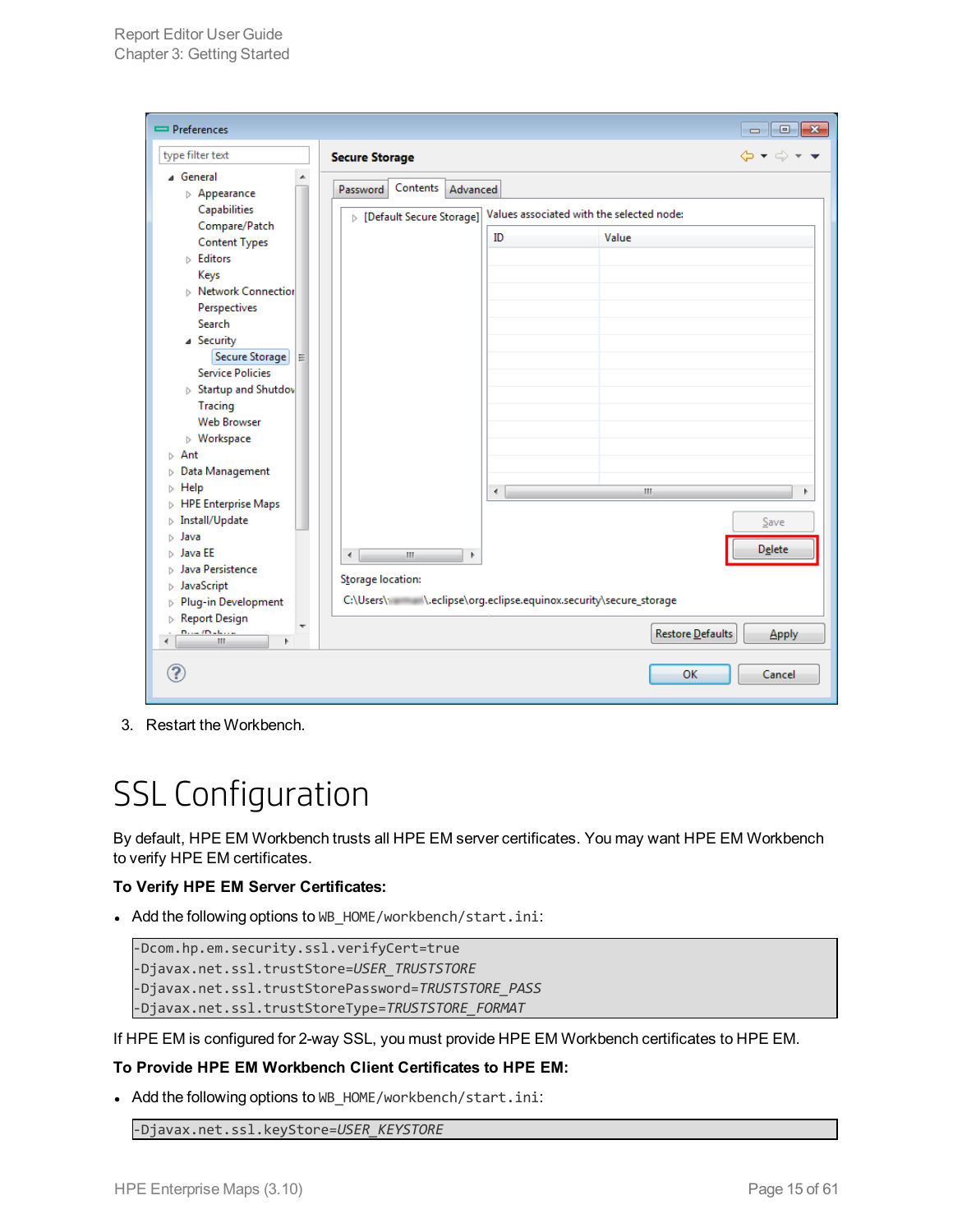<span id="page-15-0"></span>-Djavax.net.ssl.keyStorePassword=*KEYSTORE\_PASS* -Djavax.net.ssl.keyStoreType=*KEYSTORE\_FORMAT*

## Installing a Report Development Environment

This section describes a setup to develop and test reports on a single computer.

For supported platforms, see readme.txt in the installation folder.

A typical report development environment consists of the following:

- PC or notebook with at least 2GB RAM and at least 5GB free disk space
- Windows XP or Windows 2000
- Oracle eXpress Edition (XE)

For deployment details, see "Oracle XE [Account](#page-15-2) Setup " below.

You do not need to install XE if you have dba-level access to deployed HPE EM environment using Oracle 10g.

- $\bullet$  Java 1.5\_9 or higher For deployment details, see "Java [Environment](#page-15-1) Setup " below.
- HPE EM deployed to JBoss

You do not need to install HPE EM if you have access to a test environment.

• Oracle Developer

<span id="page-15-1"></span>HPE Software recommends this tool for tuning SQL queries.

### Java Environment Setup

After installing Java, you must set an environment variable, JAVA\_HOME.

#### **To set the JAVA\_HOME environment variable:**

- 1. In Windows, click through **Control Panel > System > Advanced > Environment Variables**. The Environment Variables dialog box opens.
- 2. In the User Variables section, click **New**.
- 3. Input Variable Name, **JAVA\_HOME**, and set Variable Value to the installation folder for Java.
- <span id="page-15-2"></span>4. Click **OK** to exit each dialog box.

### Oracle XE Account Setup

If you install Oracle XE, you must create a user account.

#### **To create an Oracle XE account:**

- 1. Open the XE web console and log on as the system user.
- 2. Create a new user, **platform**, with the password **changeit**, then grant the new user all available privileges.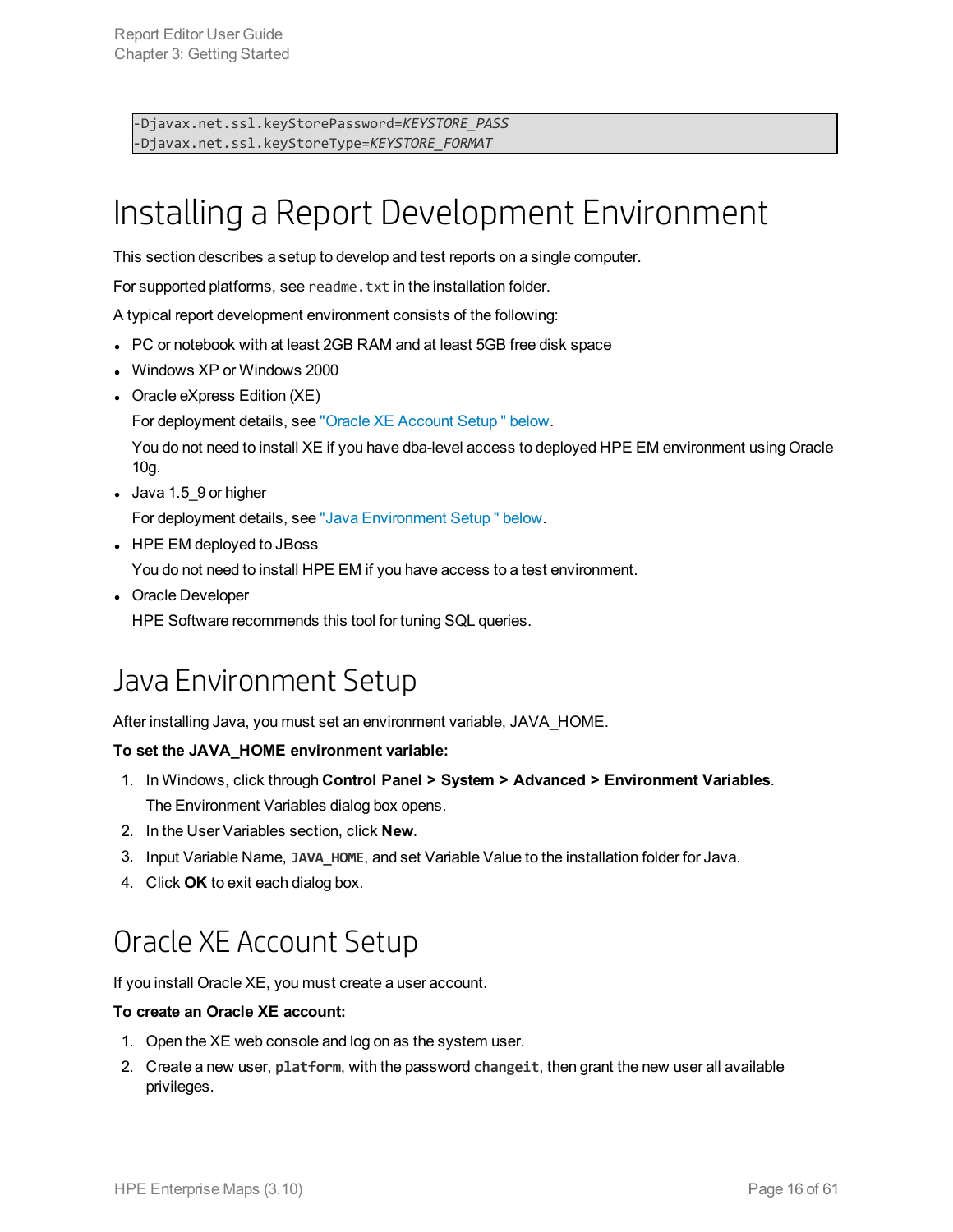## <span id="page-16-0"></span>Configuring a Reporting Project

To use Report Editor with HPE EM, you must create or import a project, and import any report definitions you want to modify.

These procedures are described in the following sections:

- "Creating a [Reporting](#page-16-1) Project" below
- <sup>l</sup> ["Importing](#page-17-0) a Reporting Project " on the next page
- "Importing Report Definitions" on the next page

In addition you can configure Report Editor in the following ways:

- ["Rebranding](#page-18-0) HPE EM Reports" on page 19
- ["Configuring](#page-18-1) the Model" on page 19
- <span id="page-16-1"></span>• ["Configuring](#page-18-2) the Reporting Logging Level" on page 19

### Creating a Reporting Project

The Report Editor organizes your work into project folders in your workspace.

#### **To create a reporting project:**

- 1. Do one of the following:
	- <sup>l</sup> In the HPE EM Workbench Welcome page, select **Create Report Project**.
	- <sup>l</sup> From the menu, select **File > New > Report Project**.
	- <sup>l</sup> Press **Alt+Shift+N**, and then press **R**. Expand **HPE EM**, select **Report Project**, and then click **Next**.

The New Report Project Wizard opens.

2. In the New Report Project dialog box, enter the following parameters:

| <b>Parameter</b>    | <b>Definition</b>                                                               |
|---------------------|---------------------------------------------------------------------------------|
| <b>Project Name</b> | The name of your report project.                                                |
| Create from         | Select this option if you want to create a new project from a previous report   |
| Existing            | extension. If selected, input the path or browse for the location of the report |
| Extension           | extension.                                                                      |
| Use Default         | If selected, Report Editor stores the project in your default workspace. If     |
| Location            | unselected, input the path or browse for an alternative workspace.              |

- 3. Do one of the following:
	- <sup>l</sup> Select **Create a New Server**, and then click **Next**. Continue to Step 4.
	- <sup>l</sup> Select **Use an Existing Server**, select the server from the list and input its credentials, and then click **Next**.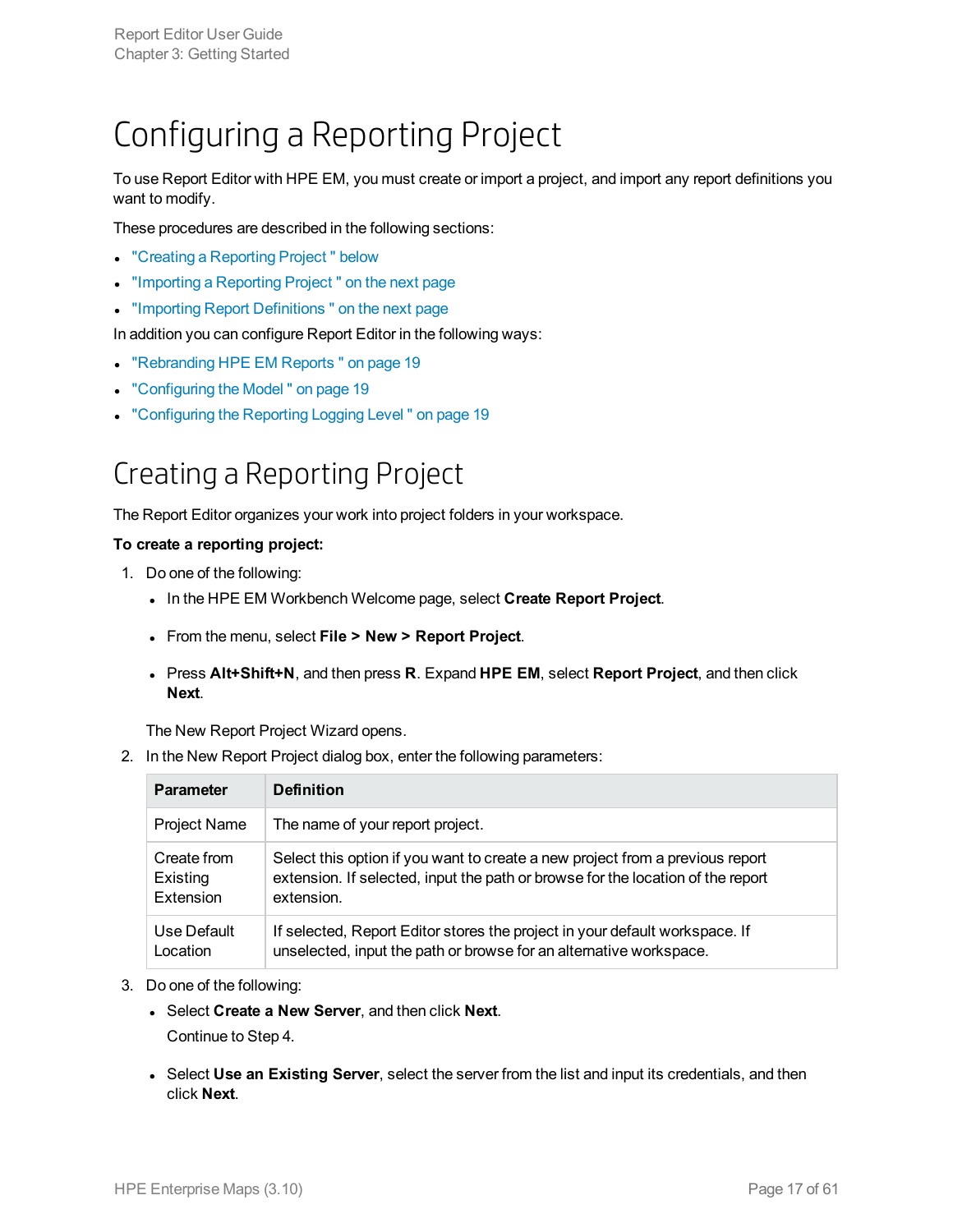Continue to Step 5.

- 4. In the New Server dialog box, add the parameters you require, and then click **Next**. For parameters descriptions, see "New Report Project Wizard: New [Server "](#page-57-1) on page 58.
- 5. If needed, in the New Data Source dialog box, click **Manage Drivers** to add a JDBC driver. For details, see ["Adding](#page-41-2) a JDBC Driver " on page 42.
- 6. In the New Data Source dialog box, add the parameters you require. For parameters descriptions, see "New Report Project Wizard: Default Library [Configuration](#page-57-0) - Create a new data [source "](#page-57-0) on page 58.

If your database server is running, click **Test Connection** to check if your settings are correct.

- 7. Click **Next** to set project options.
- 8. Do one of the following:
	- **To create a generalized reporting project, click Finish and exit the wizard.**
	- I To create a project associated with a specific report category, click **Next** and continue this procedure. The HPE EM server must be running to access report definitions.
- 9. Select a report category for your reporting project, and then click **Next**.
- <span id="page-17-0"></span>10. Select report definitions from the selected category to download to the Report Editor, and then click **Finish**.

### Importing a Reporting Project

You can import a reporting project created elsewhere into your HPE EM Workbench installation.

#### **To import a reporting project:**

- 1. Copy the project folder to your local files ystem.
- 2. From the menu, select **File > Import**. The Import dialog box opens.
- 3. Expand **General** and select **Existing Projects into Workspace**.
- 4. Use **Browse**, select the project from your local file system, and then click **OK**.
- <span id="page-17-1"></span>5. Click **Finish** to import the reporting project.

### Importing Report Definitions

The HPE EM server contains all the report definitions for HPE EM. To modify existing reports, you must import their definitions from the HPE EM server.

#### **To import HPE EM report definitions:**

- 1. In the Project Explorer, open the context menu for the project, and do one of the following:
	- <sup>l</sup> Select **HPE EM > Download Reports** to import from the current HPE EM server.
	- **Select Import > Report**, and then select a reporting server.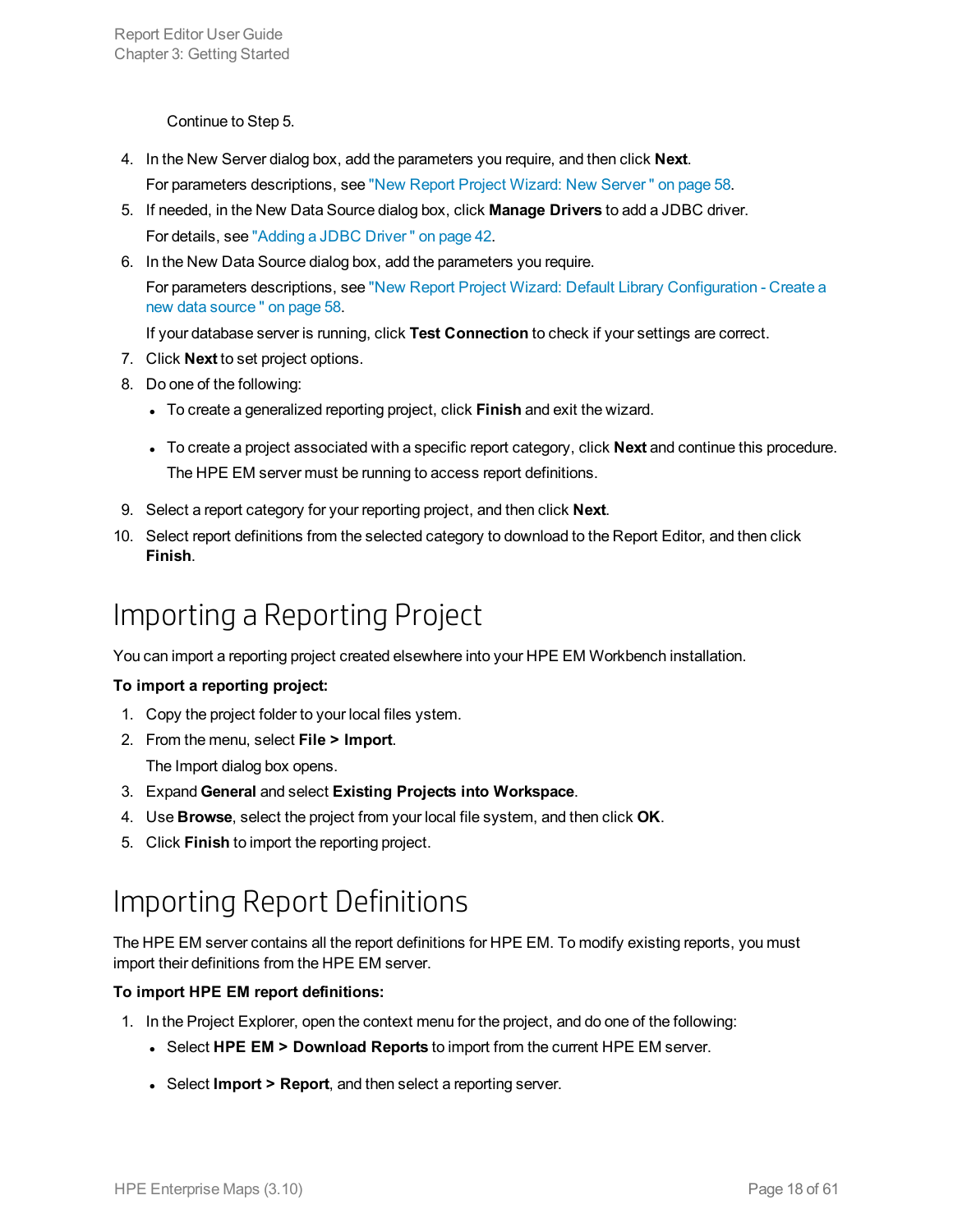The HPE EM server must be running.

- 2. Select the report category, and then click **Next**.
- <span id="page-18-0"></span>3. Select the report definitions you require, and then click **Finish**.

### Rebranding HPE EMReports

By default, most HPE EM reports include an HPE branded logo. You can replace this image with your own company-specific image.

#### **To rebrand HPE EM reports:**

- 1. Open s2 default.rptlibrary for editing.
- 2. In the Outline view, expand Embedded Images.
- 3. Open the context menu for logoHP.gif and select **Delete**.
- 4. Open the context menu for Embedded Images, and select **New Embedded Image**.
- 5. Upload your new company branded image which must be named logoHP.gif.
- 6. Save s2.default.rptlibrary.
- <span id="page-18-1"></span>7. Redeploy all reports that use this image to HPE EM. For details, see ["Deploying](#page-47-0) Reports " on page 48.

### Configuring the Model

HPE EM divides the architecture model into a public and system model. By default, Report Editor accesses the public model which means that you can only create reports that access these public artifact types.

If you need to access system artifact types in your reports then you must modify the library.

#### **To Extend the Reporting Model to access System Artifacts:**

- 1. Open the s2 default.rptlibrary file in your workspace in a text editor.
- 2. Locate the oda-data-source element with name="dqlDatabase in the file.
- 3. Edit the property name="odaURL" element, adding |model=sys to the property value.
- <span id="page-18-2"></span>4. Save s2 default.rptlibrary.

### Configuring the Reporting Logging Level

HPE EM reporting uses the BIRT engine for report execution which uses standard JDK logging with root logger org.eclipse.birt. You can configure the logging in that same way as any other component that uses JDK logging, typically using a configuration file passed with the **-Djava.util.logging.config=** switch.

The default logging level is set to SEVERE, but this is overidden if you specify the logging level in a logging configuration file..

For details about JDK logging, see [http://java.sun.com/j2se/1.5.0/docs/guide/logging/overview.html.](http://java.sun.com/j2se/1.5.0/docs/guide/logging/overview.html)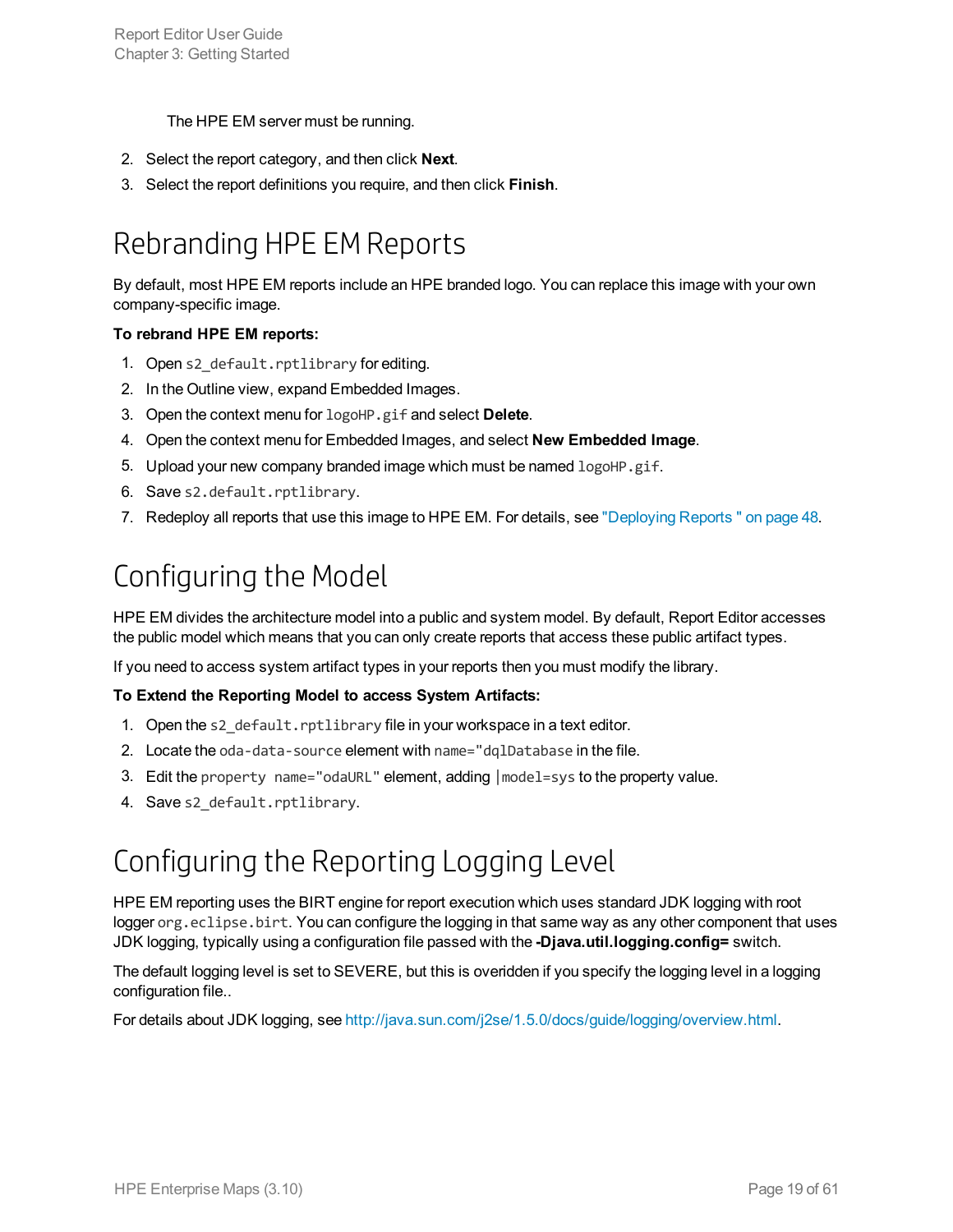# <span id="page-19-0"></span>Chapter 4: Designing Reports

This chapter describes the functionality of Report Editor in conjunction with HPE EM.

This chapter contains the following sections:

Creating a report:

- "Creating a Report Definition" below
- "Adding a Data Source to a Report" below
- ["Creating](#page-20-0) a Data Set" on the next page
- ["Designing](#page-21-0) a Report Layout" on page 22
- "Shared and [User-Specific](#page-21-1) Reports" on page 22
- <span id="page-19-1"></span>**.** "Modifying Existing Report [Definitions "](#page-21-2) on page 22

## Creating a Report Definition

The first step in defining a report is to create the report definition.

#### **To create a report definition:**

- 1. Select **File > New > Report** from the menu.
- 2. Input a name and description for the report, and then click **Next**.
- 3. Select the project folder, and then click **Finish** to create the report definition.
- 4. Press **Ctrl+S** to save the report definition.

<span id="page-19-2"></span>See Step 1 of ["Example:](#page-54-0) Failure Impact Report Layout" on page 55 for an example of this procedure.

## Adding a Data Source to a Report

By default, new reports contain DQL and SQL data sources setup during project creation. If you need to use a different one, you must add it to the report.

HPE EM only supports the default datasources. Reports using user-created datasources work within Report Editor but do not display when the report executes on the HPE EM server.

#### **To add a data source to a report:**

- 1. Open the report definition editor view.
- 2. In the Data Explorer, open the Data Sources context menu and select **New Data Source**. The New Data Source dialog box opens.
- 3. Do one of the following:
	- <sup>l</sup> To add a datasource for DQL queries, select **DQL JDBC Data Source**.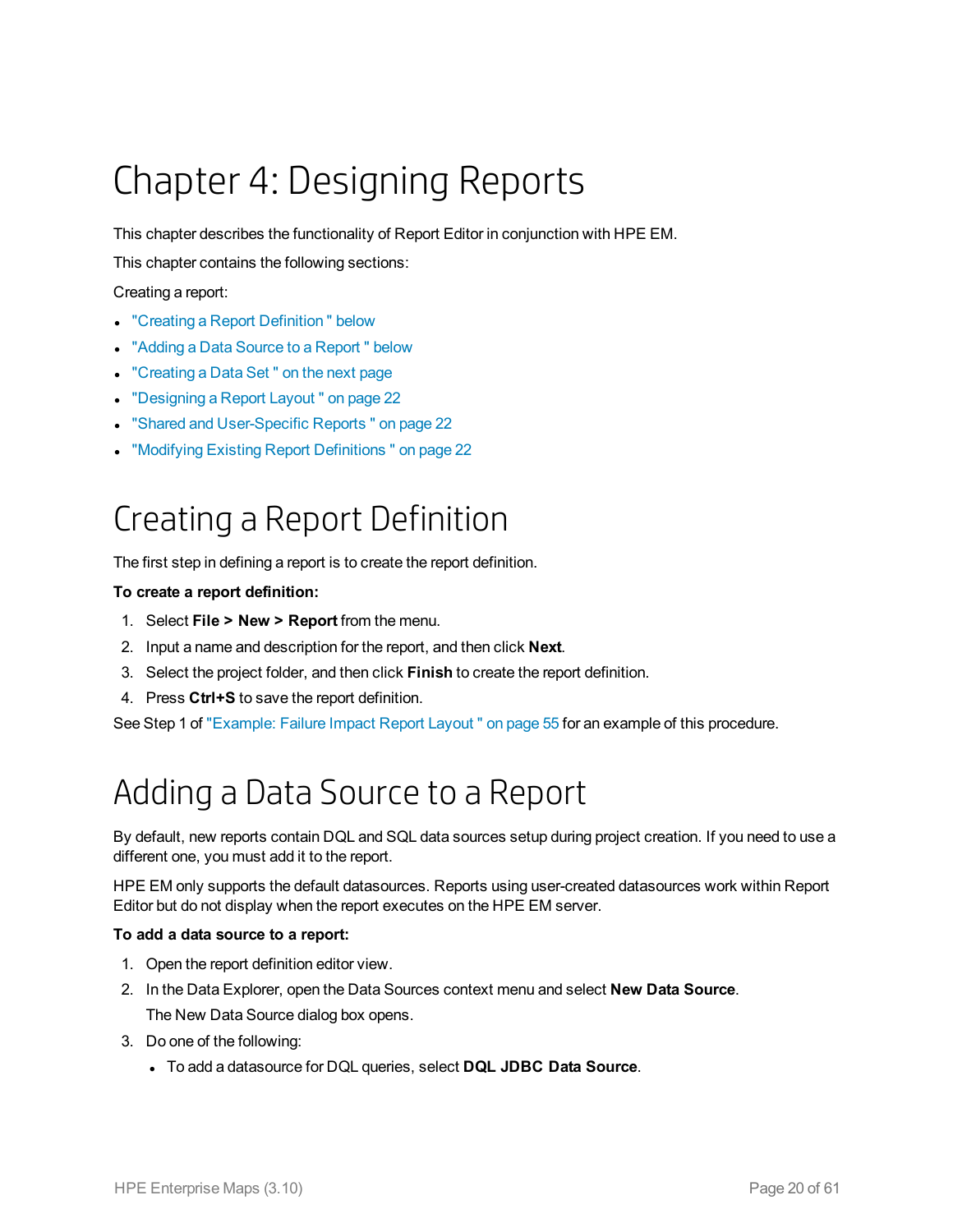<sup>l</sup> To add a datasource for SQL queries, select **JDBC Data Source**..

#### Click **Next**.

4. If required, in the Data Source dialog box, click **Manage Drivers** to add a JDBC driver (the DQL driver is pre-installed and there should never be a requirement to add one.

For details, see ["Adding](#page-41-2) a JDBC Driver " on page 42.

5. In the Data Source dialog box, add the parameters you require.

For parameter descriptions, see "New Report Project Wizard: Default Library [Configuration](#page-57-0) - Create a new data [source "](#page-57-0) on page 58.

If your database server is running, click **Test Connection** to check if your settings are correct.

- 6. Click **Finish** to add the data source to your report.
- <span id="page-20-0"></span>7. Press **Ctrl+S** to save your changes to the report definition.

## Creating a Data Set

Each report is associated with one or more queries that each return a data set.

#### **To create a data set:**

1. From the Report Design perspective, open the report definition view for the report requiring the new data set.

If you need to use an alternative data source, see "Adding a Data Source to a Report " on the [previous](#page-19-2) [page.](#page-19-2)

- 2. In the Data Explorer, open the Data Sets context menu, and select **New Data Set**. The **New Data Set** dialog opens.
- 3. In the New Data Set dialog box, add the parameters you require. For parameters descriptions, see ["New](#page-56-2) Data Set " on page 57.
- 4. Click **Next** to open the **Query** dialog box.
- 5. Do one of the following:
	- Copy a query from your development tool to the query editor. Skip to Step 8.
	- Create your query in Report Editor as described in Step 6 to Step 7.
- 6. Use **Schema** (SQL only), **Filter**, and **Type**, and then click **Apply Filter** to focus on the data you require in Available Items.

For SQL queries, HPE EM Workbench limits the amount of data collected. To change the settings, see ["Changing](#page-42-0) the Data Collection Settings " on page 43.

7. Browse Available Items to find the data items you require. Drag and drop items from Available Items to the query editor and construct your query.

For portability to different HPE EM installations using different schemas, remove the schema name from the variables in your query if your database schema does not require them.

- 8. Click **Finish** to add the data set to the report definition.
- 9. Press **Ctrl+S** to save your changes.

For details about writing DQL queries, see ["Using](#page-22-0) DQL" on page 23.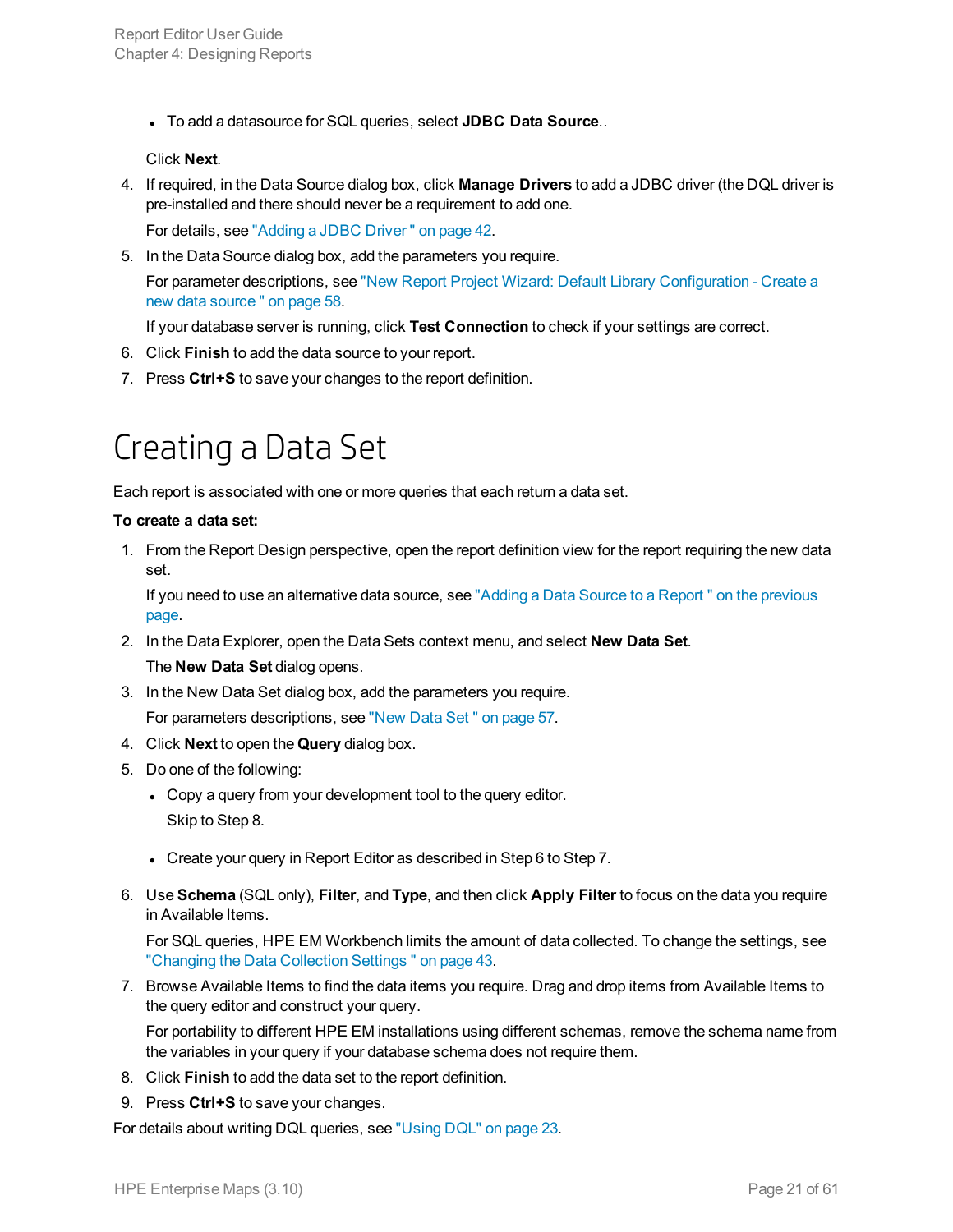For details about the database structure and writing SQL queries, see "Exploring the [Database "](#page-41-0) on page 42.

For an example of this procedure, see ["Example:](#page-53-1) Failure Impact Data Set " on page 54.

<span id="page-21-0"></span>**Note:** If possible, use only one dataset per report definition. If you need more datasets in one report (for example, multiple properties in one table row), use JavaScript to build one table.

## Designing a Report Layout

Select **Help > Help Contents** to view the guides included with HPE EM Workbench.

<span id="page-21-1"></span>For an example, see ["Example:](#page-54-0) Failure Impact Report Layout " on page 55.

## Shared and User-Specific Reports

The Report Editor enables you to determine the security of report output. A report can be marked as shared to show the same data to all users or not shared. If a report is not shared, then each user only sees the data they have read permission for in the report output.

The default value for a new report is shared.

#### **To mark a report as shared or user-specific:**

- 1. In the **Project Explorer**, expand the report you want to categorize and double-click **Overview** to open a view of the report definition.
- 2. The General Information section displays a Shared check-box.

Select **Shared** to show the same report output to all users. De-select **Shared** to make the report output restricted according to the user read permissions.

<span id="page-21-2"></span>3. Press **Ctrl+S** to save your changes.

## Modifying Existing Report Definitions

Report definitions that already exist in HPE EM can be modified.

#### **Procedure 5. To modify existing report definitions:**

1. Import the report definition.

For details, see "Importing Report [Definitions "](#page-17-1) on page 18.

- 2. To open the report definition, in the Project Explorer, double-click the report definition *rptdesign*.
- 3. Make your modifications, as described in "Creating a Report [Definition "](#page-19-1) on page 20.
- 4. Press **Ctrl+S** to save your changes.
- 5. Redeploy the report definition to HPE EM.

For details, see ["Deploying](#page-48-0) a Report to HPE EM " on page 49.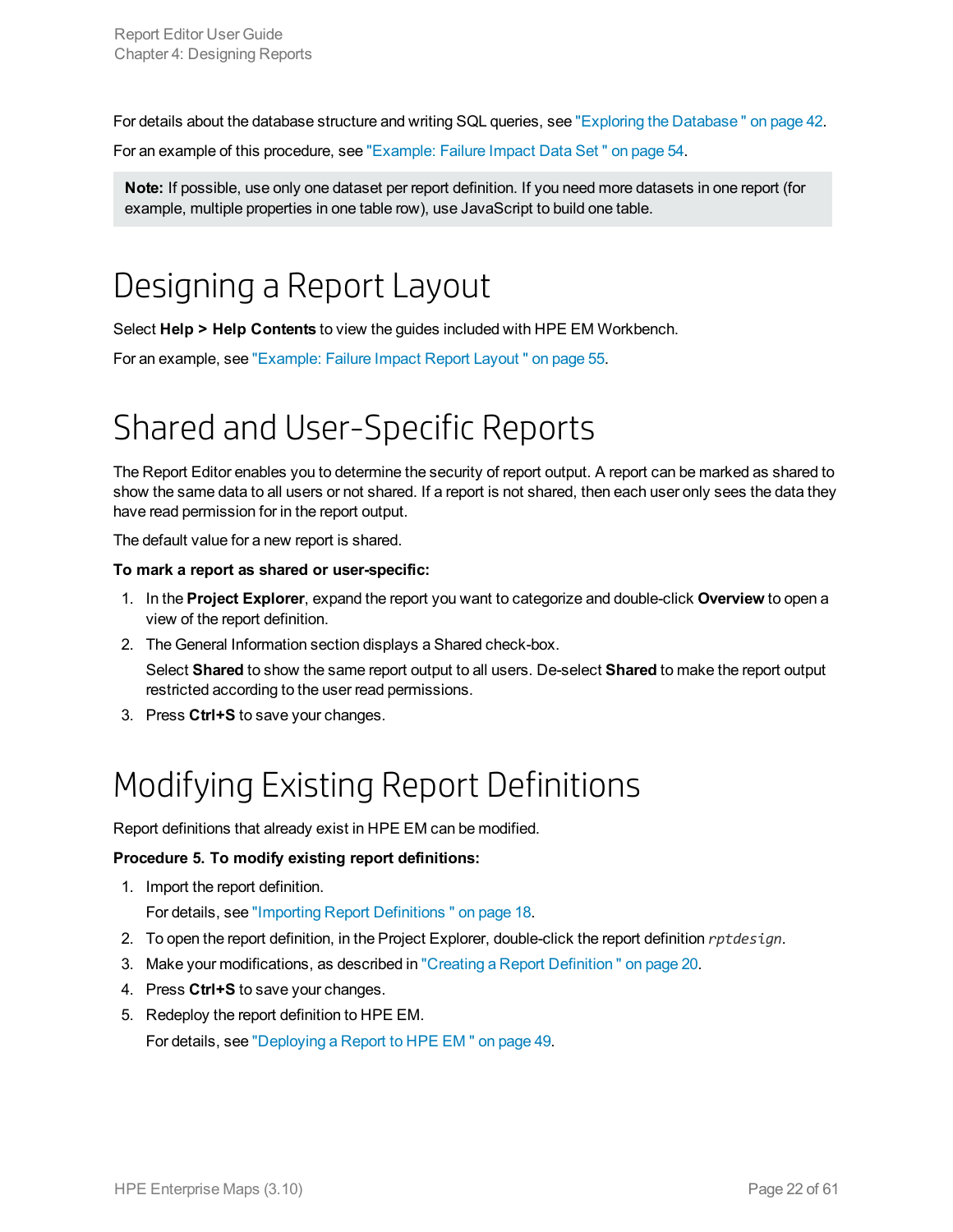# <span id="page-22-0"></span>Chapter 5: Using DQL

The DQL query language provides a simple query solution for the System Data Model (SDM). It enables you to query all aspects of the model – artifacts, properties, relationships, governance, and compliance.

This chapter describes DQL in the following sections:

- ["Introduction](#page-22-1) to DQL" below
- "DQL [Reference"](#page-29-0) on page 30
- <span id="page-22-1"></span>• "DQL with 3rd Party [Products"](#page-38-0) on page 39

## Introduction to DQL

DQL is an SQL-like language that enables you to query the repository of artifacts in HPE EM defined by the SDM model. DQL preserves SQL grammar, but uses artifacts instead of tables, and artifact properties instead of table columns. As DQL is based on SQL you can apply your SQL knowledge to DQL.

A simple example is to return the name and description of all business service artifacts.

```
select name, description
  from businessServiceArtifact
```
In HPE EM, you can use DQL queries in the following use cases:

- To create reports in HPE EM Report Editor.
- To customize pages of the HPE EM user interface.
- You can also use DQL in any SQL designer using the DQL JDBC driver. For more details, see ["DQL](#page-39-0) in SQL [Designers"](#page-39-0) on page 40

The following sections contain DQL examples:

- "Artifact [Inheritance"](#page-22-2) below
- ["Categorization](#page-23-0) Properties" on the next page
- "Complex [Properties"](#page-24-0) on page 25
- ["Embedding](#page-24-1) SQL Queries" on page 25
- **.** "Fixing Multiple [Properties"](#page-25-0) on page 26
- ["Modifiers"](#page-26-0) on page 27
- "Primitive [Properties"](#page-26-1) on page 27
- ["Relationships"](#page-27-0) on page 28
- <span id="page-22-2"></span>• "Virtual [Properties"](#page-28-0) on page 29

### Artifact Inheritance

Artifacts in HPE EM form a hierarchy defined by the SDM model. Artifacts lower in the hierarchy inherit properties from higher abstract artifact types. artifactBase is the root abstract artifact type in the SDM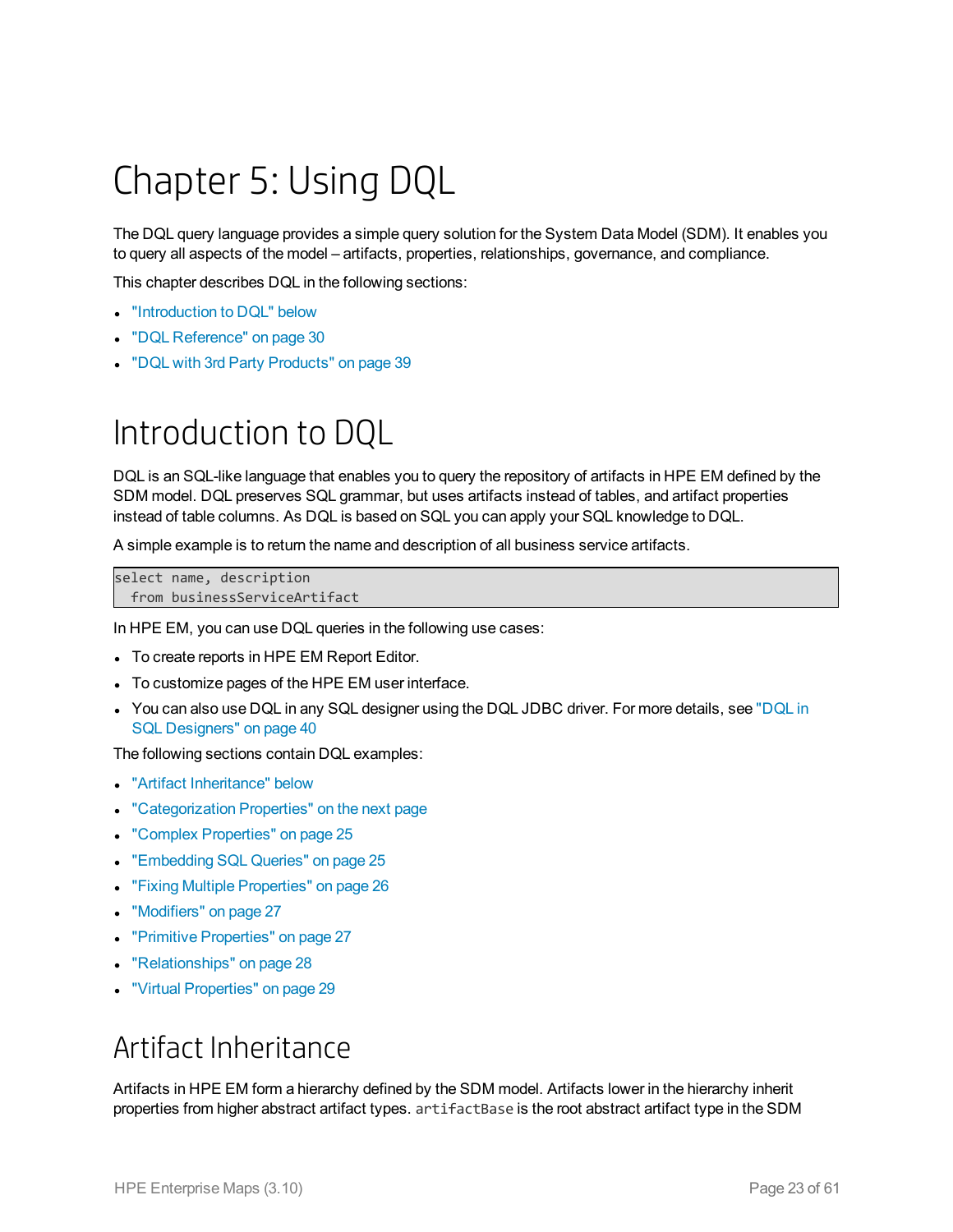hierarchy. All other artifacts are below it in the hierarchy and inherit its properties. You can query abstract artifacts and return a result set from all the instances of artifact types lower in the hierarchy.

Property groups function in a similar way, querying a property group returns results from all artifact types that inherit properties from the group.

The following query returns results from all implementation artifacts; SOAP Services, XML Services, and Web Applications.

```
select name, serviceName
 from implementationArtifact
```
Notice that in this query, serviceName is a specific property of SOAP Service artifacts. In the result set, name is returned for all implementation artifacts but serviceName is only returned for SOAP service artifacts. For other implementation types, the serviceName is NULL.

**Caution:** Different artifact types may define the same properties with different cardinalities. In cases where two artifact types define the same property with different cardinality, querying a shared parent abstract artifact for these properties may fail. Examples that fail include **SELECT environment FROM artifactBase** and **SELECT accessPoint FROM artifactBase**.

### <span id="page-23-0"></span>Categorization Properties

Categorization properties are a special case of complex properties.

Categorization properties have the following sub-properties:

- val machine readable name of the category.
- name human readable name of the category.
- $\bullet$  taxonomyURI identifies the taxonomy defining the category set.

**Note**: taxonomyURI is not defined for named category properties.

HPE EM uses categorization properties in the following ways:

**Named category properties** (for example, business service criticality).

The following query returns the names, descriptions, and versions of all business service artifacts which are categorized using the named criticality categorization property with a high failure impact.

```
select name, description, version
 from businessServiceArtifact
 where criticality.val =
        'uddi:systinet.com:soa:model:taxonomies:impactLevel:high'
```
**Note**: taxonomyURI is not defined for named category properties. The name of the category property implies the taxonomy.

<sup>l</sup> **categoryBag**

categoryBag is a complex property that includes sub-property categories which is a categorization property and categoryGroups. categoryGroups also contains categorization sub-property categories and a taxonomyURI defining the meaning of the group. HPE recommends querying category instead of categoryBag to ensure that all categories are queried.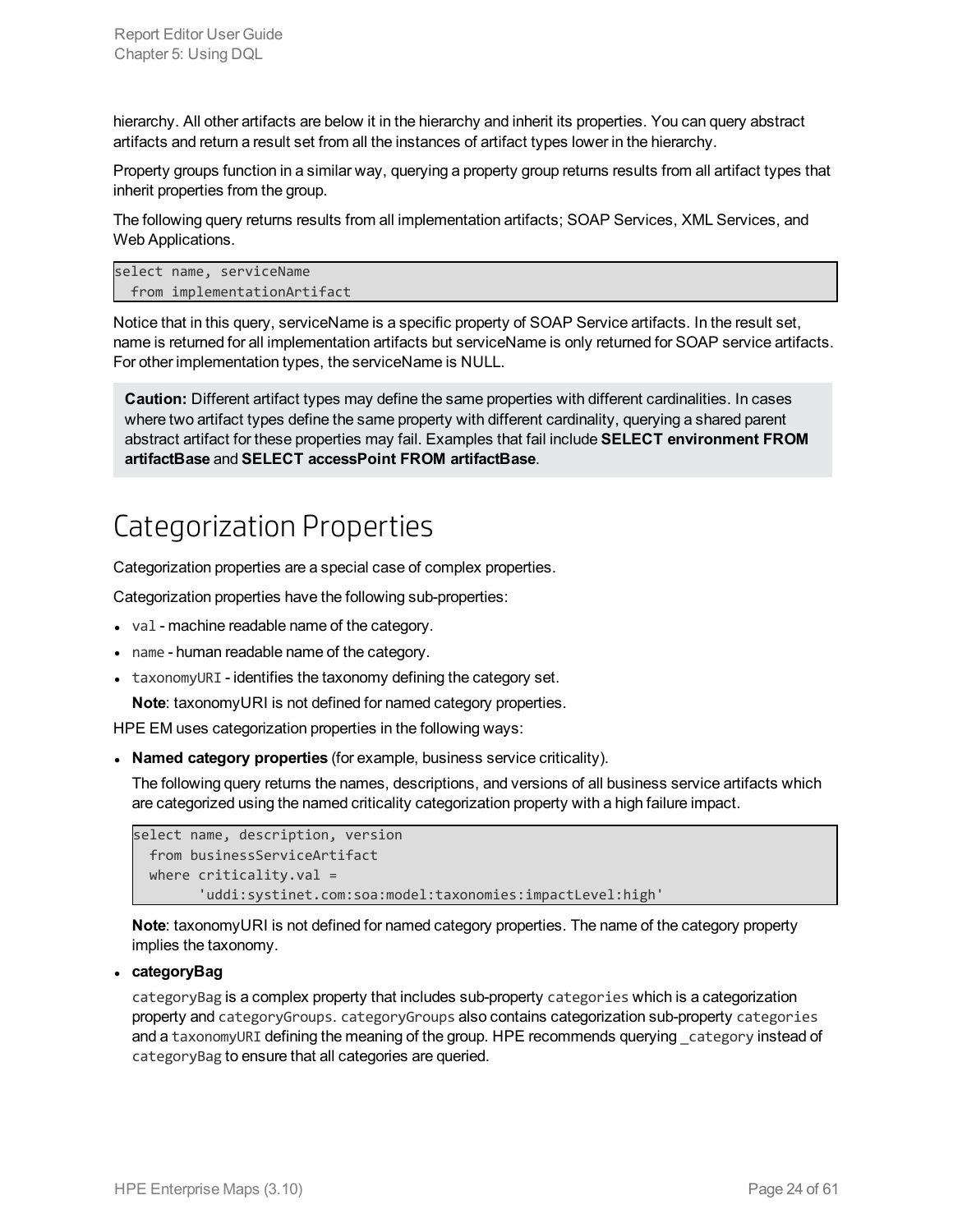The following query returns the names, descriptions, and versions of all business service artifacts which are categorized by the Gift certificate category (14111608) of the uddi:uddi.org:ubr:categorization:unspsc taxonomy.

```
select name, description, version
 from businessServiceArtifact
 where categoryBag.categories.taxonomyURI =
        'uddi:uddi.org:ubr:categorization:unspsc'
   and categoryBag.categories.val = '14111608'
```
#### <sup>l</sup> **identifierBag**

identifierBag is a complex property similar to categoryBag that includes sub-property categories. identifierBag does not contain the categoryGroups subproperty. HPE recommends querying category instead of identifierBag to ensure that all categories are queried.

#### **.** category

This generic categorization property holds all categorizations from categoryBag, identifierBag, and all named categorization properties from the given artifact type.

The following query returns the names, descriptions, and versions of all business service artifacts which are categorized with a high failure impact.

```
select name, description, version
 from businessServiceArtifact
 where \text{\_category.val} ='uddi:systinet.com:soa:model:taxonomies:impactLevel:high'
    and _category.taxonomyURI =
        'uddi:systinet.com:soa:model:taxonomies:impactLevel'
```
**Caution:** When you use the generic category property you must specify the taxonomy using the category.taxonomyURI sub-property. When you use a named categorization property the taxonomy is implicitly known and does not need to be specified.

### <span id="page-24-0"></span>Complex Properties

Complex properties are composed of one or more single or multiple-valued sub-properties (for example, address contains sub-properties addressLines in multiple cardinality, country in single cardinality, and so on. The sub-property addressLines is also a complex sub-property, containing a value and useType.). It is only possible to query the sub-property components of primitive types. Components of sub-properties are separated by **.** (in MS Access you can use **\$** as a separator).

```
select address.addressLines.value, address.country
  from personArtifact
  where address.city = 'Prague'
```
### <span id="page-24-1"></span>Embedding SQL Queries

DQL works with SDM entities (artifacts and properties) only and cannot directly access database tables. In some cases it is necessary to obtain values from outside the SDM (for example, system configuration). You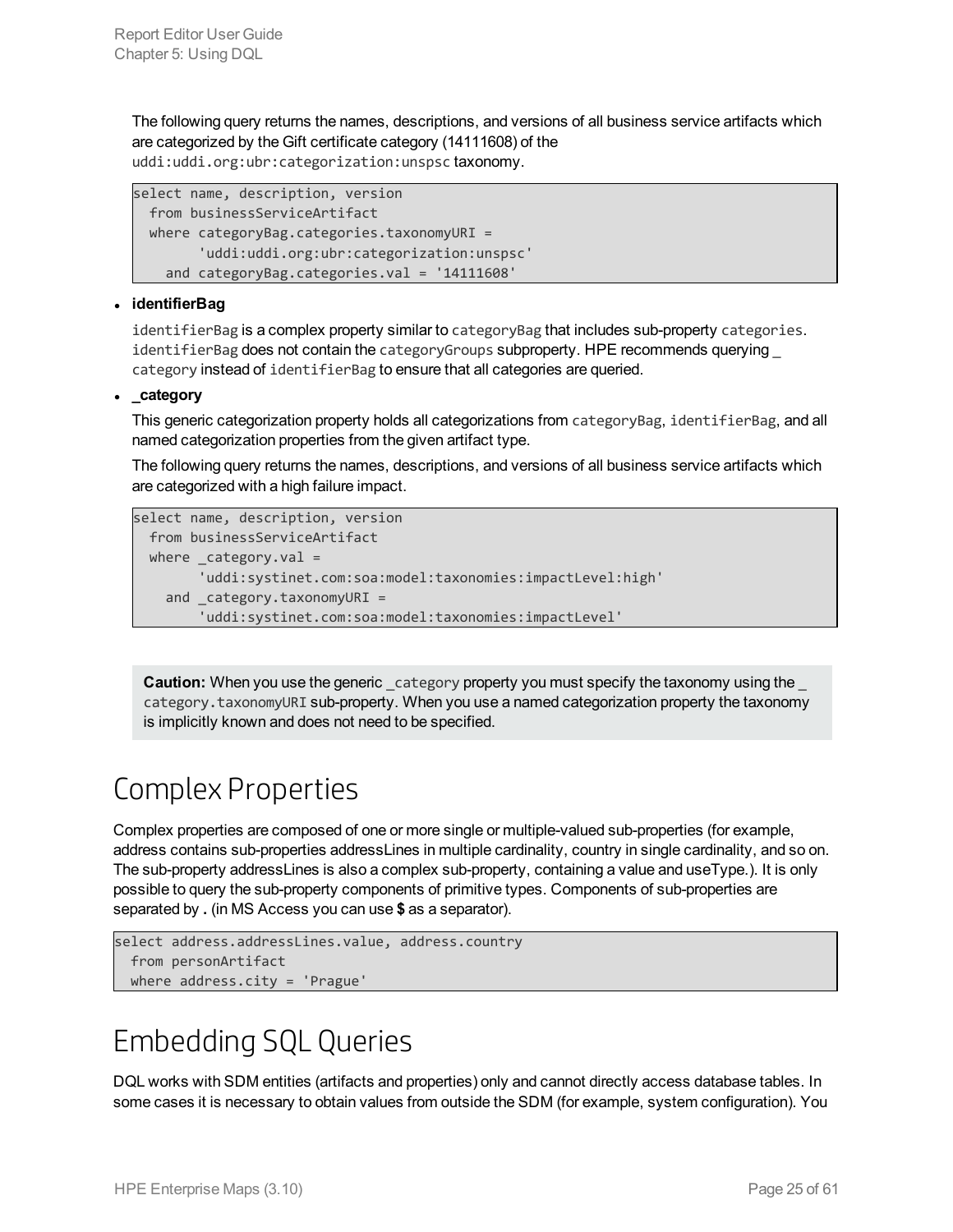can use an SQL subquery in a NATIVE clause of a DQL query. By default, DQL expects SQL to return an unnamed single column of values.

The following example returns business services owned by the administrator using the name defined during installation:

```
select name,description, version
 from businessServiceArtifact
 where _owner in (
   native {select svalue from systemConfiguration
              where name='shared.administrator.username'})
```
You can use NATIVE clauses instead of expressions, as a condition in WHERE clauses, as a column in SELECT clauses, and as a artifact reference in FROM clauses. For details, see "DQL [Grammar"](#page-32-1) on page 33

If you use a NATIVE clause to formulate part of a FROM clause, you must specify parameters to bind columns defined by SQL to properties used by DQL.

Each parameter consists of the following:

.

- The property name defines how DQL addresses columns returned from the NATIVE SQL statement.
- The property type which may be returned by the metadata of a column is optional and if not specified is assumed to be a text string.

The parameters are enclosed in brackets in the native clause, delimited by commas, and the type is separated from the name using whitespace.

The following example shows a query with NATIVE SQL in a DQL FROM clause.

```
select B.p_id, B.s_val, A.name, B.state_index
 from (
   native(s_val, s_name, state_index integer, p_name, p_id)
     {select S.val as s_val, S.name as s_name, S.state_index as state_index,
             P.name as p_name, P.id as p_id
        from rylf_state S, rylf_process P
        where S.fk_rylf_process=P.id and P.name='Application Lifecycle'}) B
 left join artifactBase A on A._currentStage.val = B.s_val
 order by B.p_id, B.state_index
```
The NATIVE statement returns the following columns; s\_val, s\_name, p\_name, and p\_id of type String, and state index of type Integer.

<span id="page-25-0"></span>**Note**: Native clauses can not contain variables (? or : < variable>).

### Fixing Multiple Properties

Consider a business service with keywords, 'Finance' and 'Euro'. The intuitive query for finding a 'Euro Finance' service is as follows:

```
select name, description, version
 from businessServiceArtifact b
 where b.keyword.val = 'Finance'
   and b.keyword.val = 'Euro'
```
This query does not work as a single instance of keyword can never be both 'Finance' and 'Euro'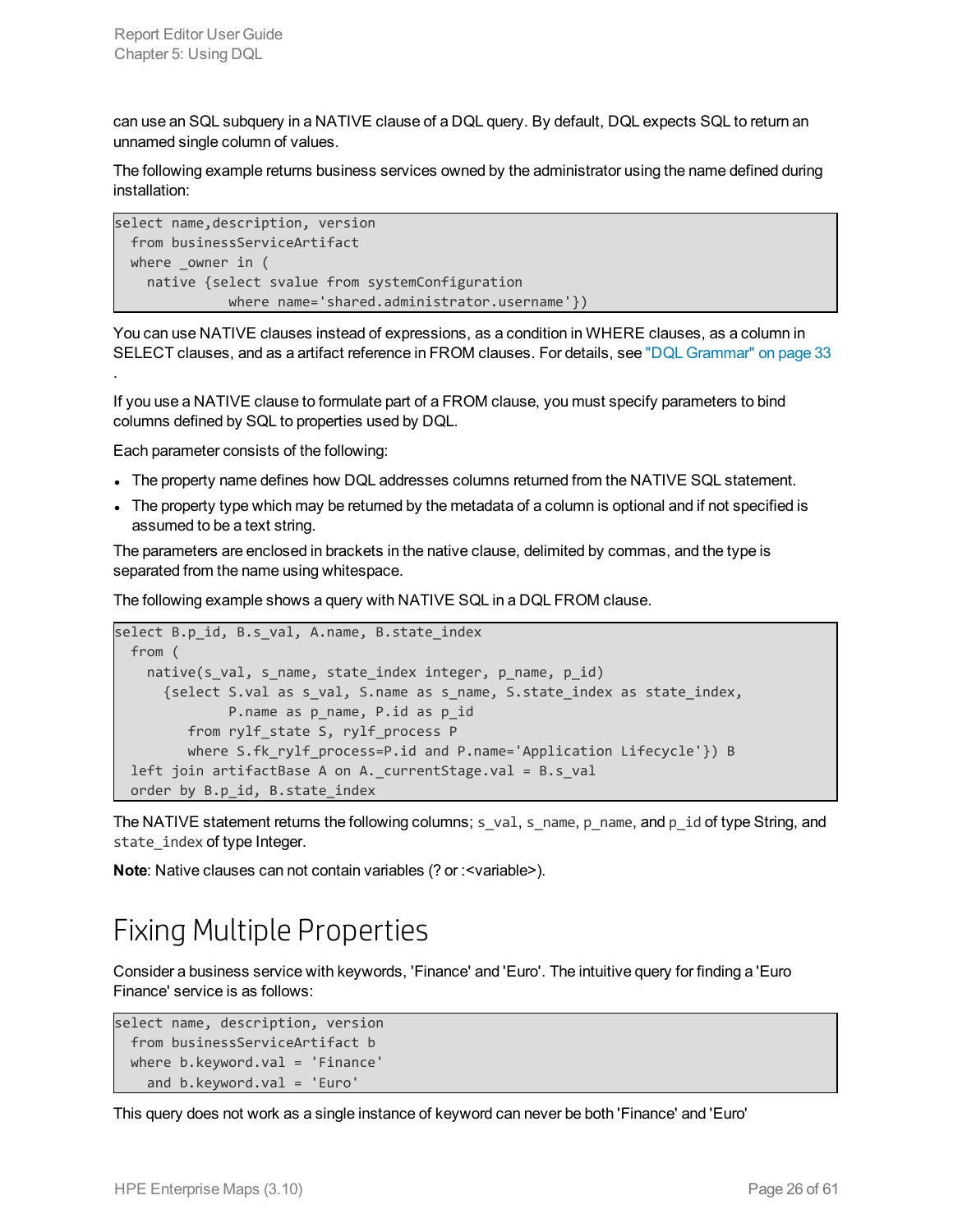The solution is to fix instances of multiple properties as shown in the following query:

```
select name, description, version
 from businessServiceArtifact b, b.keyword k1, b.keyword k2
 where k1.val = 'Finance'
   and k2.val = 'Euro'
```
### <span id="page-26-0"></span>Modifiers

Modifiers define primary sets of objects (artifacts and their revisions) to query. If no modifier is specified, the last revisions of undeleted artifacts for which the user has read access are queried.

The following modifiers are available:

- Revision related modifiers (mutually exclusive):
	- all\_rev queries all revisions of artifacts.
	- **.** last approved revision queries the last approved revisions of artifacts.
- Security related modifiers (mutually exclusive):
	- **way** queries artifacts belong to the user.
	- **writable** queries artifact the user has write permission for.
	- **no** acl queries all artifacts regardless of security.
- Other modifiers:
	- **· include\_deleted** queries all instances, including deleted artifacts.

You can use multiple comma-separated modifiers.

The following query returns all business services that you own that are marked as deleted.

```
select b.name, b.version, b.keyword.name
 from businessServiceArtifact b (my, include_deleted)
 where delta = '1'
```
### <span id="page-26-1"></span>Primitive Properties

Primitive properties are simple properties, such as numbers, characters, and dates, that may occur once or multiple times for an artifact depending on the cardinality as defined in the SDM.

For example, in the SDM Model, each person is represented by a person artifact. The person artifact includes a name property with single cardinality and an email property with multiple cardinality.

The following query returns the name and all emails for each person in the repository.

```
select name, email
 from personArtifact
```
Instances of primitive properties with multiple cardinality are all returned as comma separated values. For example, all the emails for a person return as a concatenated, comma-separated string. If there is no instance of the property for an artifact, a null value is returned.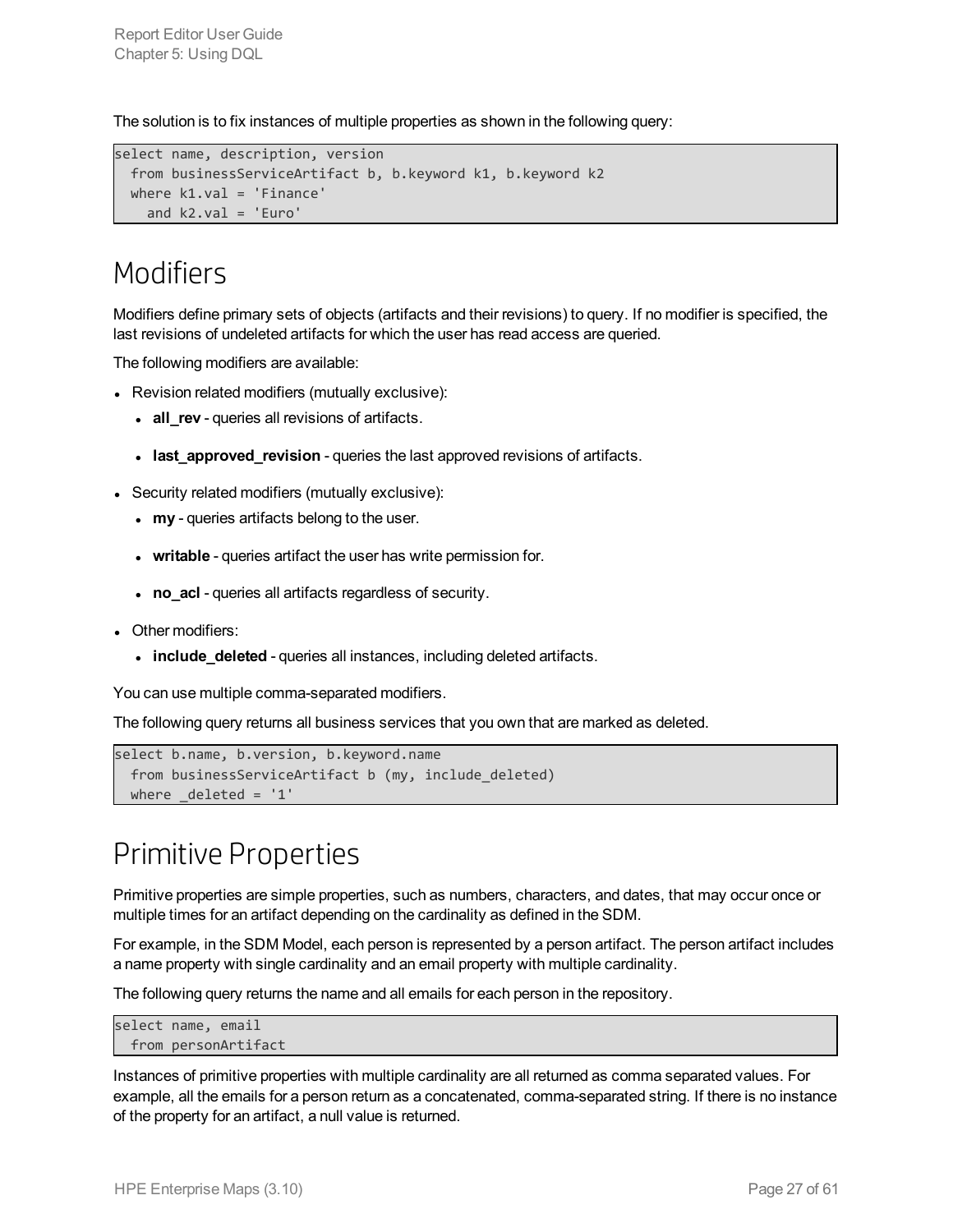The following query returns the name, description, and version of all business service artifacts whose version is 2.0.

select name, description, version from businessServiceArtifact where version = '2.0'

<span id="page-27-0"></span>**Note:** By default, DQL queries return the latest revisions of artifacts unless you specify revision modifiers. For details, see ["Modifiers"](#page-26-0) on the previous page.

### Relationships

A relationship is a special kind of complex property pointing to another artifact. HPE EM uses relationships to join artifacts.

The following queries are semantically identical and return all business services and the contact details of their provider. These queries do not return business services that do not have providers.

The following query is an example of an *SQL92-like* join which uses the USING clause.

```
select b.name, b.version, b.keyword.name, p.name as contact, p.email
  from businessServiceArtifact b
  join personArtifact p using provides
```
The relationship property provides leads from person artifacts to business service artifacts is specified after the using keyword.

The following query is an example of an *SQL92-like* join which uses the ON clause.

```
select b.name, b.version, b.keyword.name, p.name as contact, p.email
  from businessServiceArtifact b
  join personArtifact p on bind(provides)
```
The relationship property provides leads from person artifacts to business service artifacts is specified with the bind predicate in the WHERE clause.

The following query is an example of an *old-style* join which uses the BIND predicate.

```
select b.name, b.version, p.name as contact, p.email
  from businessServiceArtifact b, personArtifact p
  where bind(p.provides, b)
```
The BIND predicate specifies that the provides relationship of the person artifact points to business service artifacts.

The following query also returns all business services and the contact details of their provider. This query is an example of a LEFT JOIN. The LEFT JOIN extends the previous queries by also returning business services that do not have providers.

```
select b.name, b.version, p.name as contact, p.email
  from businessServiceArtifact b
  left join personArtifact p using provides
```
Each relationship has the following sub-properties which you can query:

- rType the SDM QNames of the relationship type.
- $\bullet$  useType the values of the useType relationship property
- I target the UUIDs of the artifact the relationship points to (deprecated).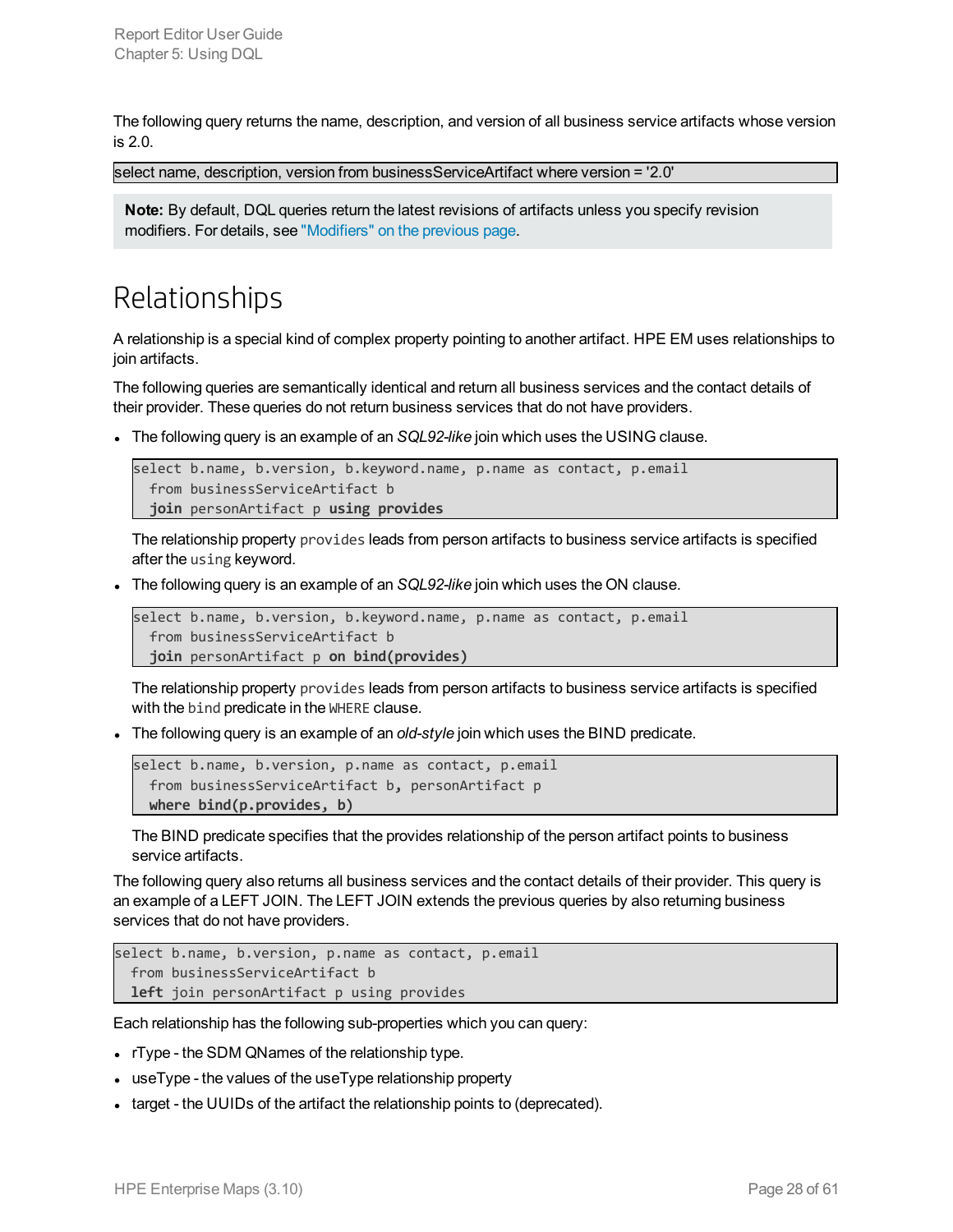It is possible to specify a particular provider type using useType. The following queries return all business services and their contact details where the provider is an architect.

```
select b.name, b.version, p.name as contact, p.email
 from businessServiceArtifact b, personArtifact p
 where bind (p.provides, b)
   and p.provides.useType = 'architect'
```

```
select b.name, b.version, p.name as contact, p.email
 from businessServiceArtifact b
 join personArtifact p on bind(p.provides, b)
   and p.provides.useType = 'architect'
```
It is possible to traverse several relationships using several old-style joins or SQL-92-like join clauses in the same query. The following example queries business services in applications, which are also part of a project.

```
select b.name, b.description, a.name as Application, p.name as Project
  from businessServiceArtifact b
  join hpsoaApplicationArtifact a using hpsoaProvidesBusinessService
  join hpsoaProjectArtifact p using contentRelationshipType
```
In cases where artifacts may be joined by multiple properties, you can use a generic relation property together with the additional rType condition.

```
select A.name as A name, B.name as B name
 from hpsoaApplicationArtifact A left join artifactBase B on bind(A._relation)
   and A. relation.rType in (
        '{http://systinet.com/2005/05/soa/model/property}hpsoaProvidesBusinessService',
        '{http://systinet.com/2005/05/soa/model/property}r_providesBusinessProcess'
     );
```
You can use the target relationship sub-property to bind the source and target of a relationship.

```
select b.name, b.version, p.name as contact, p.email
 from businessServiceArtifact b, personArtifact p
    where p.provides.target = b._uuid
```
<span id="page-28-0"></span>**Caution**: The target property and this style of comparison is deprecated and its use is not recommended. Use the bind predicate instead.

### Virtual Properties

DQL defines virtual properties, that are not defined by the SDM. HPE EM stores or calculates these properties enabling DQL to query meta information about artifacts. These virtual properties provide information about lifecycle, compliance, domains, etc.

The following example returns lifecycle details from the last approved revisions of all business service artifacts, ordered by lifecycle stage.

```
select name, _lastApprovedStage.name Stage, _revision
  from businessServiceArtifact(last_approved_revision)
  order by Stage
```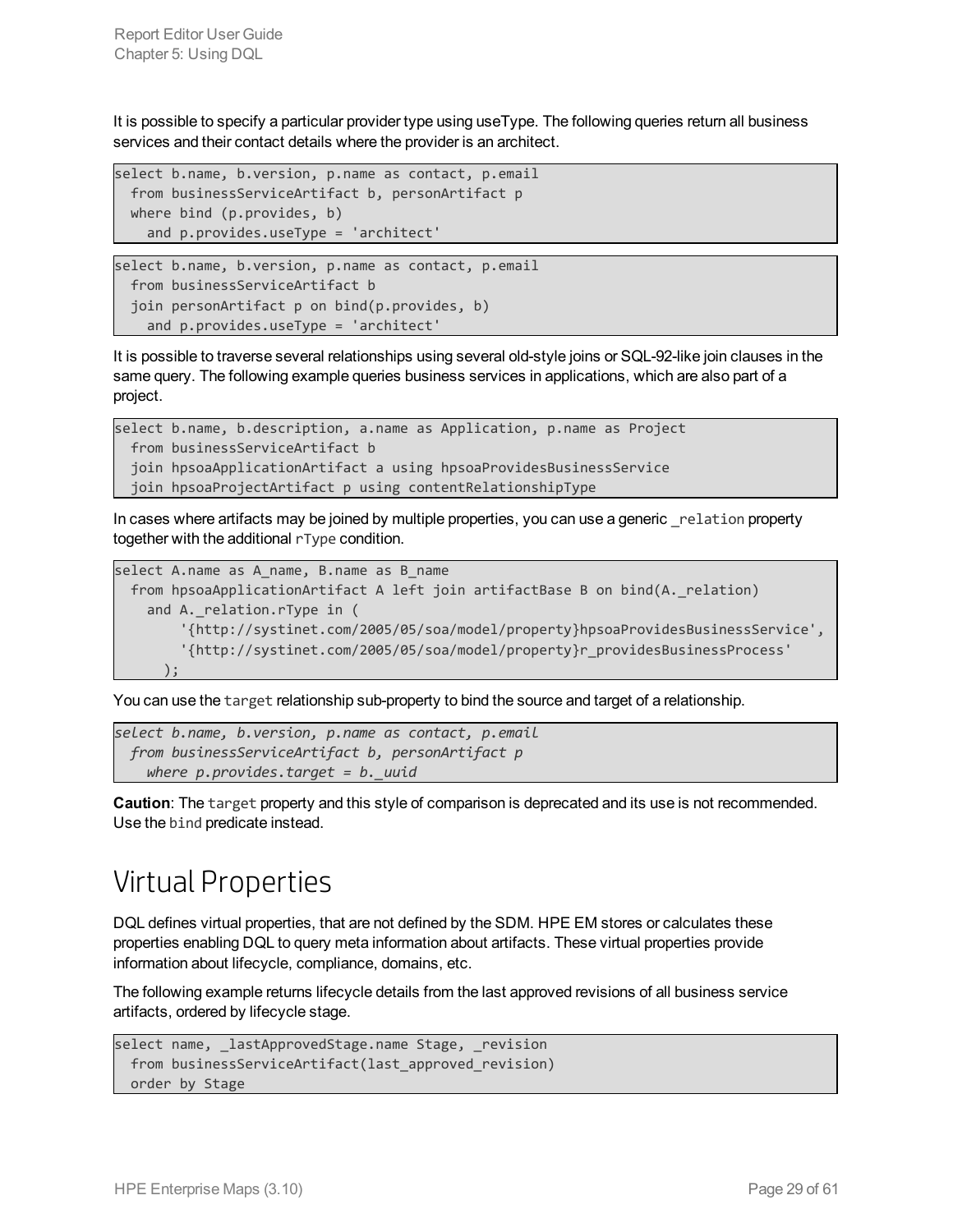The following example returns the name and compliance status of last approved revisions of all business services which a compliance status of at least 80%.

```
select b.name, b._complianceStatus
  from businessServiceArtifact b (last_approved_revision)
  where b._complianceStatus >= 80
```
HPE EM repository content exists within a domain structure where each artifact exists within only one domain. The default functionality of DQL queries all domains but HPE EM provides virtual properties enabling you to query artifacts within a particular domain. The following example returns business service names and the domain details of all business service artifacts that exist within the EMEA domain.

```
select A.name, A._domainId, A._domainName
 from businessServiceArtifact A
 where A. domainId="EMEA"
```
DQL provides the following macros for querying within domain hierarchies:

<sup>l</sup> **#SUBDOMAINS('***domainId***')**

Queries the specified domain and all its sub-domains.

<sup>l</sup> **#SUPERDOMAINS('***domainId***')**

Queries the specified domain and all its parent domains.

The following query returns all business services in the EMEA domain and any of all of its sub-domains.

```
select A.name
  from businessServiceArtifact A
  where A. domainId in #SUBDOMAINS('EMEA')
```
The following query returns the name and virtual properties artifactTypeName and owner from the latest revisions of consumer properties (the property group for all consuming artifact types).

```
select name, _artifactTypeName, _owner
  from consumerProperties
```
<span id="page-29-0"></span>For details of all virtual properties, see ["Properties](#page-29-1) in DQL" below.

## DQL Reference

This section provides a reference to properties and DQL grammar in the following sections:

- ["Properties](#page-29-1) in DQL" below
- ["DQL](#page-32-0) and SQL" on page 33
- <span id="page-29-1"></span><sup>l</sup> "DQL [Grammar"](#page-32-1) on page 33

### Properties in DQL

Artifact (property group) properties hold values which may be queried in DQL expressions.

DQL recognises the following properties: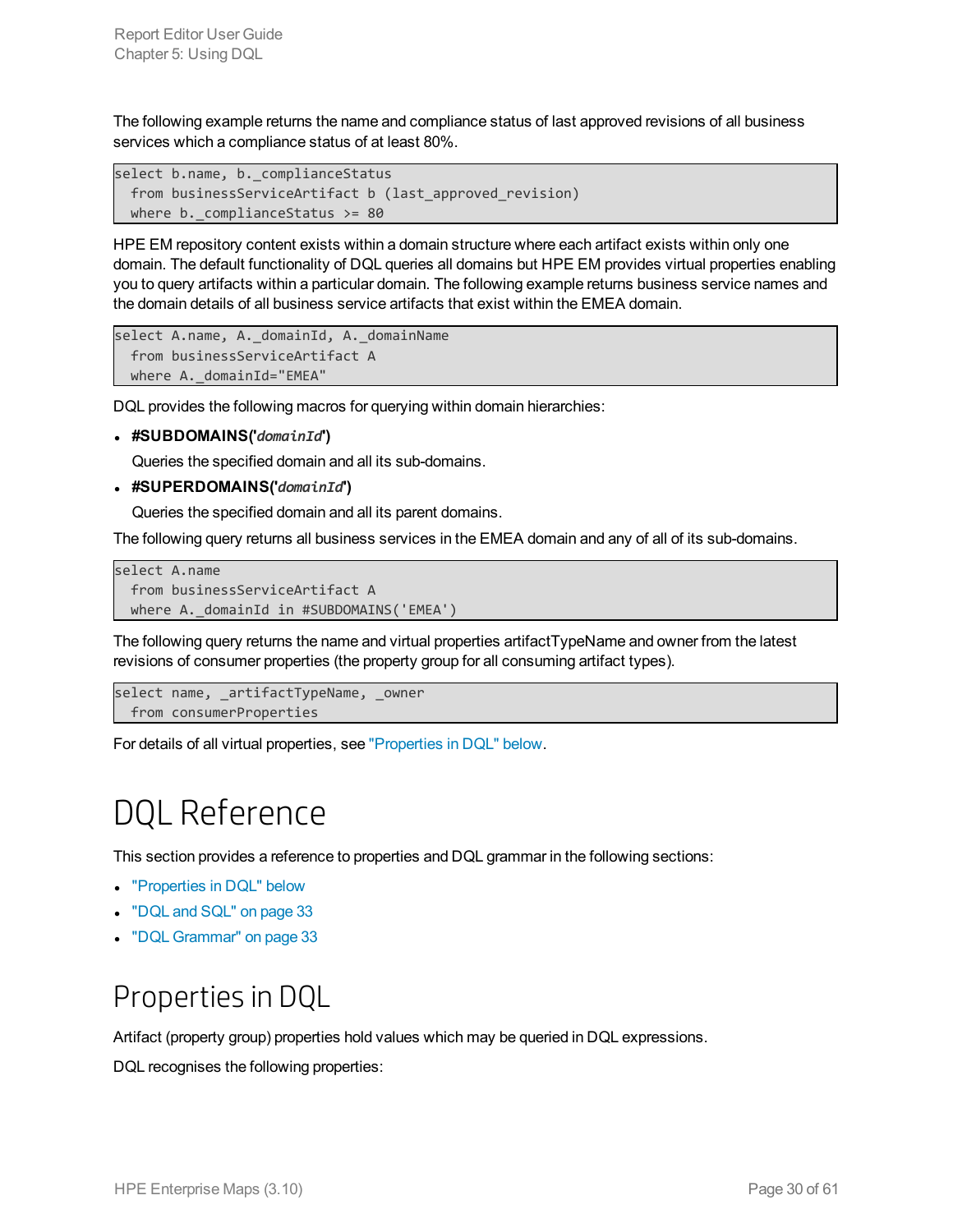• SDM Properties

Properties defined in the SDM Model. For details, see "System Data Model" in the *Reference Guide*.

• Virtual, System, and Other Properties

Properties holding metadata about artifact instances.

Properties may be one of the following:

| <b>Property Kind</b> | <b>Description</b>                                                                                                                                                                                                                                                                                                                                                                                                       |
|----------------------|--------------------------------------------------------------------------------------------------------------------------------------------------------------------------------------------------------------------------------------------------------------------------------------------------------------------------------------------------------------------------------------------------------------------------|
| Primitive            | Holds string, number, or boolean values. For example, name, description, version. A<br>primitive property is defined in DQL statements by the artifact type name or alias, the<br>property delimiter (. or \$), followed by the property name. For example,<br>personArtifact.name. The artifact name or alias is optional (with the delimiter) when<br>the property is specific to a single artifact type in the query. |
| Complex              | Hold complex structures such as address. Only primitive sub-properties of complex<br>properties may be queried. Properties and sub-properties are separated by . or \$. For<br>example, personArtifact.address.city.                                                                                                                                                                                                     |
| Categorization       | Hold categorization data and are handled in a similar way to complex properties.<br>Categories consist of name, val, and taxonomyURI components. For example,<br>businessServiceArtifact.criticality.name.                                                                                                                                                                                                               |
| Relationships        | Properties that specify a directional relationship to other artifacts.                                                                                                                                                                                                                                                                                                                                                   |

All values that you can query are of a particular data type. The following table describes these data types, and gives examples of how to use them in a query.

| Data Type      | <b>Description</b>                      | <b>Example</b>                                                                      |
|----------------|-----------------------------------------|-------------------------------------------------------------------------------------|
| <b>Number</b>  | Numeric values                          | revision = $1$                                                                      |
| String         | Text values                             | revisionCreator = 'admin'                                                           |
| Date Time      | Date and Time (ms since 00:00 1/1/1970) | revisionTimestamp > $1274447040124$<br>/* revisions made since $15.04$ 21/5/2010 */ |
| <b>Boolean</b> | True or False flags                     | $deleted = '1'$                                                                     |

Properties may have the following cardinalities:

| <b>Property Cardinality</b> | <b>Description</b>                                                                                                                                                                                                                                                                                                                                                         |
|-----------------------------|----------------------------------------------------------------------------------------------------------------------------------------------------------------------------------------------------------------------------------------------------------------------------------------------------------------------------------------------------------------------------|
| Single                      | Only one instance of the property exists for an artifact and it may be optional or<br>required.                                                                                                                                                                                                                                                                            |
| Multiple                    | The property is a list of values and so occurs multiple times for an artifact. In<br>WHERE clauses, using multiple properties returns particular artifacts if any<br>instance of the multiple property matches the condition. In SELECT clauses,<br>using multiple properties returns all instances of the multiple property as a<br>concatenated, comma-separated string. |

DQL uses the following system properties: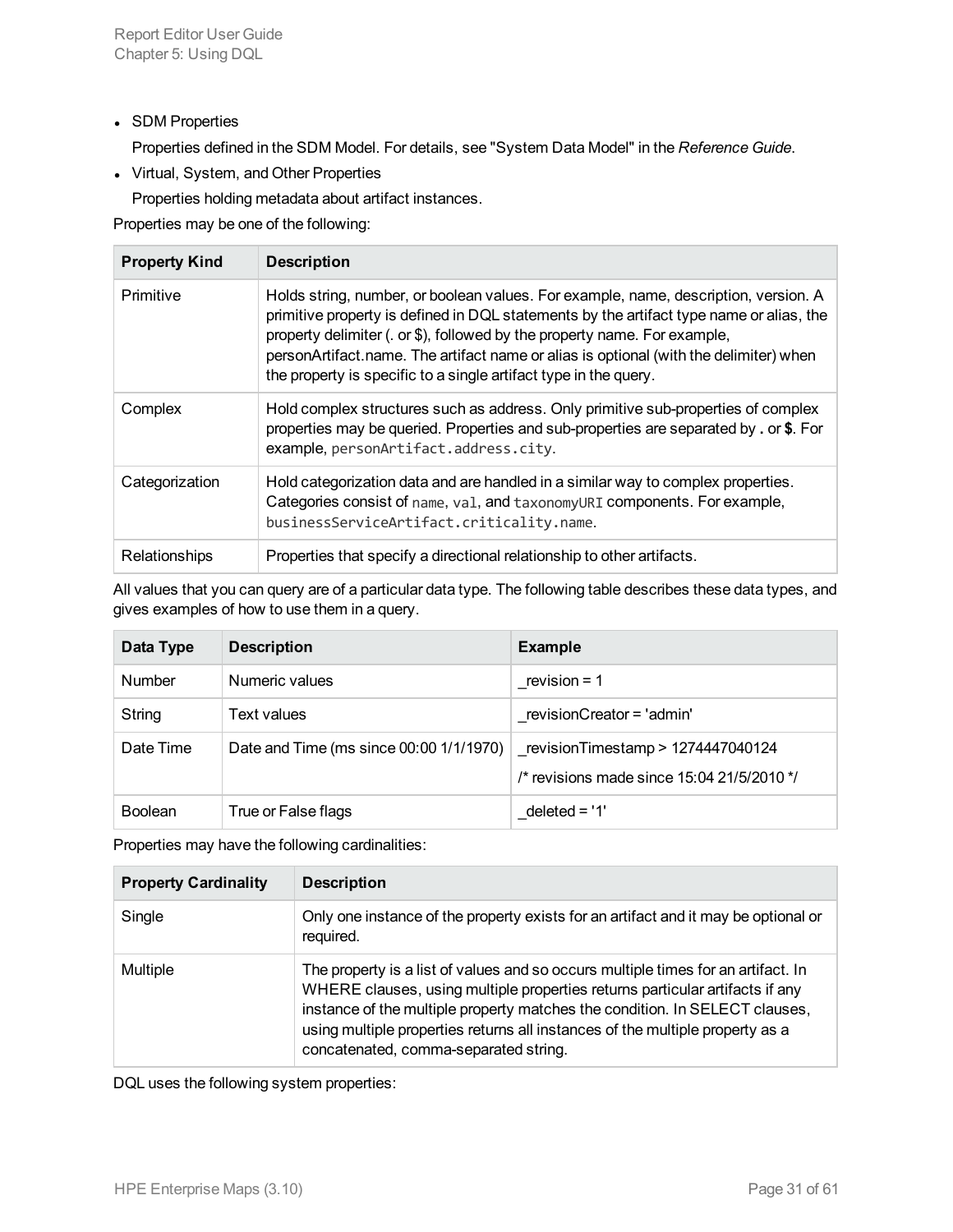| <b>System Property</b> | <b>Description</b>                                                                                                                                                                                                                                                                                                                                                                                                                                                                                                                                                                                                                                                                                                                                                                                                                                                  |
|------------------------|---------------------------------------------------------------------------------------------------------------------------------------------------------------------------------------------------------------------------------------------------------------------------------------------------------------------------------------------------------------------------------------------------------------------------------------------------------------------------------------------------------------------------------------------------------------------------------------------------------------------------------------------------------------------------------------------------------------------------------------------------------------------------------------------------------------------------------------------------------------------|
| _artifactTypeName      | The human readable name of the artifact type (the SDM label of the artifact).<br>HPE recommends using _sdmName in conditions, and _artifactTypeName in<br>SELECT clauses.                                                                                                                                                                                                                                                                                                                                                                                                                                                                                                                                                                                                                                                                                           |
| _category              | All categorizations for an artifact with name, val, and taxonomyURI<br>components.                                                                                                                                                                                                                                                                                                                                                                                                                                                                                                                                                                                                                                                                                                                                                                                  |
| _deleted               | The deletion marker flag (boolean).                                                                                                                                                                                                                                                                                                                                                                                                                                                                                                                                                                                                                                                                                                                                                                                                                                 |
| _id                    | The database ID of an artifact instance (number, deprecated - use _uuid).                                                                                                                                                                                                                                                                                                                                                                                                                                                                                                                                                                                                                                                                                                                                                                                           |
| _longDescription       | HPE EM supports a long description including HTML tags up to 25000<br>characters by default. HPE recommends using the description property in<br>DQL queries instead as queries using _longDescription may affect performance<br>and the HTML tags may corrupt report outputs. description contains only the<br>first 1024 text characters of longDescription (may vary according to your<br>database type).<br>Note: The platform.repository.max.description.length property<br>determines the maximum length of _longDescription. You can modify this<br>property in EM_HOME/conf/setup/configuration-propeties.xml. DB2 has<br>an absolute limit of 32672 characters which is sufficient for descriptions<br>containing ASCII (single-byte encoding) characters but may be exceeded, for<br>example by Japanese descriptions, leading to description truncation. |
| owner                  | The user, group, or role designated as the artifact owner.                                                                                                                                                                                                                                                                                                                                                                                                                                                                                                                                                                                                                                                                                                                                                                                                          |
| _ownerName             | The human readable name of the user (taken from the use profile), group, or role<br>artifact.                                                                                                                                                                                                                                                                                                                                                                                                                                                                                                                                                                                                                                                                                                                                                                       |
| _path                  | Legacy REST path of the artifact (string, deprecated - use _uuid).                                                                                                                                                                                                                                                                                                                                                                                                                                                                                                                                                                                                                                                                                                                                                                                                  |
| _relation              | A generic virtual property that may be used to specify all outgoing relationships.                                                                                                                                                                                                                                                                                                                                                                                                                                                                                                                                                                                                                                                                                                                                                                                  |
| _revision              | The revision number of an artifact instance.                                                                                                                                                                                                                                                                                                                                                                                                                                                                                                                                                                                                                                                                                                                                                                                                                        |
| revisionCreator        | The user who created the revision of the artifact.                                                                                                                                                                                                                                                                                                                                                                                                                                                                                                                                                                                                                                                                                                                                                                                                                  |
| _revisionTimestamp     | The date and time the revision was created.                                                                                                                                                                                                                                                                                                                                                                                                                                                                                                                                                                                                                                                                                                                                                                                                                         |
| _sdmName               | The local name of the artifact type. HPE recommends using sdmName in<br>conditions, and _artifactTypeName in SELECT clauses.                                                                                                                                                                                                                                                                                                                                                                                                                                                                                                                                                                                                                                                                                                                                        |
| _uuid                  | The unique artifact identifier.                                                                                                                                                                                                                                                                                                                                                                                                                                                                                                                                                                                                                                                                                                                                                                                                                                     |

DQL uses the following virtual properties:

| <b>Property</b><br><b>Class</b> | <b>Property</b> | <b>Description</b>                             |
|---------------------------------|-----------------|------------------------------------------------|
| UI                              | isFavorite      | Marked by the user as favorite flag (boolean). |
| Property                        | rating          | The average rating of the artifact (double).   |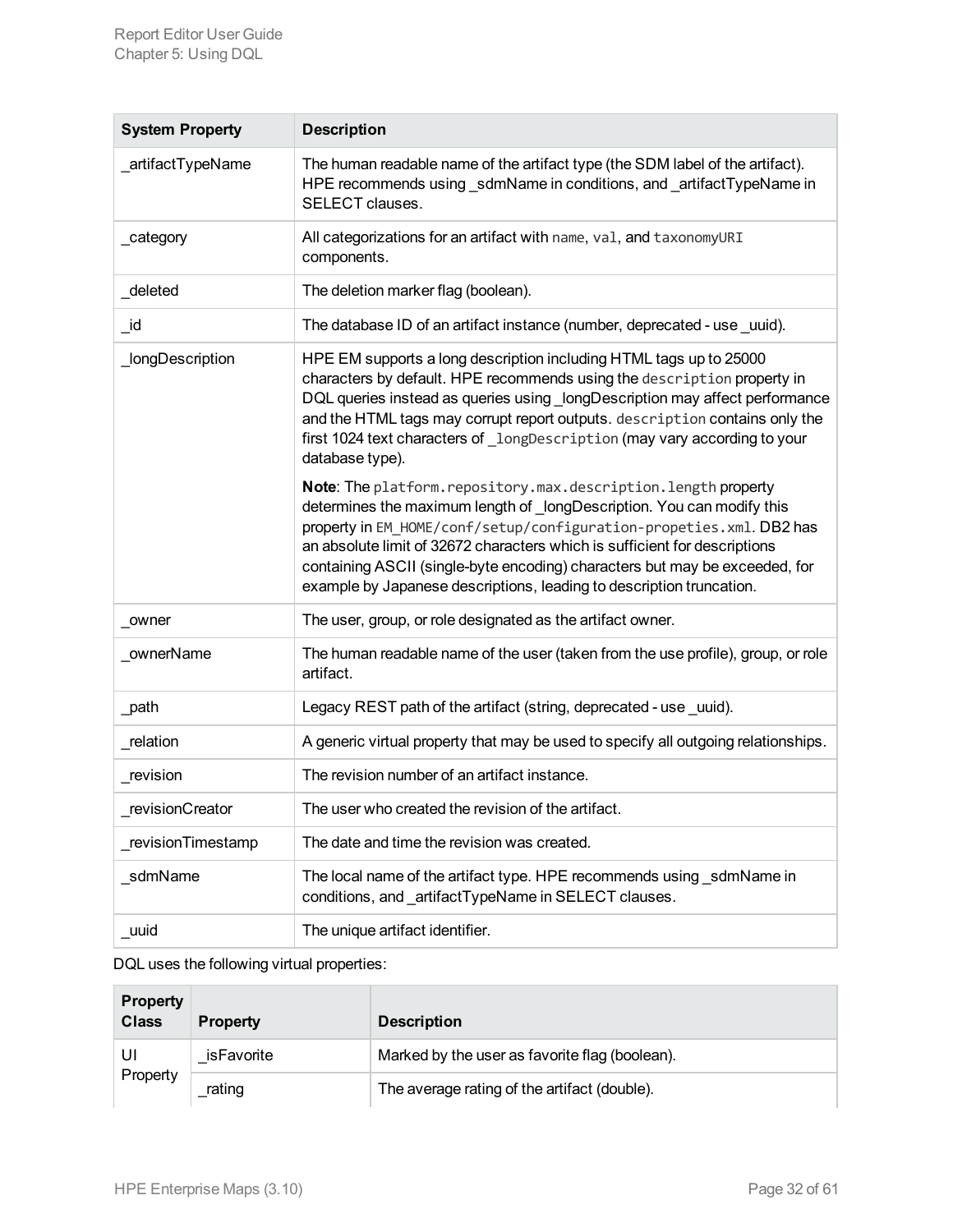| Security<br>Property          | shared                | Indicates that the artifact is shared and visible to users in the<br>Sharing Principal role (boolean). For more details, see "How to<br>Share Artifacts" in the User Guide. |  |
|-------------------------------|-----------------------|-----------------------------------------------------------------------------------------------------------------------------------------------------------------------------|--|
|                               | writable              | User write permission flag (boolean).<br>Note: Using this property may have a performance impact. If<br>possible, use the writable modifier instead.                        |  |
| Contract                      | enabledConsumer       | The artifact is a valid consumer artifact type.                                                                                                                             |  |
| Property                      | _enabledProvider      | The artifact is a valid provider artifact type. The artifact must also be<br>marked as 'Ready for Consumption'.                                                             |  |
| Domain<br>Property            | _domainId             | Value of the domainId property defined for the domain artifact that<br>the artifact belongs to.                                                                             |  |
|                               | domainName            | The readable name of the domain.                                                                                                                                            |  |
| Lifecycle<br>Property         | _currentStage         | Current working stage of an artifact.                                                                                                                                       |  |
|                               | governanceProcess     | process applicable to the artifact.                                                                                                                                         |  |
|                               | _isApproved           | Lifecycle approval flag (boolean).                                                                                                                                          |  |
|                               | _lastApprovedRevision | Revision number of the last approved revision (number).                                                                                                                     |  |
|                               | _lastApprovedStage    | The name of the last approved stage.                                                                                                                                        |  |
|                               | lastApprovalTimestamp | Timestamp for the last approval (number, ms since 00:00 1/1/1970).                                                                                                          |  |
|                               | _lifecycleStatus      | The status of the current lifecycle stage.                                                                                                                                  |  |
| Policy<br>Manager<br>Property | _complianceStatus     | Compliance status as a percentage (number).                                                                                                                                 |  |

## <span id="page-32-0"></span>DQL and SQL

DQL supports most features of SQL with the following exceptions:

- $\bullet$  SELECT  $^*$  is not supported.
- RIGHT and FULL OUTER JOIN are not supported.
- <span id="page-32-1"></span>. It is not possible to use properties with multiple cardinality in GROUP BY, HAVING, or ORDER BY clauses.

## DQL Grammar

A DQL query consists of the following elements with their grammar explained in the following sections:

- ["Select"](#page-33-0) on the next page
- "FROM [Clause"](#page-34-0) on page 35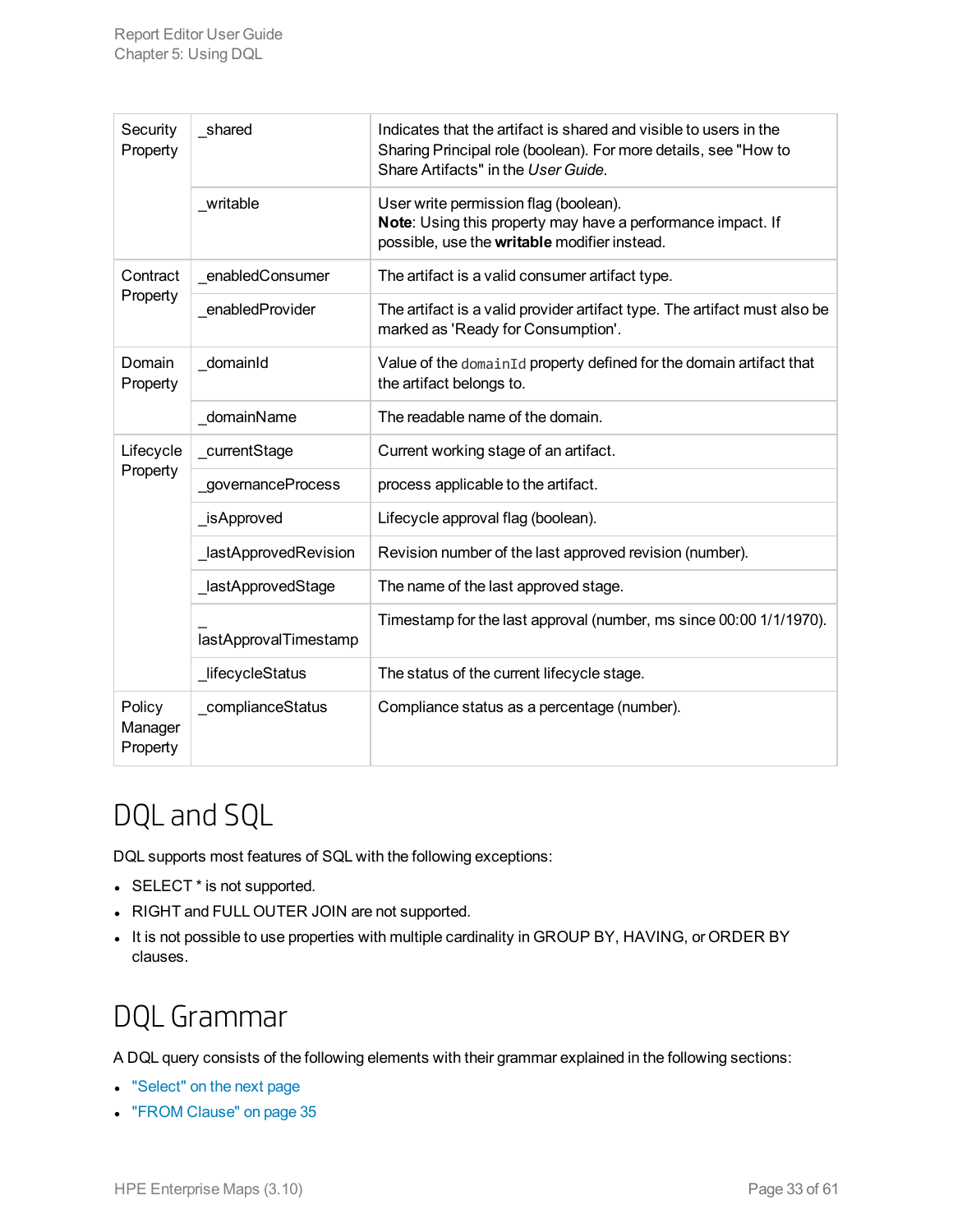- ["Conditions"](#page-34-1) on the next page
- **.** ["Expressions"](#page-36-0) on page 37
- ["Lexical](#page-37-0) Rules" on page 38

#### **Typographical Conventions**

| <b>Convention</b>              | <b>Example</b>                                                 | <b>Description</b>                                                                                                                 |
|--------------------------------|----------------------------------------------------------------|------------------------------------------------------------------------------------------------------------------------------------|
| <b>KEYWORDS</b>                | <b>SELECT</b>                                                  | A reserved word in DQL (case-insensitive).                                                                                         |
| parsing rules                  | expr                                                           | Name of a parsing rule. A parsing defines a fragment of DQL which consists<br>of keywords, lexical rules, and other parsing rules. |
| <b>LEXICAL</b><br><b>RULES</b> | ID                                                             | Name of a lexical rule. A lexical rule defines a fragment of DQL which<br>consists of letters, numbers, or special characters.     |
| $\mathbf{I}$                   | [AS]                                                           | Optional content.                                                                                                                  |
| []                             | [ , select $\overline{\phantom{a}}$<br><i>item</i> , $\dots$ ] | Iterations of optional content.                                                                                                    |
|                                | ASC<br><b>DESC</b>                                             | Alternatives.                                                                                                                      |
| $\{\}$                         | ${+ -}$                                                        | Group of alternatives.                                                                                                             |
|                                | 0.9                                                            | A range of allowable characters.                                                                                                   |

### <span id="page-33-0"></span>Select

```
select :
 subquery [ ORDER BY order_by_item [, order_by_item ...]]
subquery :
 subquery [ set_operatorsubquery ...]
 | (subquery)
 | native_sql
 | subquery_base
subquery_base :
 SELECT [ DISTINCT ] select_item [, select_item ...]
 FROM from_clause_list
 [ WHERE condition ]
 [ GROUP BY expression_list
   [ HAVING condition ]
 ]
select_item :
 expr [ [ AS ] alias ]
alias :
 ID | QUOTED_ID
```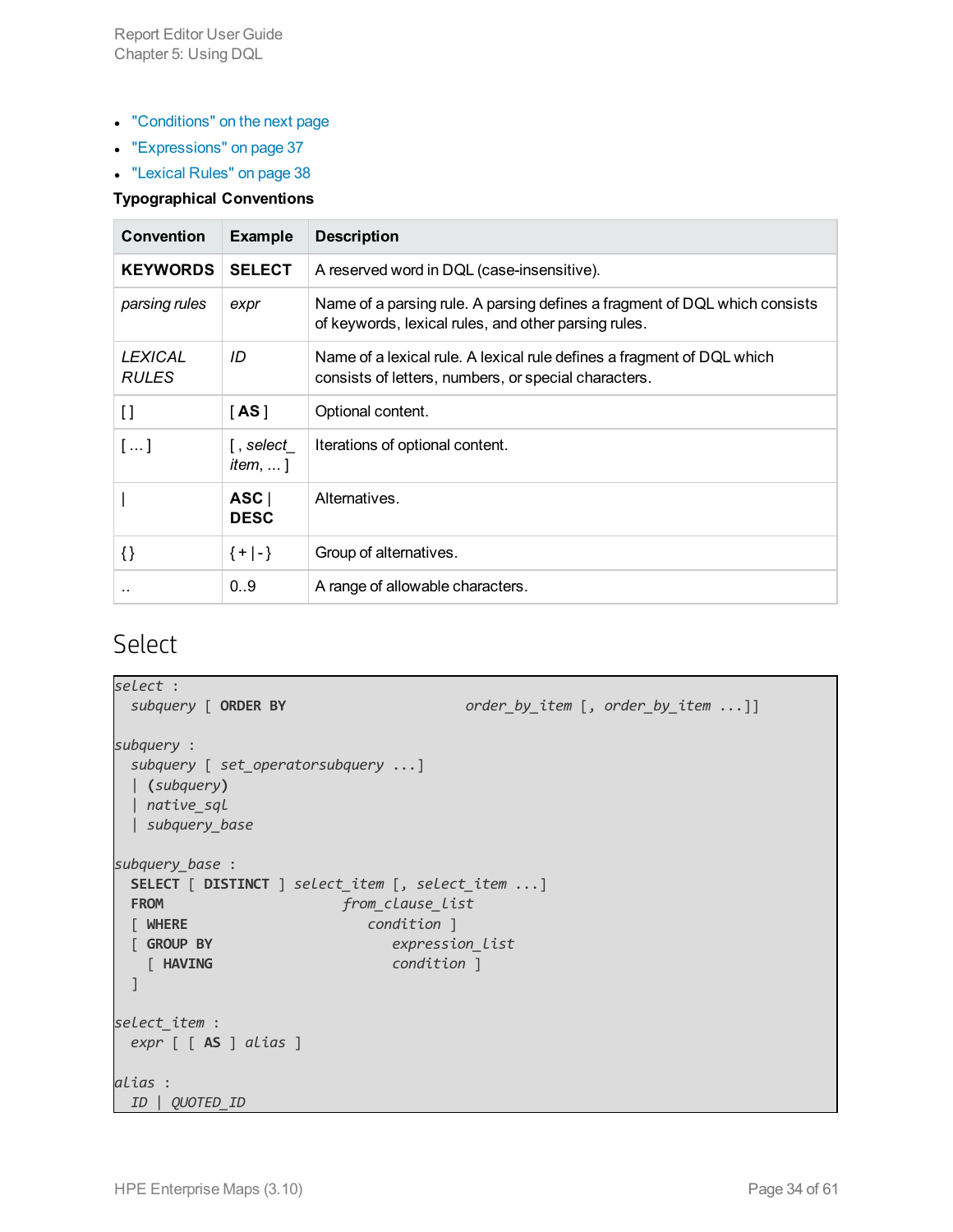Report Editor User Guide Chapter 5: Using DQL

```
order_by_item :
  expr [ ASC | DESC ]
set_operator :
  UNION ALL | UNION | INTERSECT | EXCEPT
native_sql :
 NATIVE [ (column_name [ column_type ] [ , ... ] ) ]
 { sql_select }
```
Explanation:

- The { } around the sql\_select are required and sql\_select is an SQL query.
- <span id="page-34-0"></span>• The column\_name and column\_type specify parameters to pass from the SQL query to the DQL query.

### FROM Clause

```
from_clause_list :
  { artifact_ref | subquery_ref | fixed_property | native_sql }
  [ from_clause_item ... ]
from_clause_item :
  , { artifact_ref | subquery_ref | fixed_property | native_sql }
  | [ LEFT [ OUTER ] ] JOIN
    { artifact_ref | subquery_ref } join_condition
artifact_ref :
 artifact_name [ alias ] [ (artifact_modifiers) ]
subquery_ref :
  (subquery)alias
fixed_property :
  property_refalias
artifact_modifiers :
 ID [ ,ID ... ]
artifact_name :
 ID
join_condition :
 | USINGproperty_ref
```
#### <span id="page-34-1"></span>Conditions

| condition :<br>condition_and [ OR | $condition$ and $\ldots$ ] |
|-----------------------------------|----------------------------|
| condition and :                   |                            |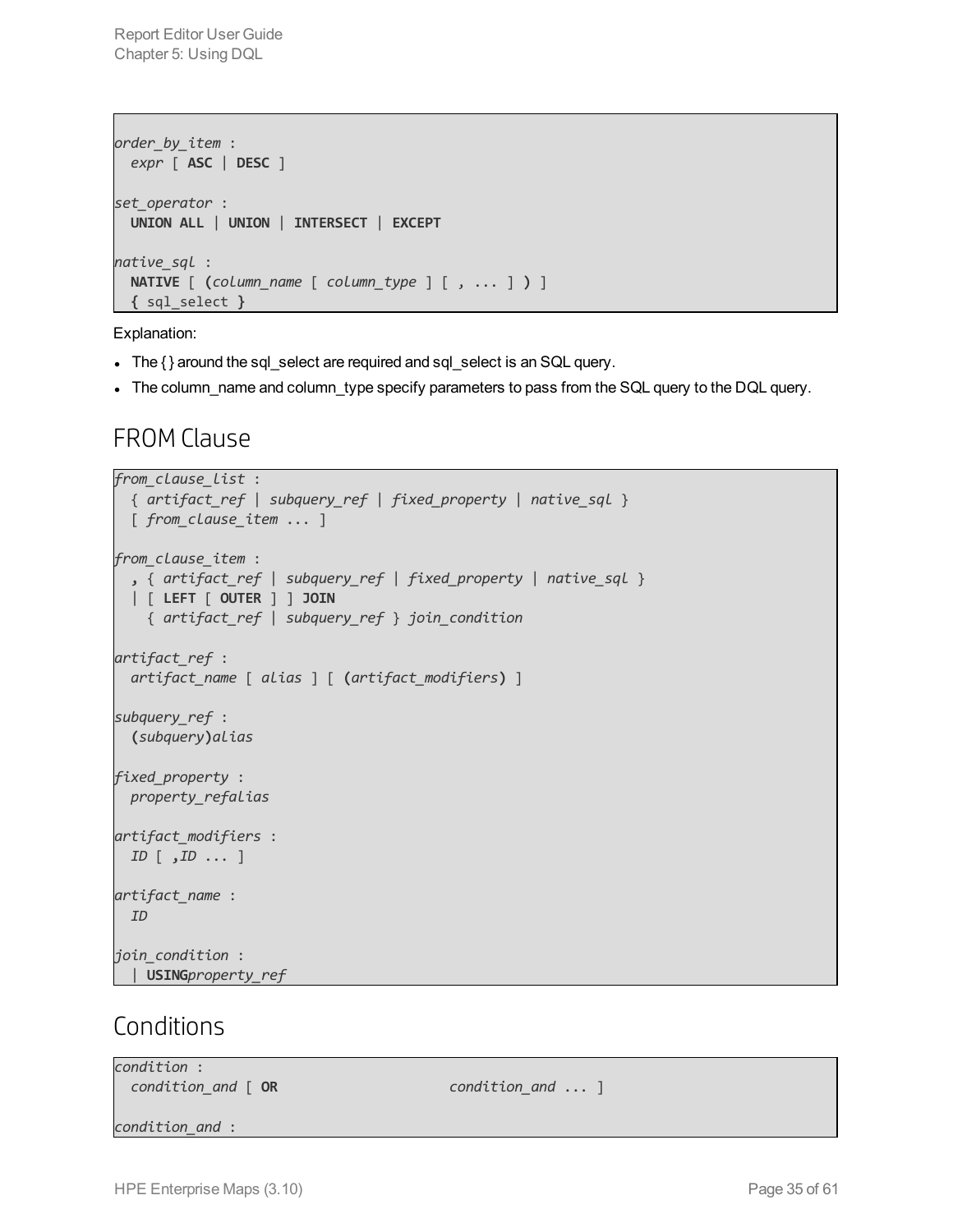Report Editor User Guide Chapter 5: Using DQL

```
simple_condition [ AND simple_condition ... ]
simple_condition :
 (condition)
  | NOT simple_condition
 | exists_condition
 | like_condition
 | null_condition
 | in_condition
 | simple_comparison_condition
 | native_sql
  | bind
simple_comparison_condition :
 exprcomparison_opexpr
comparison_op :
= | <> | < | > | <= | >=
like_condition :
 expr [ NOT ] LIKE like_expression [ ESCAPE
STRING ]
like_expression :
 STRING
 | variable_ref
null_condition :
 expr IS [ NOT ] NULL
in_condition :
 expr [ NOT ] IN( { subquery | expression_list } )
 | macro
exists_condition :
 EXISTS(subquery)
bind :
 BIND(property_ref [ , alias ] )
macro :
 macro_name [ (expression_list) ]
macro_name :
 #ID
```
Explanation:

- <sup>l</sup> Conditions can be evaluated to true, false, or N/A. *condition* consists of one or more *condition\_and* that are connected by the **OR** logical operator.
- <sup>l</sup> *condition\_and* consists of one or more *simple\_condition* connected by the **AND**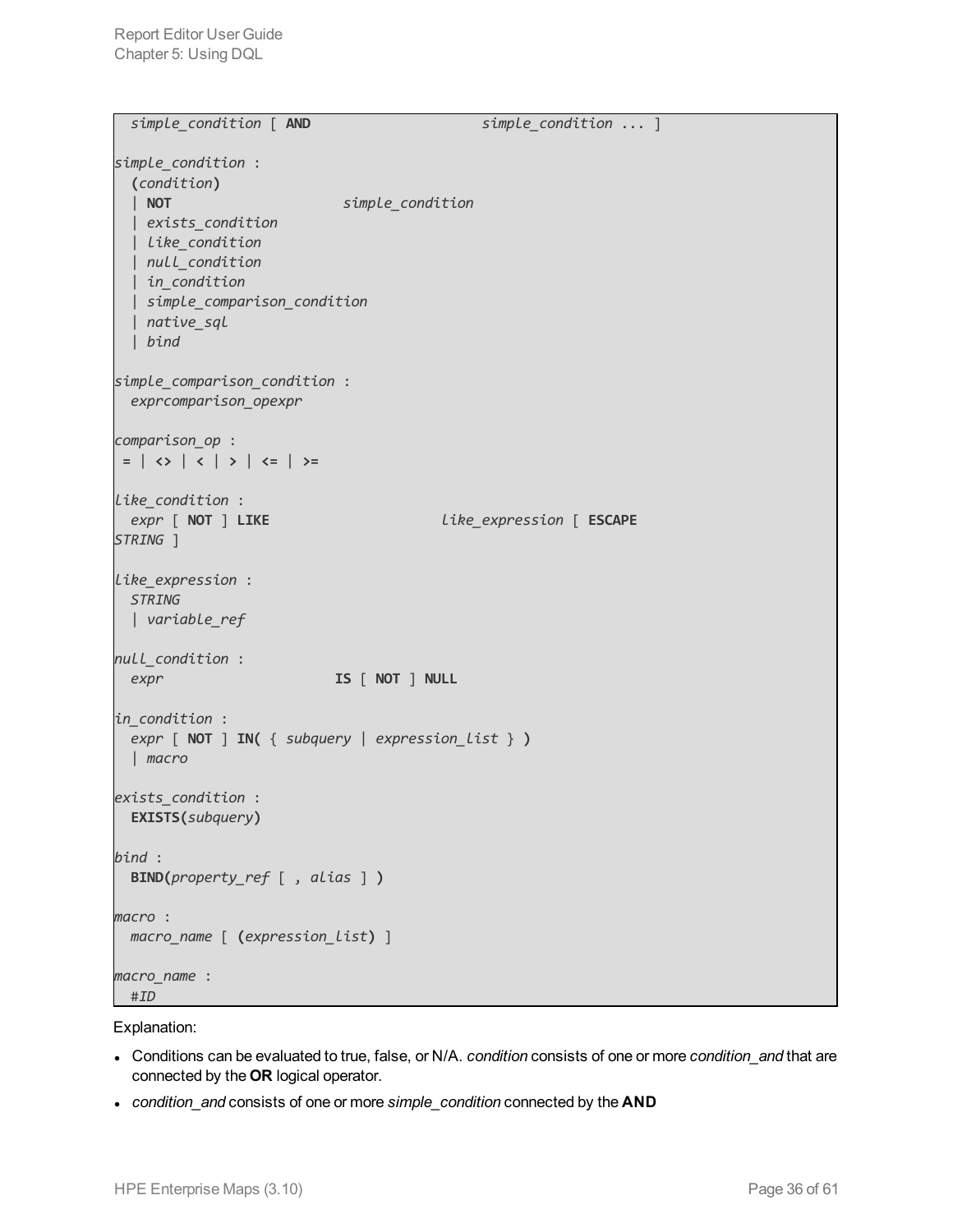Report Editor User Guide Chapter 5: Using DQL

- **.** simple\_condition is one of following:
	- *condition* in parentheses.
	- <sup>l</sup> Negation of *simple\_condition*.
	- <sup>l</sup> *exists\_condition*
	- like\_condition
	- null\_condition
	- *in\_condition*
	- <sup>l</sup> *simple\_comparison\_condition*
	- *native\_sql*
- <sup>l</sup> *simple\_comparison\_condition* is a comparison of two expressions using one of the comparison operators:  $=$ ,  $\langle \rangle$ ,  $\langle \rangle$ ,  $\langle \rangle$ ,  $\langle \rangle$  =,  $>$ =
- <sup>l</sup> *like\_condition* compares an expression with a pattern. Patterns can contain wildcards:
	- **.** \_ means any character (including numbers and special characters).
	- <sup>l</sup> **%** means zero or more characters (including numbers and special characters).
	- **ESCAPE** *STRING* is used to prefix \_ and % in patterns that should represent those characters and not the wildcard.
- <span id="page-36-0"></span> $\bullet$  *alias* references the target artifact.

#### Expressions

```
expr :
 term [ { + | - | CONCAT } term ... ]
term :
 factor [ { * | / } factor ... ]
factor :
 (select)
  | (expr)
  | { + | - } expr
  | case_expression
  | NUMBER
  | STRING
 | NULL
  | function_call
  | variable_ref
 | property_ref
 | native_sql
case_expression :
```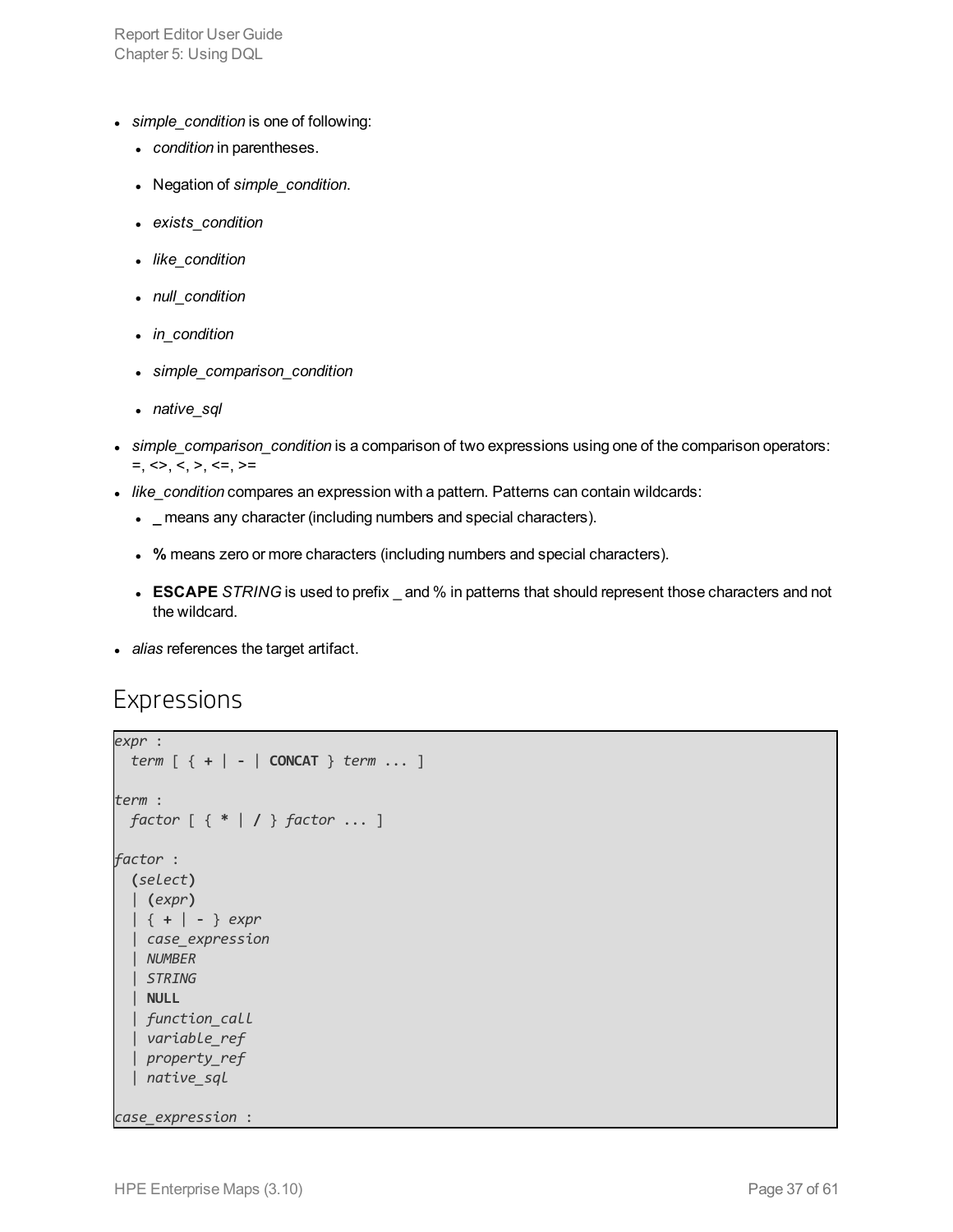| <b>CASE</b>                                    | $case$ $item$ $[case$ $item$ $$ $]$                                                                                                                                                                                          |             |      |
|------------------------------------------------|------------------------------------------------------------------------------------------------------------------------------------------------------------------------------------------------------------------------------|-------------|------|
| $\lceil$ ELSE                                  | $expr$ ]                                                                                                                                                                                                                     |             |      |
| <b>END</b>                                     |                                                                                                                                                                                                                              |             |      |
| case_item :<br><b>WHEN</b>                     | condition                                                                                                                                                                                                                    | <b>THEN</b> | expr |
| function_call :                                | ID( $[$ DISTINCT $]$ $[$ $[$ $*$ $]$ $[$ $]$ $[$ $]$ $[$ $]$ $[$ $]$ $[$ $]$ $[$ $]$ $[$ $]$ $[$ $]$ $[$ $]$ $[$ $]$ $[$ $]$ $[$ $]$ $[$ $]$ $[$ $]$ $[$ $]$ $[$ $]$ $[$ $]$ $[$ $]$ $[$ $]$ $[$ $]$ $[$ $]$ $[$ $]$ $[$ $]$ |             |      |
| property_ref :                                 | $\{ ID \mid QUOTED\_ID \}$ $[ \{ . \mid $ \} \{ ID \mid QUOTED\_ID \}  ]$                                                                                                                                                    |             |      |
| expression_list :<br>$expr$ [ ,expr $\ldots$ ] |                                                                                                                                                                                                                              |             |      |
| variable_ref :<br>$\mathsf{?}$   :ID           |                                                                                                                                                                                                                              |             |      |

#### Explanation:

- Variables are of two kinds:
	- Positional variables ? in DQL.
	- Named variables :< name\_of\_variable>
- <span id="page-37-0"></span>• When variables are used in DQL, each variable must have a value bound to the variable.

### Lexical Rules

```
CONCAT :
 ||
STRING :
 [ N | n ] ' text '
NUMBER :
  [ [ INT ] . ] INT
INT :
 DIGIT [ DIGIT ... ]
DIGIT :
 0..9
ID :
 CHAR [ { CHAR | DIGIT } ... ]
CHAR :
 a..z | A..Z | _
```
#### Explanation: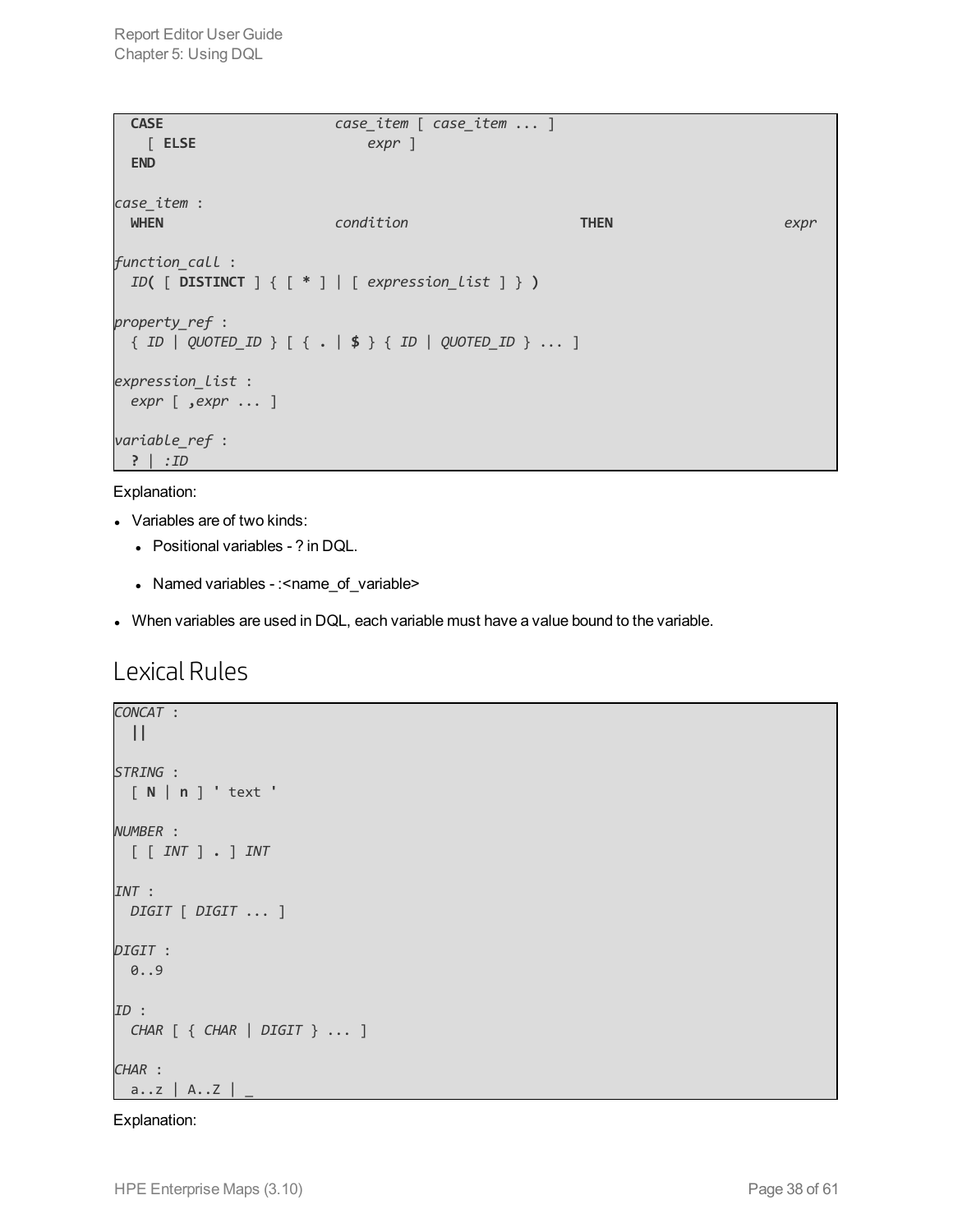- *ID* is sequence of characters, numbers and underscores beginning with a character or underscore.
- *QUOTED ID* is text in quotes.
- <span id="page-38-0"></span><sup>l</sup> *CONCAT* means a concatenation of strings - syntax **||**

## DQL with 3rd Party Products

DQL is provided by a JDBC driver which you can use with common SQL designers supporting 3rd-party JDBC drivers (or ODBC with an ODBC-JDBC bridge).

The following sections describe the driver and its use with third-party products:

- "DQL JDBC [Driver"](#page-38-1) below
- "DQL in SQL [Designers"](#page-39-0) on the next page
- <span id="page-38-1"></span>• "DQL in MS [Access"](#page-39-1) on the next page

### DQL JDBC Driver

The DQL JDBC driver translates DQL queries into SQL queries and executes them using the underlying JDBC driver for the used database. The translation is provided by a remote invocation of HPE EM.

All the required JAR files for the DQL driver are available in EM\_HOME/client/lib/jdbc:

- pl-dql-jdbc.jar
- <sup>l</sup> hessian-*version*.jar
- Database driver JAR files are copied here during installation (for example, ojdbc6.jar).

The following table describes the driver configuration required to use the driver with 3rd party products.

#### **DQL JDBC Driver Configuration**

| <b>Property</b>      | <b>Description</b>                                                                                                                                                                                                                                                                                                                                                                                                              |
|----------------------|---------------------------------------------------------------------------------------------------------------------------------------------------------------------------------------------------------------------------------------------------------------------------------------------------------------------------------------------------------------------------------------------------------------------------------|
| Connection<br>String | jdbc:systinet:http(s):// <username>@<host:port>/<context>[ schema=schema<br/>name][ model=list of allowed models]</context></host:port></username>                                                                                                                                                                                                                                                                              |
|                      | $\kappa$ as $\kappa$ is the HPE EM username who executes the DQL query using HPE<br>EM permissions security.                                                                                                                                                                                                                                                                                                                    |
|                      | $\langle$ host: port> are the connection details of your HPE EM installation (for example,<br>$\bullet$<br>localhost: 8080 for HTTP or secure: 8443 for HTTPS.                                                                                                                                                                                                                                                                  |
|                      | <context> is the application server context, the default is em.<br/><math>\bullet</math></context>                                                                                                                                                                                                                                                                                                                              |
|                      | schema=schema name is the schema of the user who owns HPE EM database<br>$\bullet$<br>tables. This parameter is optional. When omitted it is supposed that the user<br>account used to access the database is also the owner of HPE EM tables. In case<br>a common user or read-only user is used, use the power user schema name,<br>unless the DQL JDBC Driver cannot provide metadata regarding artifacts and<br>properties. |
|                      | model=list of allowed models is optional and represents a comma-separated<br>$\bullet$<br>list of models. Only artifacts from allowed models are provided in JDBC metadata<br>as tables. The available models are sys and public. By default, only artifacts                                                                                                                                                                    |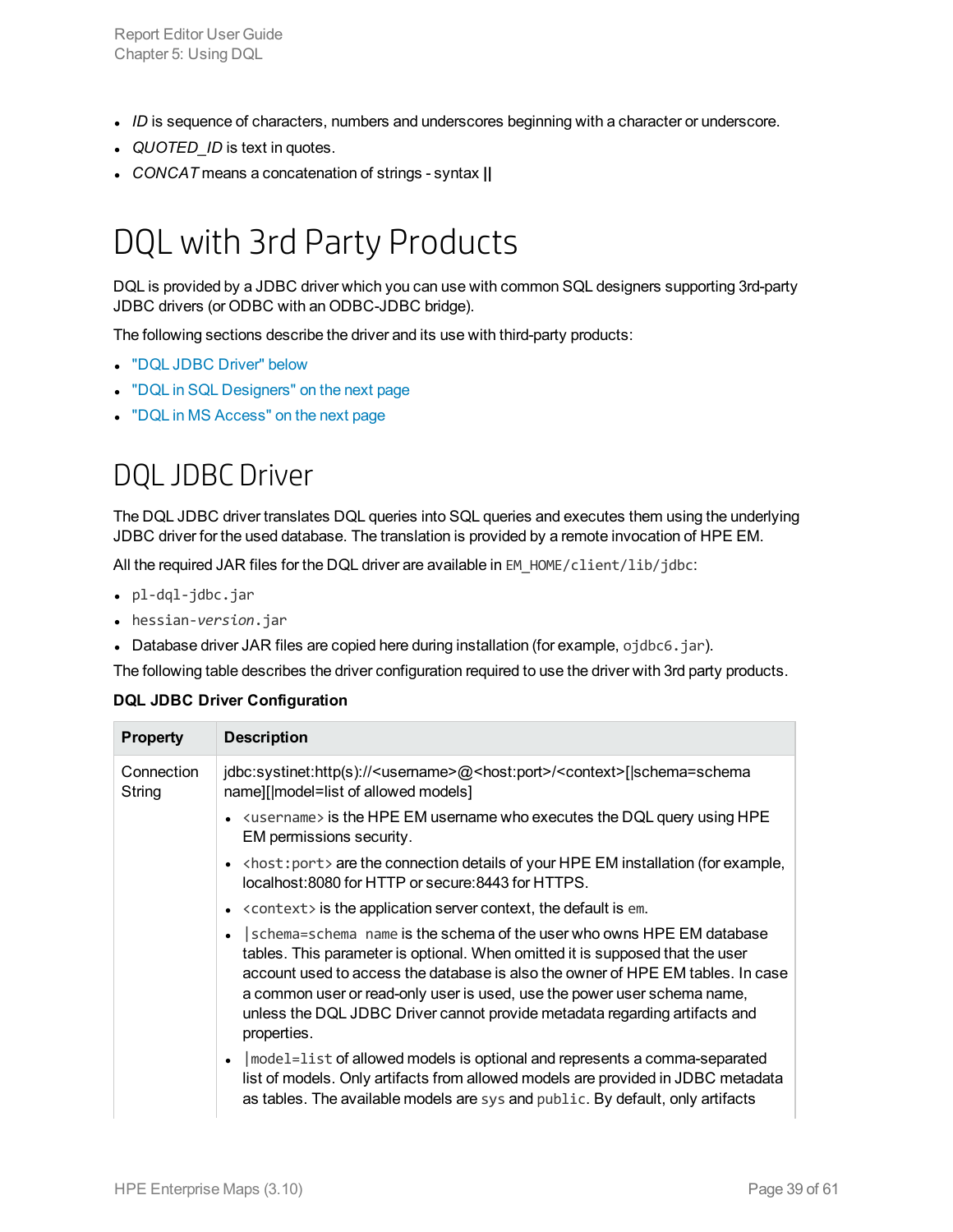| <b>Property</b>       | <b>Description</b>                                                                                                                                                                                                                                                                                                                                                                                                                                                                                                                                                                                                                                                                                                                                                                                                         |
|-----------------------|----------------------------------------------------------------------------------------------------------------------------------------------------------------------------------------------------------------------------------------------------------------------------------------------------------------------------------------------------------------------------------------------------------------------------------------------------------------------------------------------------------------------------------------------------------------------------------------------------------------------------------------------------------------------------------------------------------------------------------------------------------------------------------------------------------------------------|
|                       | from the public model are provided.<br>For example,<br>jdbc:systinet:http://admin@demoserver.acme.com:8080/soa schema=S0A320                                                                                                                                                                                                                                                                                                                                                                                                                                                                                                                                                                                                                                                                                               |
| DB<br>Credentials     | The database username and credentials used for direct access to the HPE EM<br>database. In most cases it is the user who owns all tables for HPE EM - called the<br>power user. In case of "Manual Database Arrangement" with a power user and a<br>common user (who has only read/write access to tables, but can not create other<br>tables), use the common user account. In case the common user is still too powerful<br>to be shared, the DB administrator can create another - "read-only user" with read-<br>only access to HPE EM tables. Note that the read-only user must also have created<br>synonyms/aliases for HPE EM tables to pretend that HPE EM tables are in the<br>schema of the read-only user. For more details, see "Database Installation Types" in<br>the Installation and Configuration Guide. |
| DOL JDBC<br>Classname | com.hp.em.dql.jdbc.DqlDriver                                                                                                                                                                                                                                                                                                                                                                                                                                                                                                                                                                                                                                                                                                                                                                                               |

**Note**: The DQL JDBC driver must be able to connect to the database from the client. Use the full hostname for your database used during installation or setup. In the event of connection problems, verify the firewall settings between the local server and the database server.

## <span id="page-39-0"></span>DQL in SQL Designers

SQL Designer software can use the DQL driver if the designer is JDBC-aware.

#### **To configure a JDBC-aware SQL Designer:**

- 1. Add the DQL JDBC JAR files to the classpath.
- 2. Create a JDBC connection using the properties described in "DQL JDBC Driver" on the [previous](#page-38-1) page.

After you establish the DQL JDBC connection, the following functionality should be available in your SQL Designer:

- Schema introspection, browsing the list of artifact types and property groups as tables, and their properties as columns.
- <span id="page-39-1"></span>• DQL query execution.

## DQL in MS Access

MS Access 2007 can execute DQL queries using an ODBC-JDBC bridge. Before using MS Access, you must configure the ODBC datasource in Windows.

#### **To configure an ODBC-JDBC bridge:**

- 1. Download and install an ODBC-JDBC bridge. For example, *Easysoft ODBC-JDBC Gateway*.
- 2. Configuration typically consists of: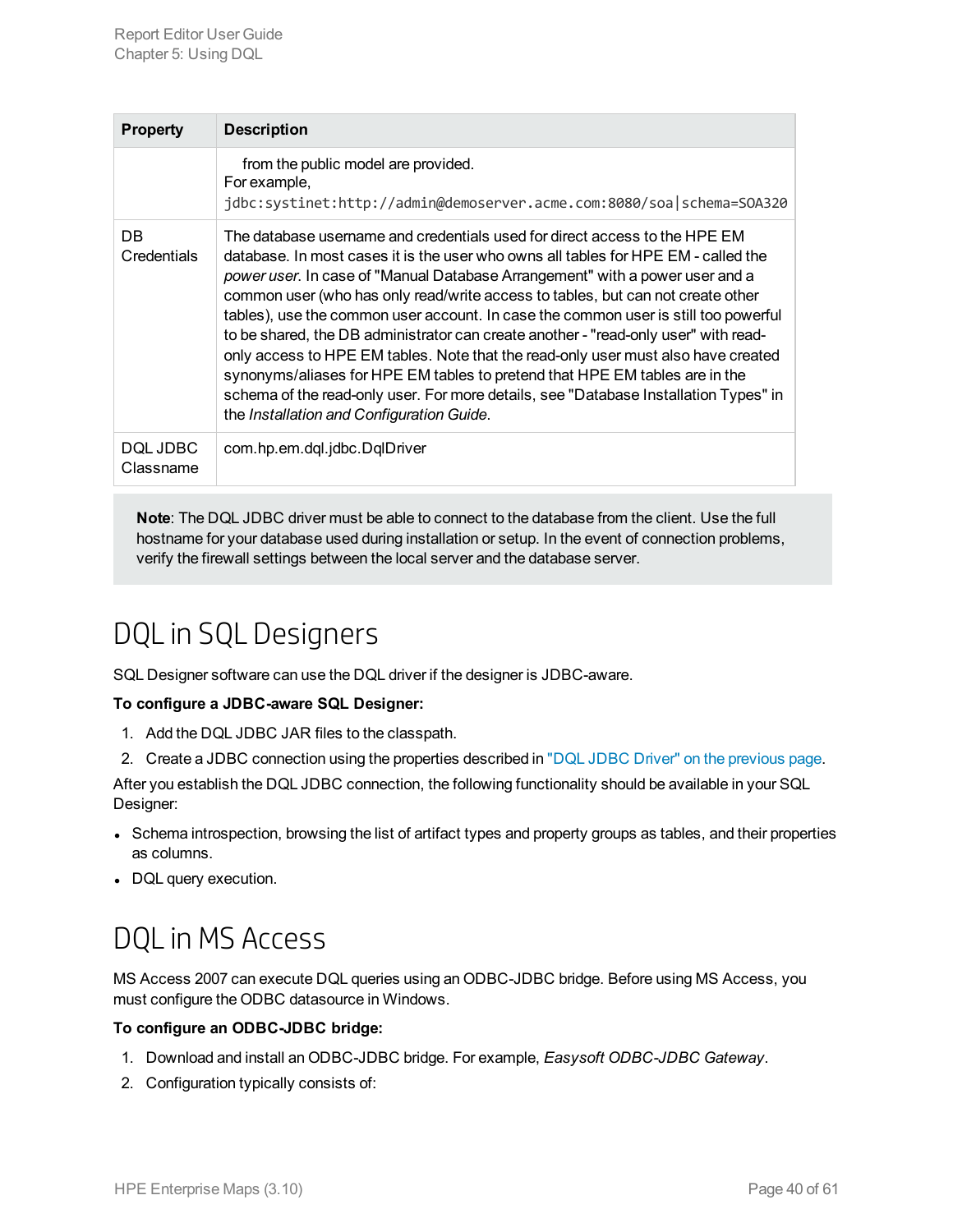- JDBC driver configuration using the properties described in "DQL JDBC [Driver"](#page-38-1) on page 39.
- Bridge configuration. For details, see the documentation for the bridge software.

DQL syntax varies from the examples given in ["Introduction](#page-22-1) to DQL" on page 23 in the following cases:

- Complex properties must use \$ notation and be enclosed by []. personArtifact.[address\$addressLines\$value], personArtifact.[address\$country]
- To use modifiers such as (include\_deleted) use the Pass-Through option in MS Access.
- Left Joins do not work. Use plain joins instead.
- For fixed properties, use the Pass-Through option in MS Access.
- For timestamps, use the Pass-Through option in MS Access.
- Native queries do not work in MS Access.
- For property aliases, do not use quoted aliases.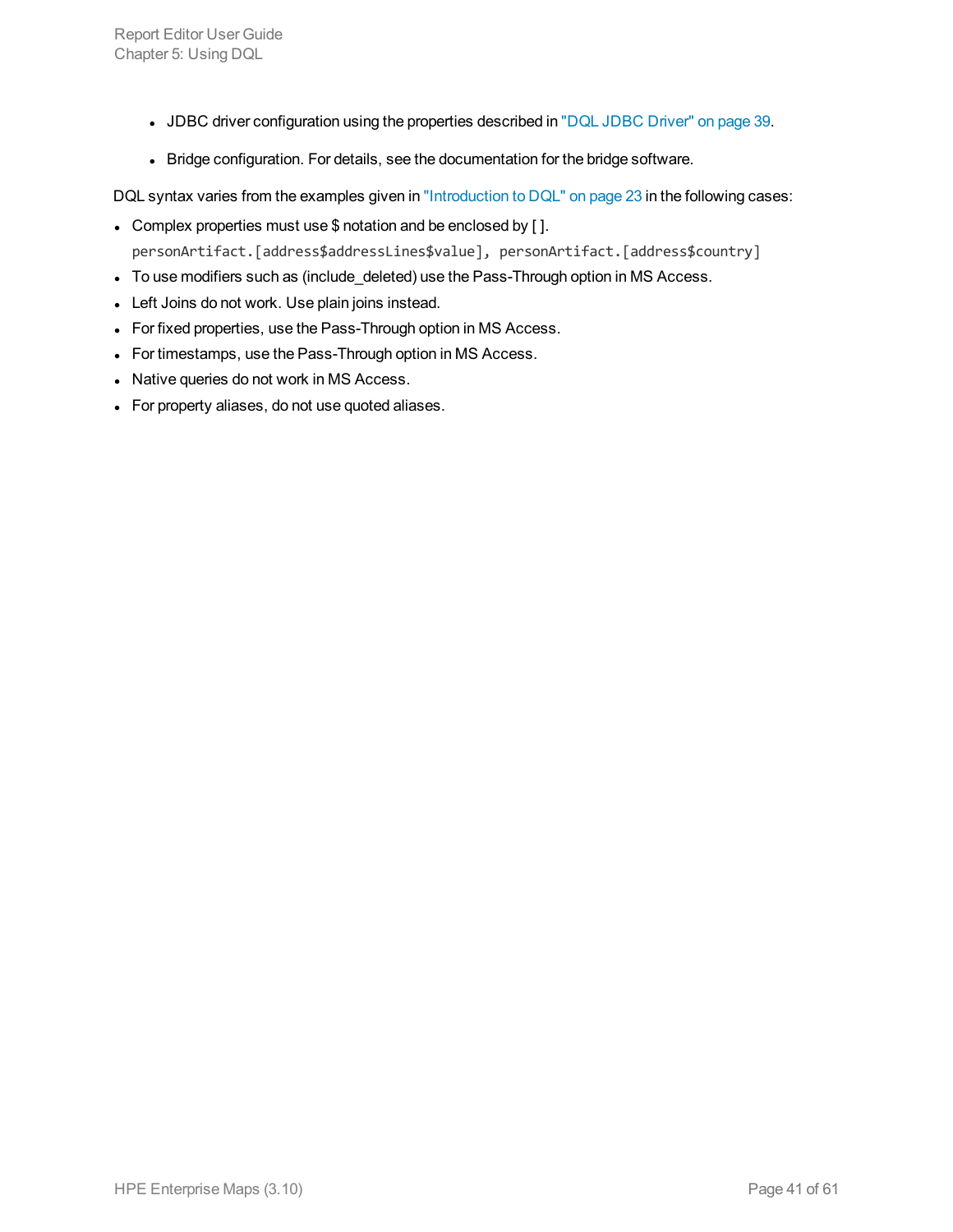# <span id="page-41-0"></span>Chapter 6: Exploring the Database

The functionality of Report Editor relies on interaction with the database.

This chapter describes how to examine and setup the database in the following sections:

- <sup>l</sup> "SDM to [Database](#page-41-1) Mapping Tool " below
- ["Adding](#page-41-2) a JDBC Driver" below
- ["Changing](#page-42-0) the Data Collection Settings" on the next page
- ["Optimizing](#page-42-1) the Database" on the next page
- <span id="page-41-1"></span>• "Writing SQL Queries" on the next page

## SDM to Database Mapping Tool

Artifacts in HPE EM are stored in the form of XML documents. Their structure is defined by the System Data Model (SDM). Artifacts are serialized into a database over a standard serialization layer. The serialization of data may differ from the norm, based on customer specific extensions or modifications.

The sdm2dbmap tool is a mapping tool that generates a report containing the mapping between your SDM and database tables.

To generate the report, execute the following command:

#### **EM\_HOME/lib/sdm/bin/sdm2dbmap**

The mapping report is output to the following file:

```
EM_HOME/lib/sdm/build/sdm2dbmap.html
```
The output consists of the following parts:

- A top level 1:1 mapping between SDM artifacts and DB tables. Each artifact listed, maps directly to one table.
- A list of artifacts. Each artifact in the report maps each SDM property to a specific column in the table. There are also associated tables and foreign keys, joined using the primary key of the artifact table.
- <span id="page-41-2"></span>• A report documenting the DB schema for all database tables coming from the SDM. Tables with names ending in Rev are used to store older revisions.

## Adding a JDBC Driver

To connect to a database you must specify a JDBC driver.

#### **To add a JDBC driver:**

- 1. In the Database Connections dialog box, click **Manage Drivers**. The Manage JDBC Drivers dialog box opens.
- 2. Click **Add** to browse your filesystem for a driver.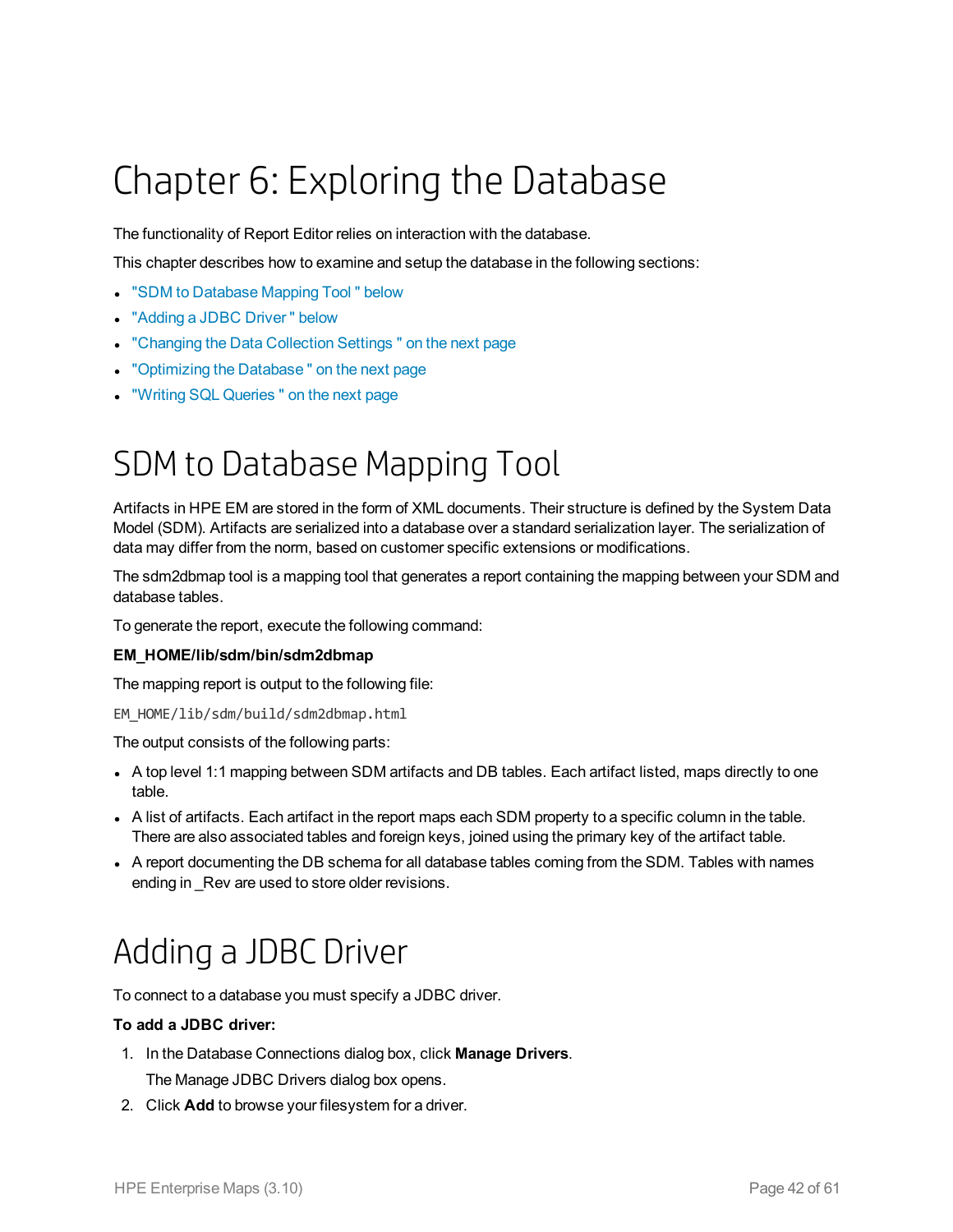HPE Software recommends using the same JDBC driver used during HPE EM installation.

<span id="page-42-0"></span>3. Select the driver, and then click **Open** to add it to the list of drivers in the **Manage JDBC Drivers** dialog box.

## Changing the Data Collection Settings

By default, the editor limits the amount of data collected to 20 schemas and 100 tables in the Query dialog box.

#### **To change the data collection settings:**

- 1. From the menu, select **Windows > Preferences**.
- 2. Expand **Report Design > Data Set Editor**, and then select **JDBC Data Set**.
- <span id="page-42-1"></span>3. Change the number of schemas and tables as required, and then click **OK**.

## Optimizing the Database

If you frequently use particular fields for joins in your queries, create an index for that field to improve performance.

#### **To create an Oracle index:**

- 1. Log on to the sqlplus or isqlplus console as the system user.
- 2. Enter the following command:

**create index ix\_docrel\_optimize2 on ry\_docRel(sourceId, rtype);**

As a minimum optimization, HPE Software recommends the following:

- <sup>l</sup> **create index ix\_res\_optimize1 on ry\_resource(fk\_artifactType, m\_deleted, id, m\_path);**
- <span id="page-42-2"></span><sup>l</sup> **create index ix\_docrel\_optimize2 on ry\_docRel(sourceId, rtype);**

## Writing SQL Queries

Although it is possible to use the query editor in HPE EM Workbench, it is often more convenient to use a specialized tool to develop queries.

This section describes some typical methods and provides examples to help you design your queries.

These examples were created using Oracle Developer for use with an Oracle Database. Changes may be required to use these queries with other database types.

This section contains the following methods and examples:

- "Joining Tables in [Queries "](#page-43-0) on the next page
- "Example: Business Service SELECT" on the next page
- "Example: Contract SELECT" on the next page
- <sup>l</sup> "Example: Combined Business Service and Contract [SELECT "](#page-44-0) on page 45
- ["Example:](#page-45-0) Accepted Contract Count for a Business Service " on page 46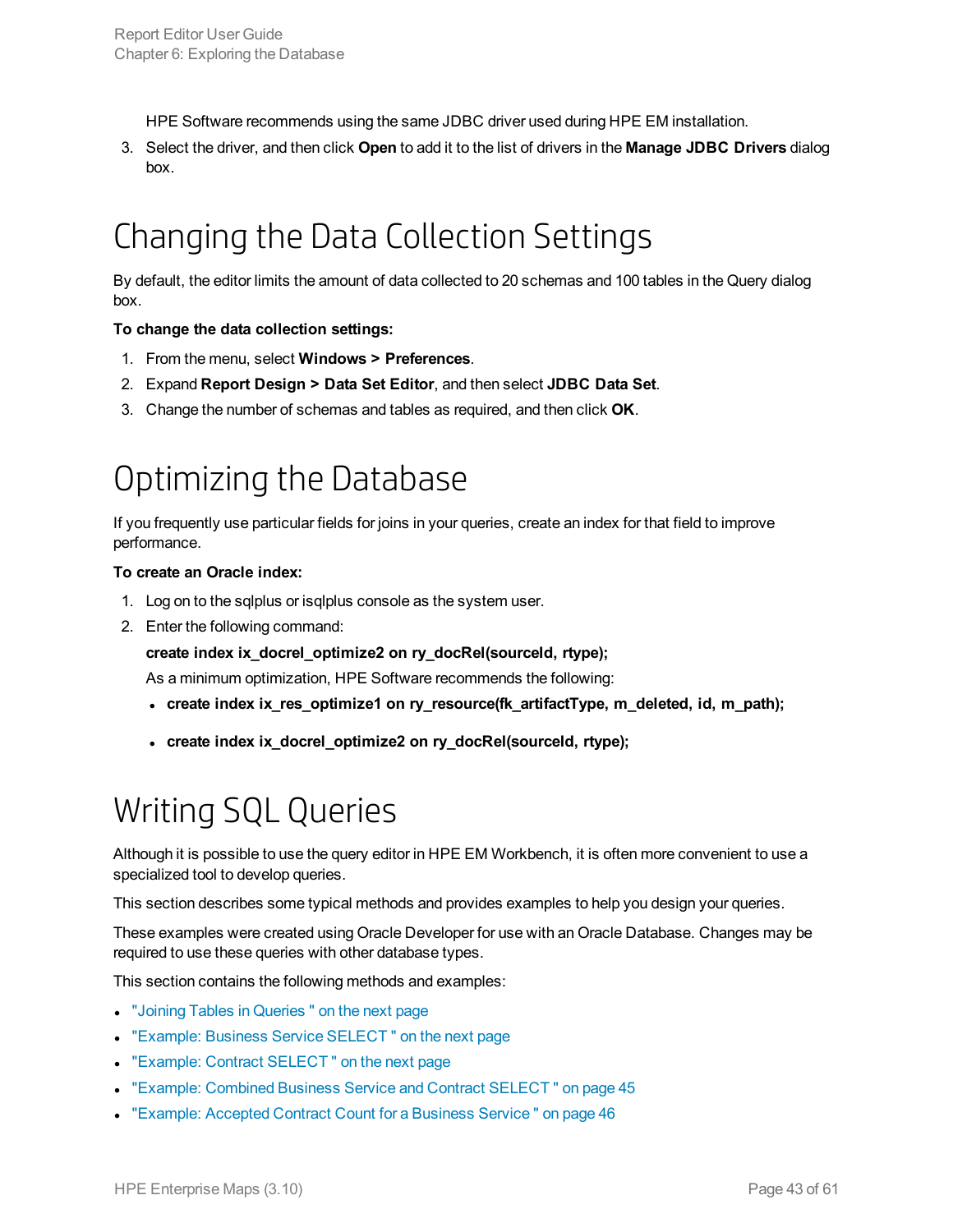### <span id="page-43-0"></span>Joining Tables in Queries

To join tables in your queries, add the following to the WHERE clause of your SELECT statement:

- Key or foreign key condition
- Discriminator expression
- Check the deleted flag (0 means false)

Example:

```
WHERE ryga_bsnService.id = rygt_ctgryPty.fk_resource_id
      AND rygt_ctgryPty.discriminator = 'bsnPolicy_iBag'
      AND bsnRes.m_deleted = '0'
```
### <span id="page-43-1"></span>Example: Business Service SELECT

This example query returns details for business services that are marked as ready for consumption:

Table ry\_bsnService contains the main fields for business services.

Table >ry\_resource contains general information about every artifact (for all artifact types).

The inner join to ry\_resource in the FROM clause excludes deleted artifacts.

```
SELECT
   bsn.id bsn_id,
       bsn.name_val bsn_name,
       bsnRes.m_path bsn_path,
       bsn.serviceVersion_val bsn_version,
       bsn.description_val bsn_description,
       bsn.productionStage_name bsn_productionStage,
FROM ryga_bsnService bsn
       INNER JOIN ry_resource bsnRes ON
       (
          bsnRes.id = bsn.id
          AND bsnRes.m_deleted = '0'
       )
WHERE bsn.readyForConsumption_val ='1'
ORDER BY lower(bsn.name_val)
```
### <span id="page-43-2"></span>Example: Contract SELECT

This example query returns details for contracts that have been accepted:

```
SELECT
       contract.id ctrct_id,
       contract.name_val ctrct_name,
```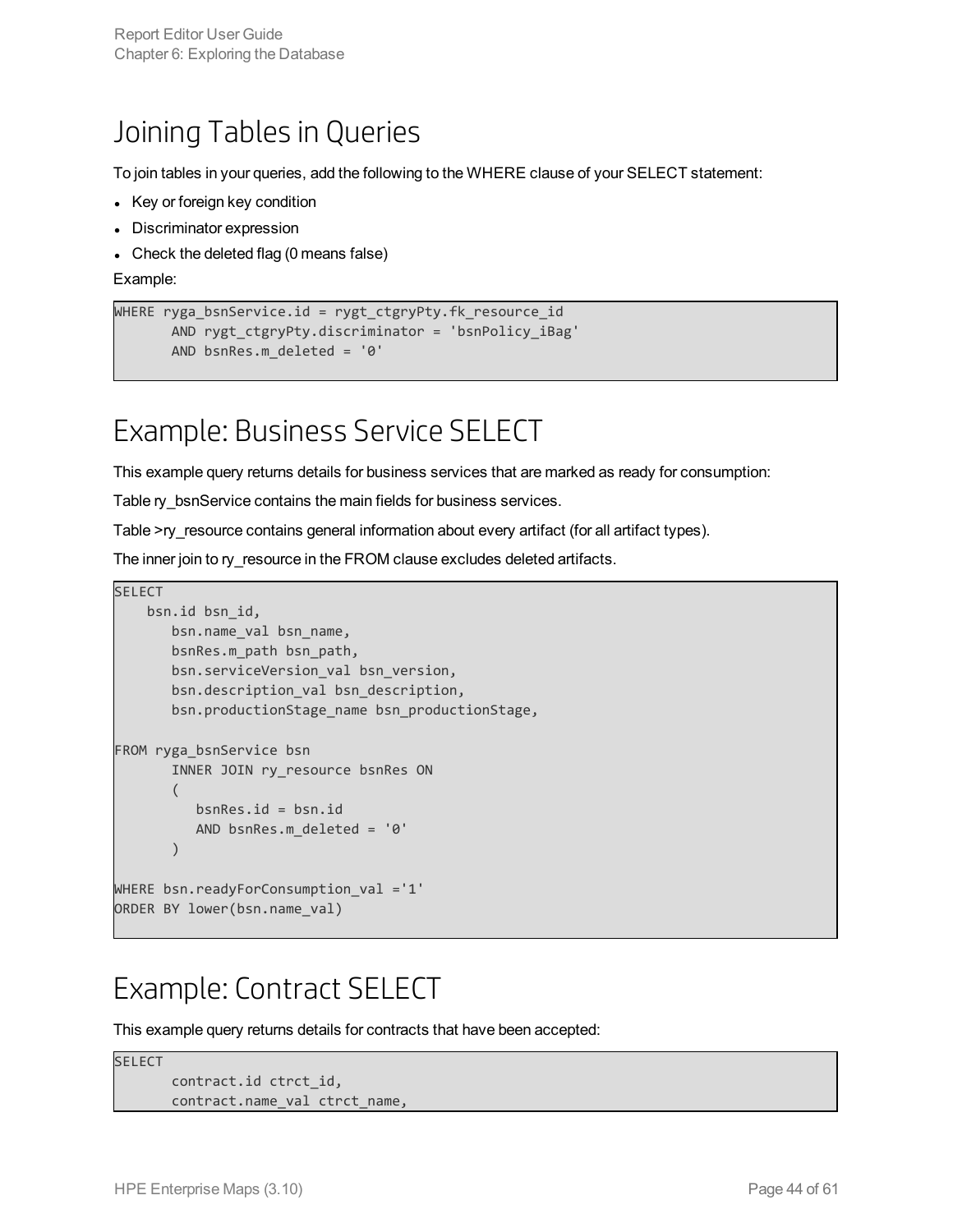```
contract.description val ctrct description,
       contract.contractstate_name ctrct_state,
       providerContractRel.targetpath ctrct_targetpath
FROM ry_contract contract
       INNER JOIN ry_docrel providerContractRel ON
       (
           providerContractRel.rtype = '{http://systinet.com/
2005/05/soa/model/property}providerContractor'
           AND providerContractRel.obsolete='0'
           AND providerContractRel.deleted='0'
           AND providerContractRel.targetDeleted='0'
           AND providerContractRel.sourceId = contract.id
       \lambdaINNER JOIN ry_resource contractRes ON
       (
           contractRes.id =contract.id
           AND contractRes.m_deleted='0'
       )
WHERE contract.contractState_val =
'uddi:systinet.com:soa:model:taxonomies:contractAgreementStates:accepted'
```
Table ry\_contract contains the main fields for contracts.

Table ry\_docrel contains artifact relationship details.

<span id="page-44-0"></span>The inner join to ry\_docrel in the FROM clause excludes contracts where the provider-contract relationship is obsolete, deleted, or where the provider does not exist.

### Example: Combined Business Service and Contract **SELECT**

"Example: Business Service [SELECT "](#page-43-1) on the previous page and "Example: Contract [SELECT "](#page-43-2) on the [previous](#page-43-2) page can be combined to list the names of the contracts and the business service to which they apply.

```
SELECT
       contract.id ctrct_id,
       contract.name_val ctrct_name,
       bsn.id bsn_id,
       bsn.name_val bsn_name
FROM ryga_bsnService bsn
       INNER JOIN ry_resource bsnRes ON
       (
               bsnRes.id = bsn.id
               AND bsnRes.m_deleted = '0'
       ),
```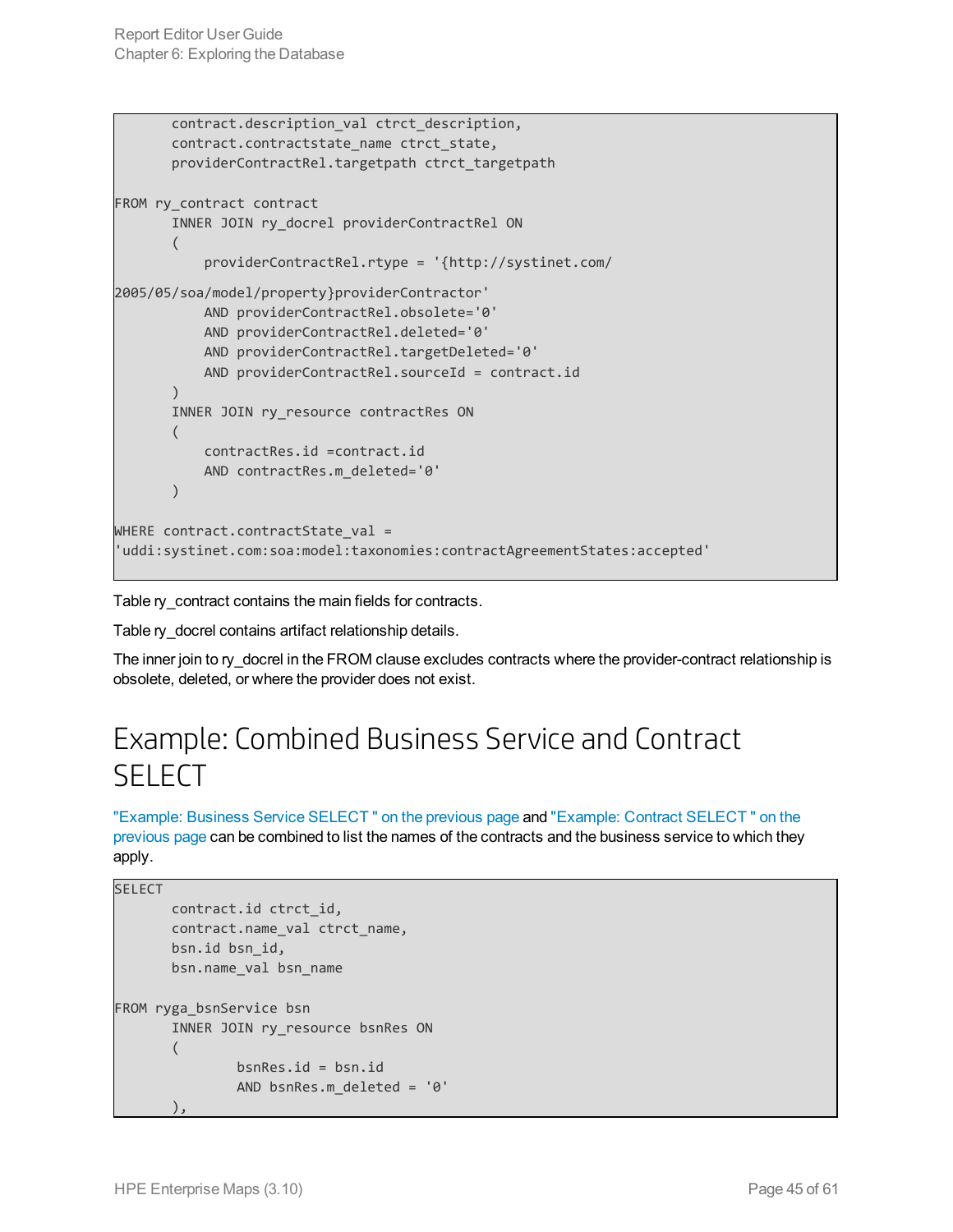```
ry_contract contract
       INNER JOIN ry_docrel providerContractRel ON
       (
               providerContractRel.rtype = '{http://systinet.com
/2005/05/soa/model/property}providerContractor'
               AND providerContractRel.obsolete='0'
               AND providerContractRel.deleted='0'
               AND providerContractRel.targetDeleted='0'
               AND providerContractRel.sourceId = contract.id
       )
       INNER JOIN ry_resource contractRes ON
       (
               contractRes.id =contract.id
               AND contractRes.m_deleted='0'
       )
WHERE bsn.readyForConsumption_val ='1'
       AND contract.contractState_val =
'uddi:systinet.com:soa:model:taxonomies:contractAgreementStates:accepted'
       AND providerContractRel.targetId = bsn.id
ORDER BY lower(bsn.name_val)
```
By merging the queries you create an n:1 relationship between contracts and business services.

## <span id="page-45-0"></span>Example: Accepted Contract Count for a Business Service

This example returns business service details and the number of accepted contracts for each service:

```
SELECT
    bsn.id bsn_id,
       bsn.name_val bsn_name,
       bsnRes.m_path bsn_path,
       bsn.serviceVersion_val bsn_version,
       bsn.description_val bsn_description,
       bsn.productionStage_name bsn_productionStage,
       ( -- Contracts --
       SELECT count (0)
       FROM ry_contract contract
               INNER JOIN ry_docrel providerContractRel ON
           (
                       providerContractRel.rtype = '{http://systinet.com
/2005/05/soa/model/property}providerContractor'
                       AND providerContractRel.obsolete='0'
                       AND providerContractRel.deleted='0'
```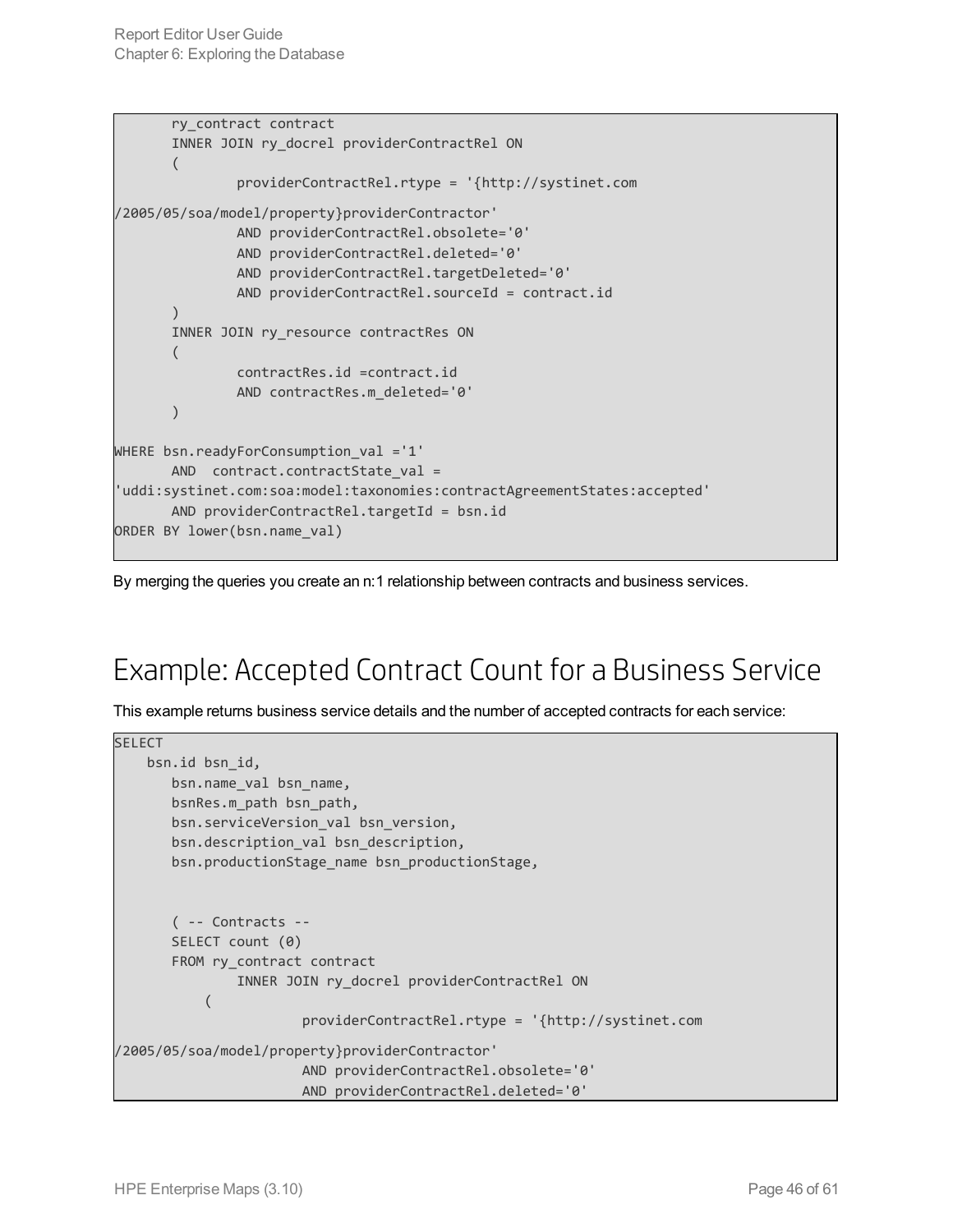```
AND providerContractRel.targetDeleted='0'
                       AND providerContractRel.sourceId = contract.id
           \mathcal{L}INNER JOIN ry_resource contractRes ON
               (
                       contractRes.id =contract.id
                       AND contractRes.m_deleted='0'
               )
       WHERE contract.contractState_val =
'uddi:systinet.com:soa:model:taxonomies:contractAgreementStates:accepted'
           AND providerContractRel.targetId = bsn.id
       ) ctrct_count
       FROM ryga_bsnService bsn
               INNER JOIN ry_resource bsnRes ON
               (
                       bsnRes.id = bsn.id
                       AND bsnRes.m_deleted = '0'
               )
WHERE bsn.readyForConsumption_val ='1'
ORDER BY lower(bsn.name_val)
```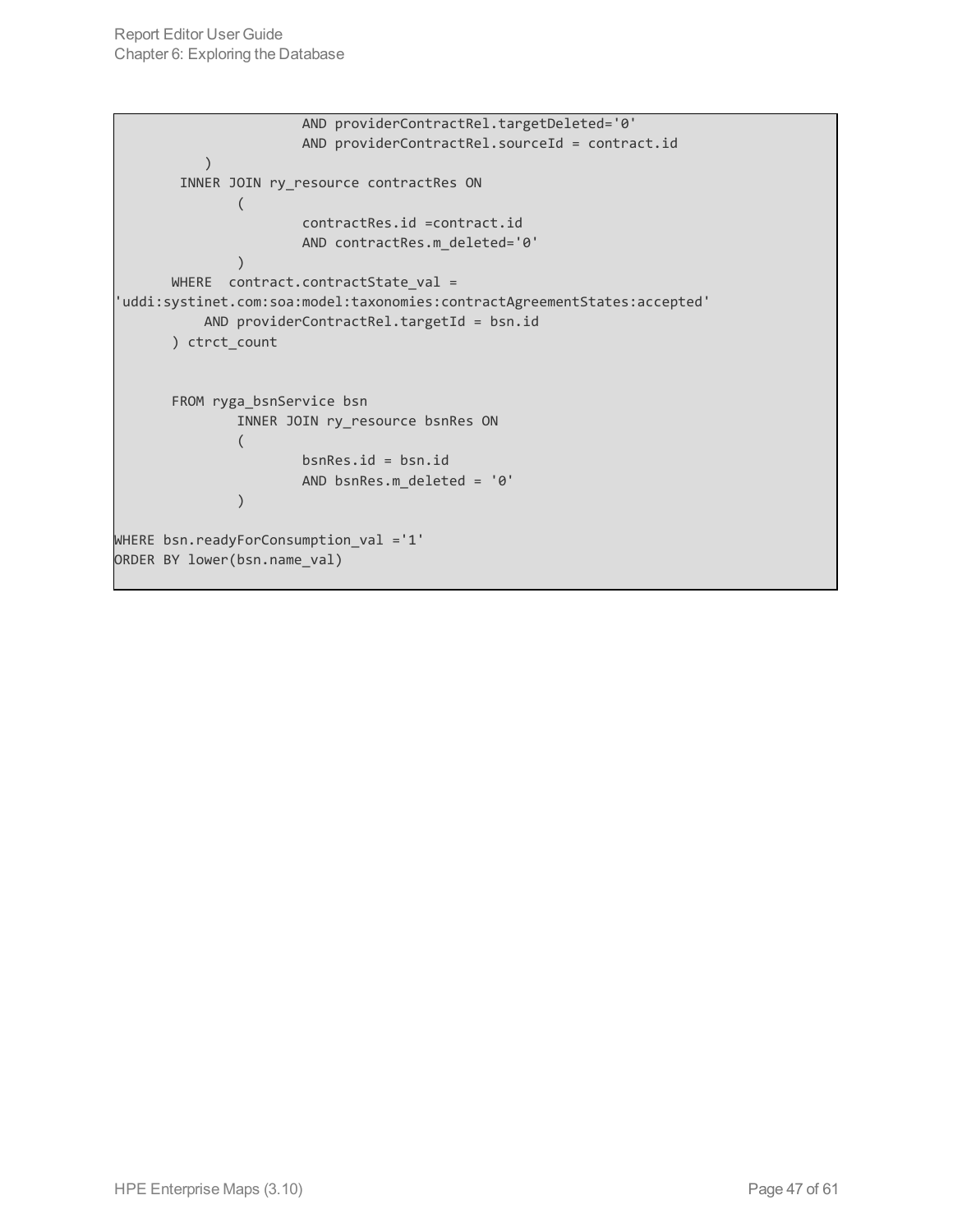# <span id="page-47-0"></span>Chapter 7: Deploying Reports

When your report is ready, you must deploy it to the HPE EM server.

Report Editor offers two methods:

- Deploy a report directly to the HPE EM server. For details, see ["Deploying](#page-48-0) a Report to HPE EM " on the next page.
- Deploy a set of reports as an extension to the HPE EM server. This process consists of the following steps:
	- a. "Creating a Reporting [Extension "](#page-47-2) below
	- b. "Applying [Extensions "](#page-49-0) on page 50
	- c. ["Redeploying](#page-51-0) EAR File" on page 52

After deployment, you can access your report in various ways.

For details, see ["Accessing](#page-47-1) Reports " below.

You can remove custom reports from the HPE EM server.

<span id="page-47-1"></span>For details, see ["Removing](#page-51-1) Report Definitions from HPE EM " on page 52.

## Accessing Reports

"Use [Cases "](#page-10-1) on page 11 describes how HPE EM uses specific functionality in the UI for each report category.

It is also possible to directly access the reports in the HPE EM server and obtain alternative outputs.

In your browser, the following URLs use the Service Portfolio report as an example:

- https://hostname:port/em/reporting/rest/reports/
- https://hostname:port/em/reporting/rest/reports/service portfolio?alt=text/plain
- https://hostname:port/em/reporting/rest/reports/service\_portfolio/documents/
- https://hostname:port/em/reporting/rest/reports/service portfolio/documents/1/?alt=text/plain

The last URL is an instance of the report. The page source contains alternate URLs. Change the URL to return a comma separated output of the report as follows:

<span id="page-47-2"></span>• https://hostname:port/em/reporting/rest/reports/service portfolio/documents/1/content?alt=text/csv

## Creating a Reporting Extension

You can also deploy a set of reports as an extension.

#### **To create a reporting extension:**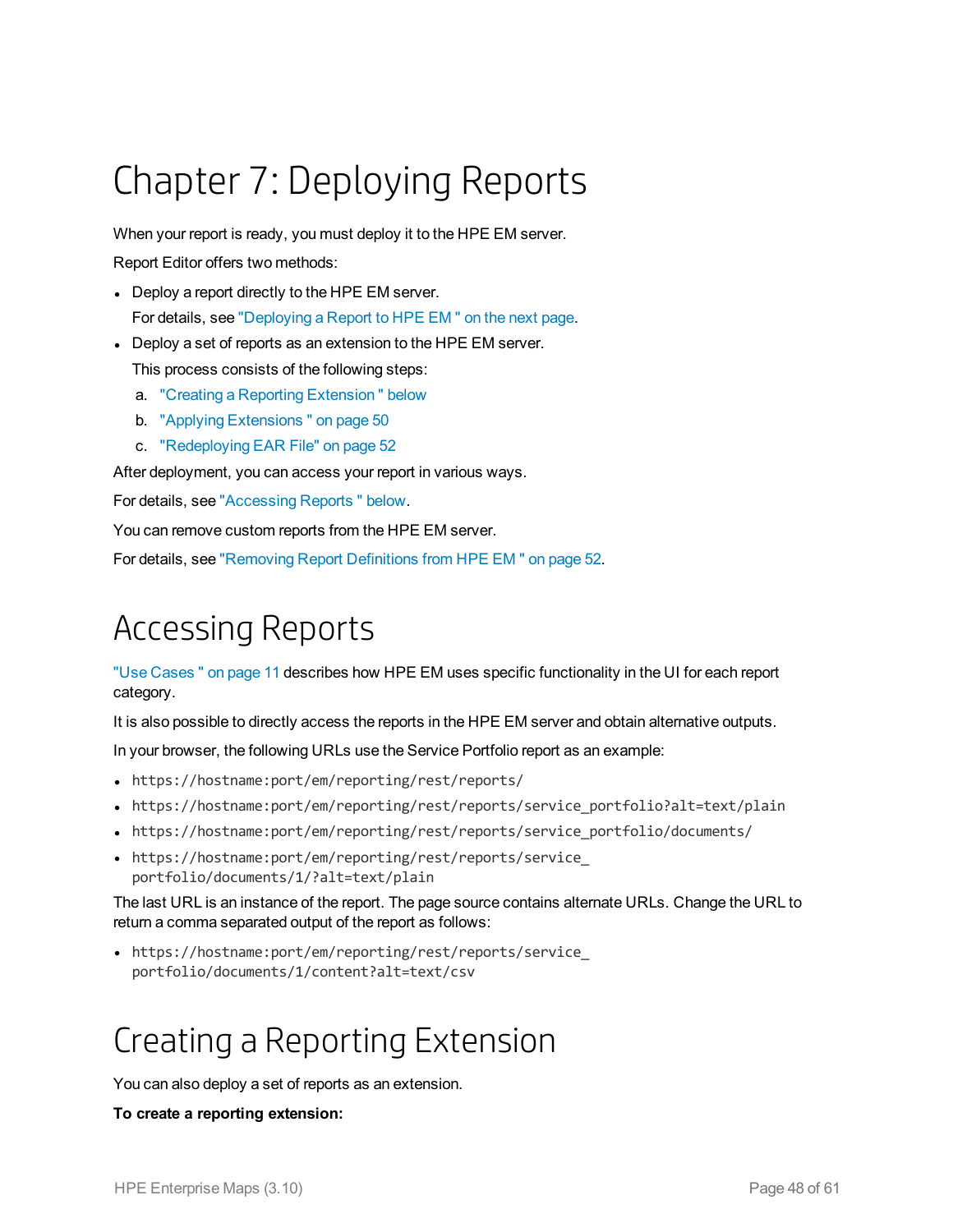1. In the Project Explorer, open the context menu for the project you want to deploy and select **HPE EM>Build Extension**.

The Build Extension Wizard opens.

- 2. In the Build Extension Wizard, input the parameters you require. For parameter descriptions, see "Build [Extension](#page-56-1) Wizard " on page 57.
- 3. Click **Finish** to create the extension.

Deploy the extension to the HPE EM server using the Setup Tool.

<span id="page-48-0"></span>For details, see Applying Extensions .

## Deploying a Report to HPE EM

The HPE EM plug-ins for Report Editor enable you to deploy your report directly to the HPE EM server.

#### **To deploy a report to HPE EM:**

- 1. Make sure that the HPE EM server is running.
- 2. In the Project Explorer or Navigator view, open the context menu for the report design you want to deploy, and select **HPE EM > Upload to Server**.

You will be asked if you want to publish the default library. If you do not want to be asked again, you can set this preference in the Preference menu of Report Editor.

Expand **Window > Preferences > HPE EM > Report Editor** and select whether you want Assertion Editor to prompt you every time you publish, always publish the default library, or never publish the default library.

Custom Policy Manager reports do not contain **Notify** functionality by default. To add this functionality you must add the report name to the notification context file.

To add notify functionality to custom PM reports:

- 1. Deploy your report to HPE EM as described above.
- 2. Open EM\_HOME\deploy\hp-em.ear\lib\pm-persistence.jar\META-INF\pmNotificationContext.xml with a text editor.
- 3. Add a value element containing the report definition name to the file.

For example:

```
<bean id="pm-persistence.systemReportChecker"
             class="com.hp.em.policy.notification.SystemReportChecker">
  <property name="reports">
     <set>
         <!-- em system reports - report definition IDs -->
                <value>acs_basic</value>
                ...
                <value>MyTestReport</value>
         </set>
   </property>
</bean>
```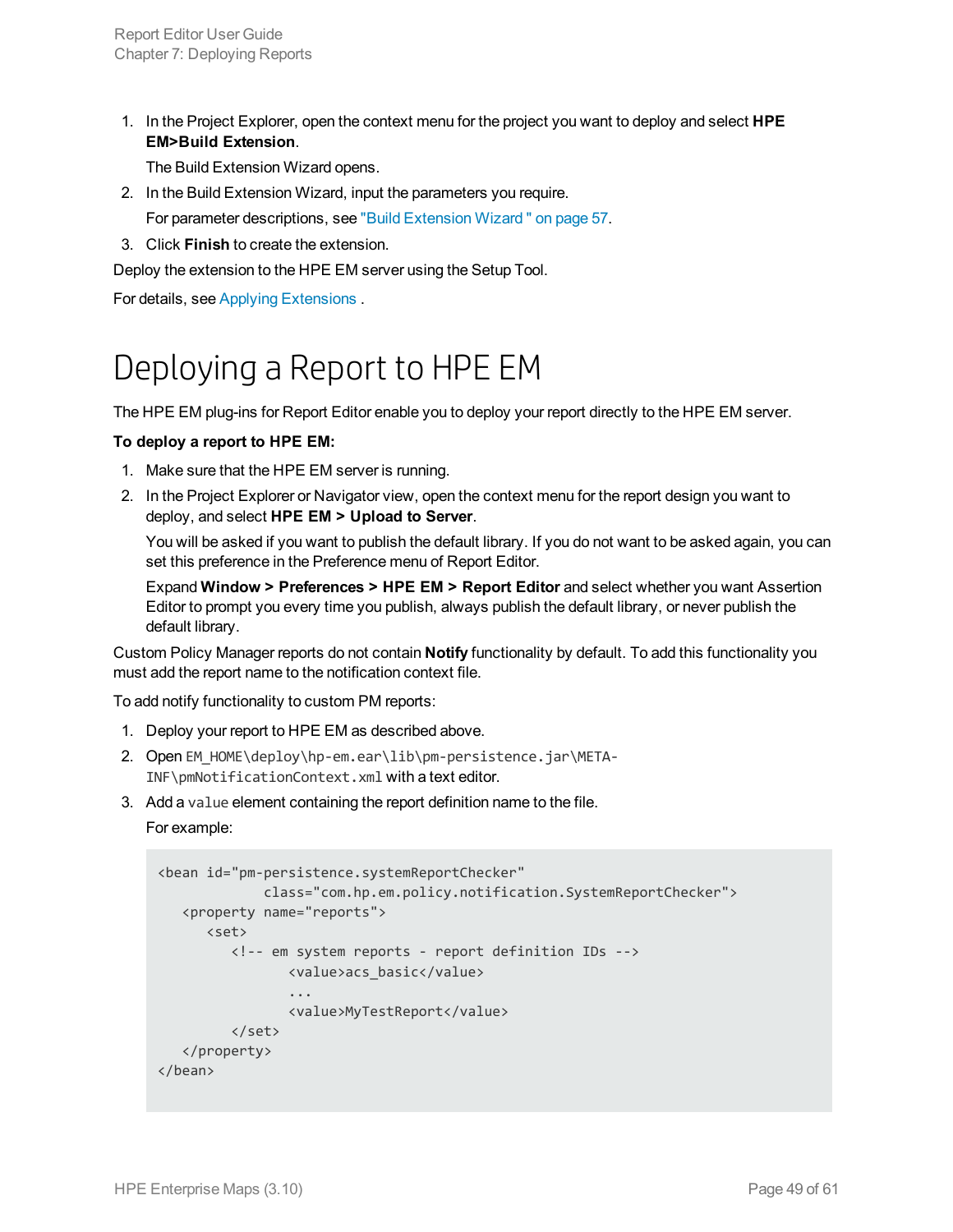- 4. Save pmNotificationContext.xml.
- <span id="page-49-0"></span>5. Restart the HPE EM server.

## Applying Extensions

You can extend HPE EM by adding libraries or JSPs to the deployed EAR files, by modifying the data model, by configuring the appearance of the UI, and by importing prepackaged data.

Extensions to HPE EM come from the following sources:

#### <sup>l</sup> **Customization Editor**

Typical extensions created by Customization Editor contain modifications to the data model and artifact appearance, and possibly data required by the customization (taxonomies). They may also contain new web components, which may include custom JSP and Java code.

If your extension contains new artifact types, HPE EM does not create default ACLs for them. Set default ACLs for the new artifact types in HPE EM.

#### <sup>l</sup> **Assertion Editor, Report Editor, and Taxonomy Editor**

These extensions contain assertion, reporting, and taxonomy data only. They do not involve changes to the data model.

The Setup Tool opens the EAR files, applies the extensions, and then repacks the EAR files.

Apply extensions according to one of the following scenarios:

**.** ["Single-Step](#page-50-1) Scenario" on the next page

The Setup Tool performs all the processes involved in applying extensions, including any database alterations, as a single step.

• ["Decoupled](#page-50-0) DB Scenario" on the next page

Database SQL scripts are run manually. The Setup Tool performs the other processes as individual steps that are executable on demand. This scenario is useful in organizations where the user applying extensions does not have the right to alter the database, which is done by a database administrator.

**Caution:** In some specific circumstances (underscores and numbers in property names), extension application may fail because HPE EM cannot create short enough database table names (31 character maximum for most databases).

The error in setup.log resembles the following:

```
[java] --- Nested Exception ---
[java] java.lang.RuntimeException: cannot reduce length of identifier
  'ry_c_es_Artifact02s_c_priEspPty01Group_c_priEspPty01',
  rename identifier elements or improve the squeezing algorithm
[java] at com.em.platform.rdbms.design.decomposition.naming.impl.
  BlizzardNameProviderImpl.getUniqueLimitedLengthName(
      BlizzardNameProviderImpl.java:432)
[java] at com.em.platform.rdbms.design.decomposition.naming.impl.
  BlizzardNameProviderImpl.filterTableName(BlizzardNameProviderImpl.java:374)
```
If you do not require backward compatibility with these older versions, you can change the table naming algorithm.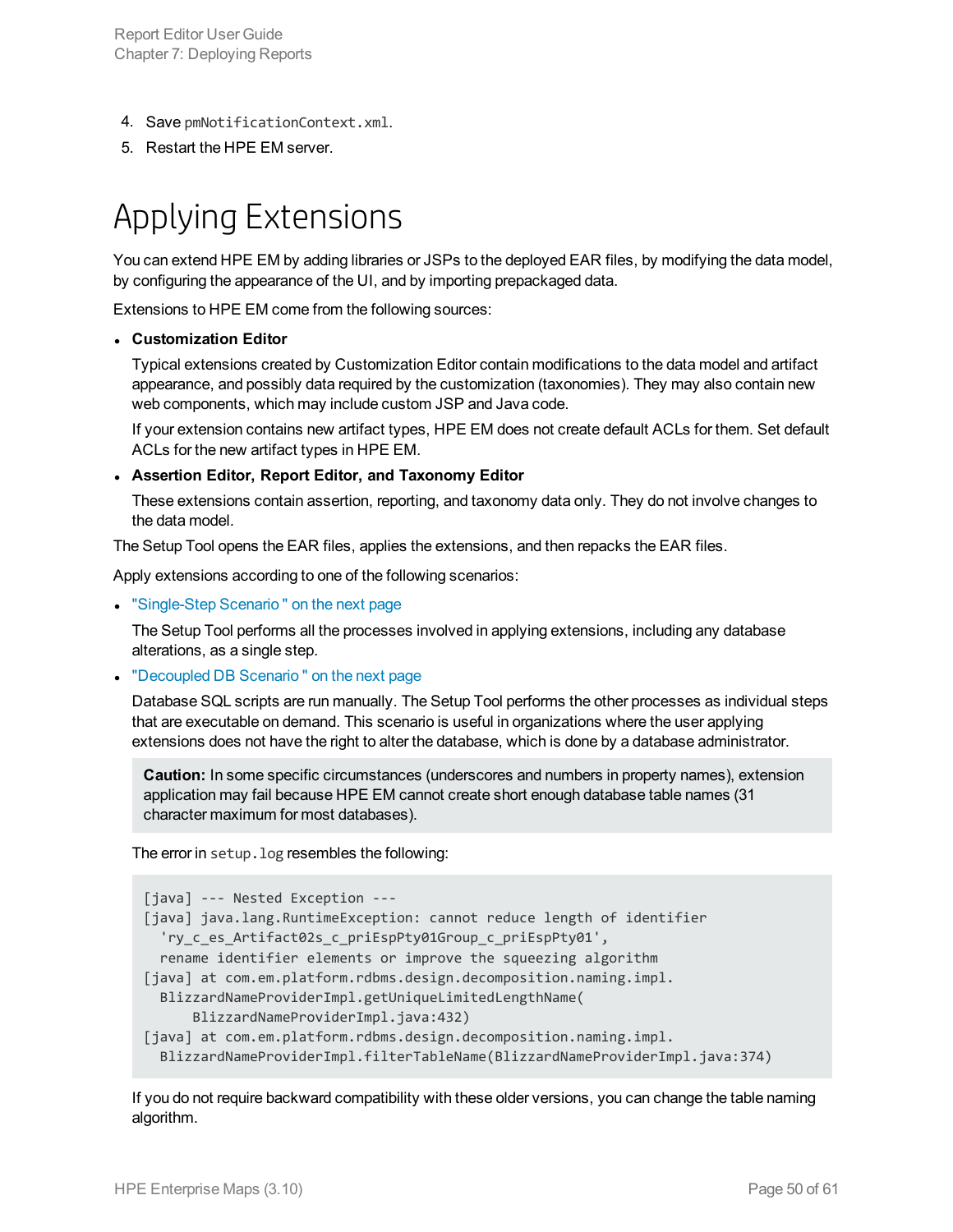#### **To change the table naming algorithm:**

- 1. Open EM\_HOME/lib/pl-repository-old.jar#META-INF/rdbPlatformContext.xml with a text editor.
- 2. In the rdb-nameProvider bean element, edit the following property element:
	- **<property name="platform250Compatible" value="false"/>**
- 3. Save rdbPlatformContext.xml

**Caution:** This solution only impacts properties with multiple cardinality. If the problem persists, then review the property naming conventions in your extension.

### <span id="page-50-0"></span>Decoupled DB Scenario

Follow this scenario if the user who applies extensions does not have permission to modify the database.

#### **To apply extensions and modify the database separately:**

1. Make sure that all extensions are in the following directory:

EM\_HOME/extensions

The Setup Tool automatically applies all extensions in that directory.

- 2. Stop the server.
- 3. Start the Setup Tool by executing the following command:

#### **EM\_HOME/bin/setup -a**.

- 4. Select the **Apply Extensions** scenario, and click **Next**.
- 5. Click **Next**, to execute the extension application, and exit the Setup Tool.
- 6. Provide the scripts from EM\_HOME/sql to the database administrator.

The database administrator can use  $a11$ ,  $sq1$  to execute the scripts that drop and recreate the database schema.

7. Execute the Setup Tool in command-line mode to finish the extension application:

#### **EM\_HOME/bin/setup -c**

8. Redeploy the EAR file:

The Setup Tool deploys the EAR file automatically.

<span id="page-50-1"></span>If you need to deploy the EAR file to JBoss manually, see ["Redeploying](#page-51-0) EAR File" on the next page.

### Single-Step Scenario

Follow this scenario if you have permission to alter the database used for HPE EM.

#### **To apply extensions to HPE EM in a single step:**

1. Make sure that all extensions are in the following directory:

#### EM\_HOME/extensions

The Setup Tool automatically applies all extensions in that directory.

If you are applying extensions to another server, substitute the relevant home directory for EM\_HOME

2. Stop the server.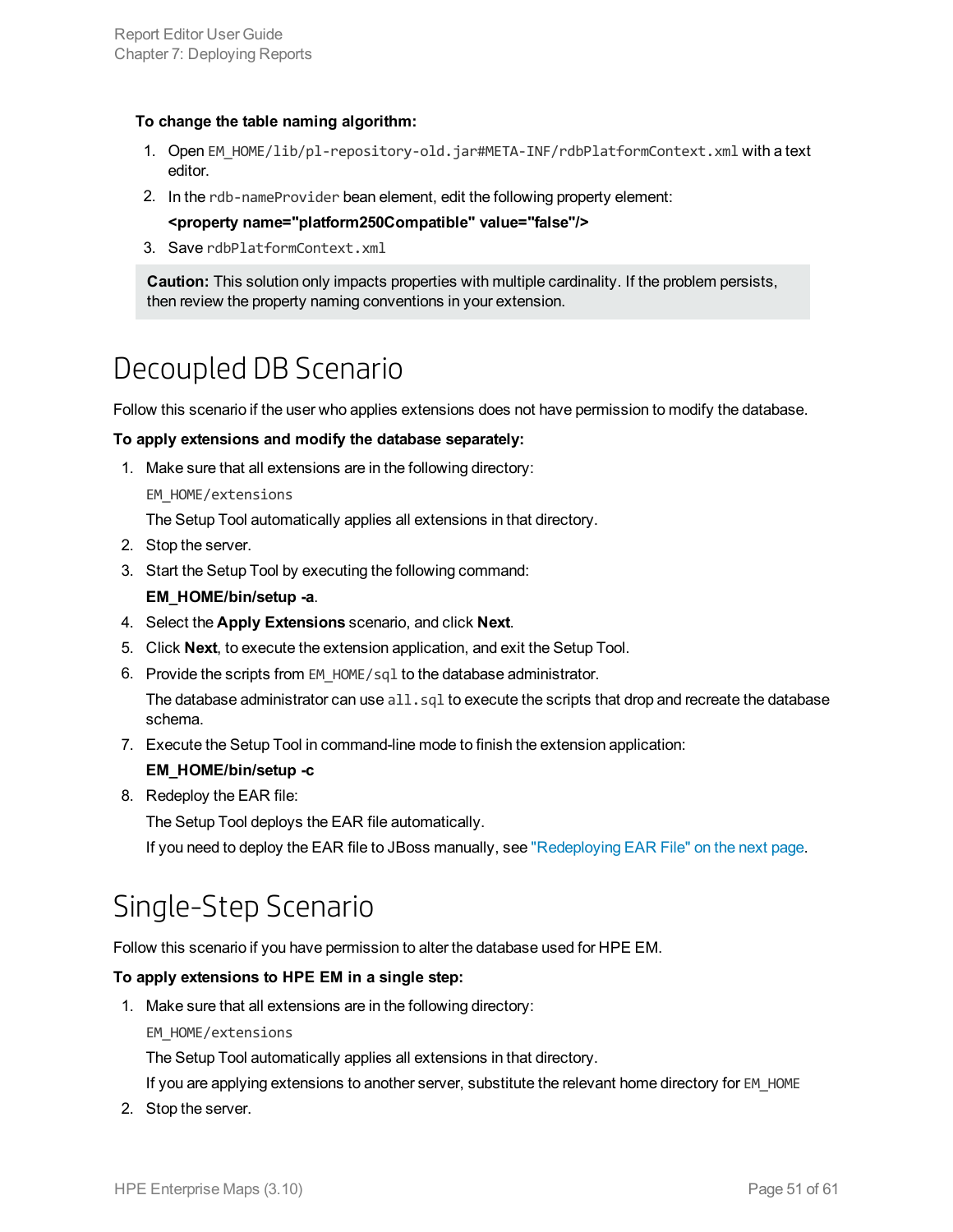3. Start the Setup Tool by executing the following command:

#### **EM\_HOME/bin/setup.bat(sh)**

4. Select the **Apply Extensions** scenario, and click **Next**.

The Setup Tool automatically validates the step by connecting to the server, copying the extensions, and merging the SDM configuration.

5. Click **Next** for each of the validation steps and the setup execution.

This process takes some time.

- 6. Click **Finish** to end the process.
- 7. Deploy the EAR file:

The Setup Tool deploys the EAR file automatically.

If you need to deploy the EAR file to JBoss manually, see ["Redeploying](#page-51-0) EAR File" below.

8. Restart the server.

**Caution:** Applying an extension that modifies the SDM model may drop your full text indices.

EM HOME/log/setup.log contains the following line in these cases:

Could not apply alteration scripts, application will continue with slower DB drop/create/restore scenario. ... .

<span id="page-51-0"></span>In these cases, reapply full text indices.

## Redeploying EAR File

After using the Setup Tool to apply extensions or updates, you must redeploy the EAR file to the application server. For JBoss, you can do this using the Setup Tool.

#### **To redeploy the EAR file to JBoss:**

- 1. Stop the application server.
- 2. Start the Setup Tool by executing the following command:

#### **EM\_HOME/bin/setup.bat(sh)**.

- 3. Select the **Advanced** scenario, and click **Next**.
- 4. Scroll down, select **Deployment**, and then click **Next**. When the Setup Tool validates the existence of the JBoss Deployment folder, click **Next**.
- 5. Click **Finish** to close the Setup Tool.
- <span id="page-51-1"></span>6. Restart the application server.

## Removing Report Definitions from HPE EM

You can remove custom report definitions from HPE EM.

To remove a single report, use the context menu option.

#### **To remove custom reporting extensions:**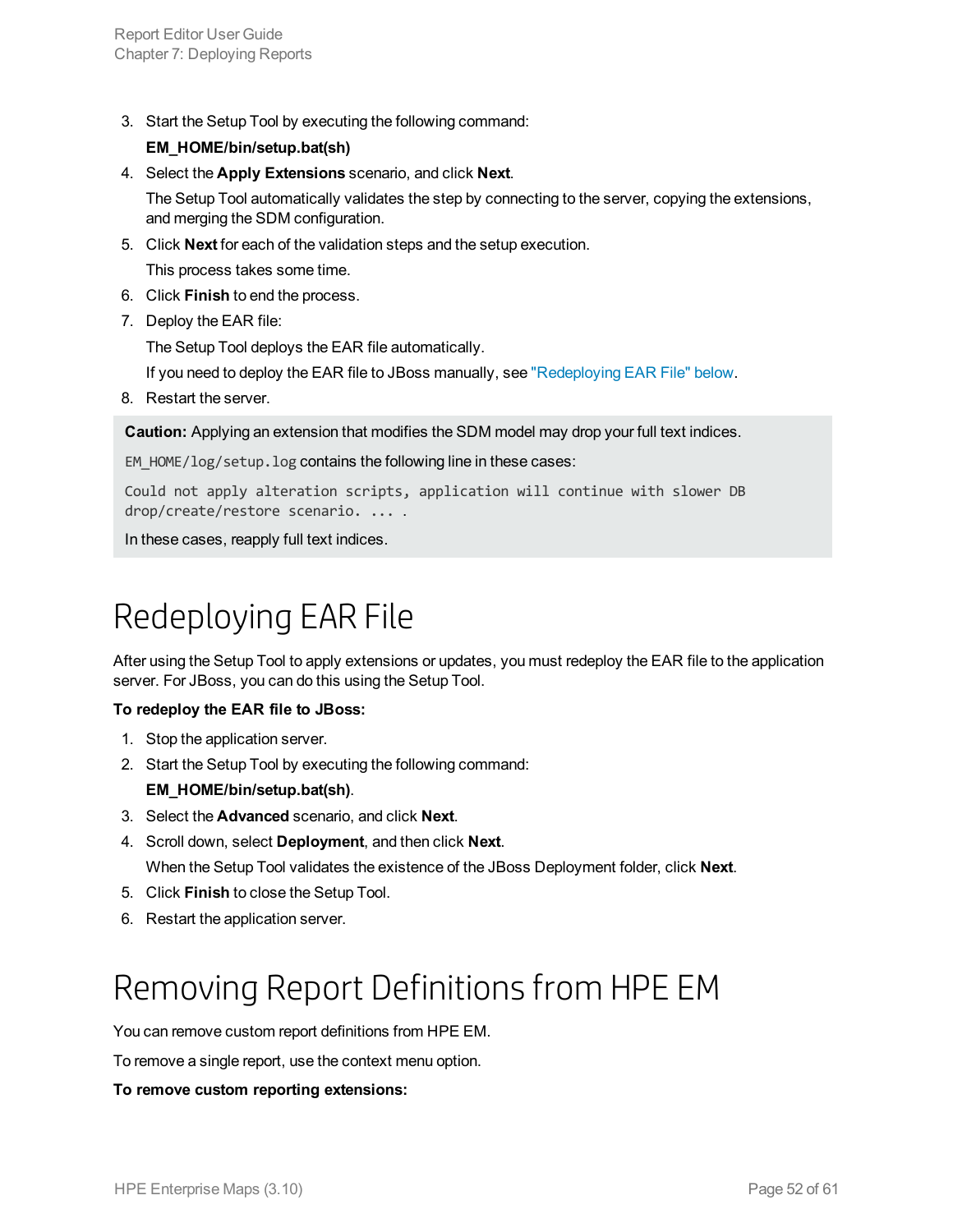Report Editor User Guide Chapter 7: Deploying Reports

- 1. Remove any custom report extensions from EM\_HOME/extensions.
- 2. Execute the Setup Tool using the apply extensions scenario.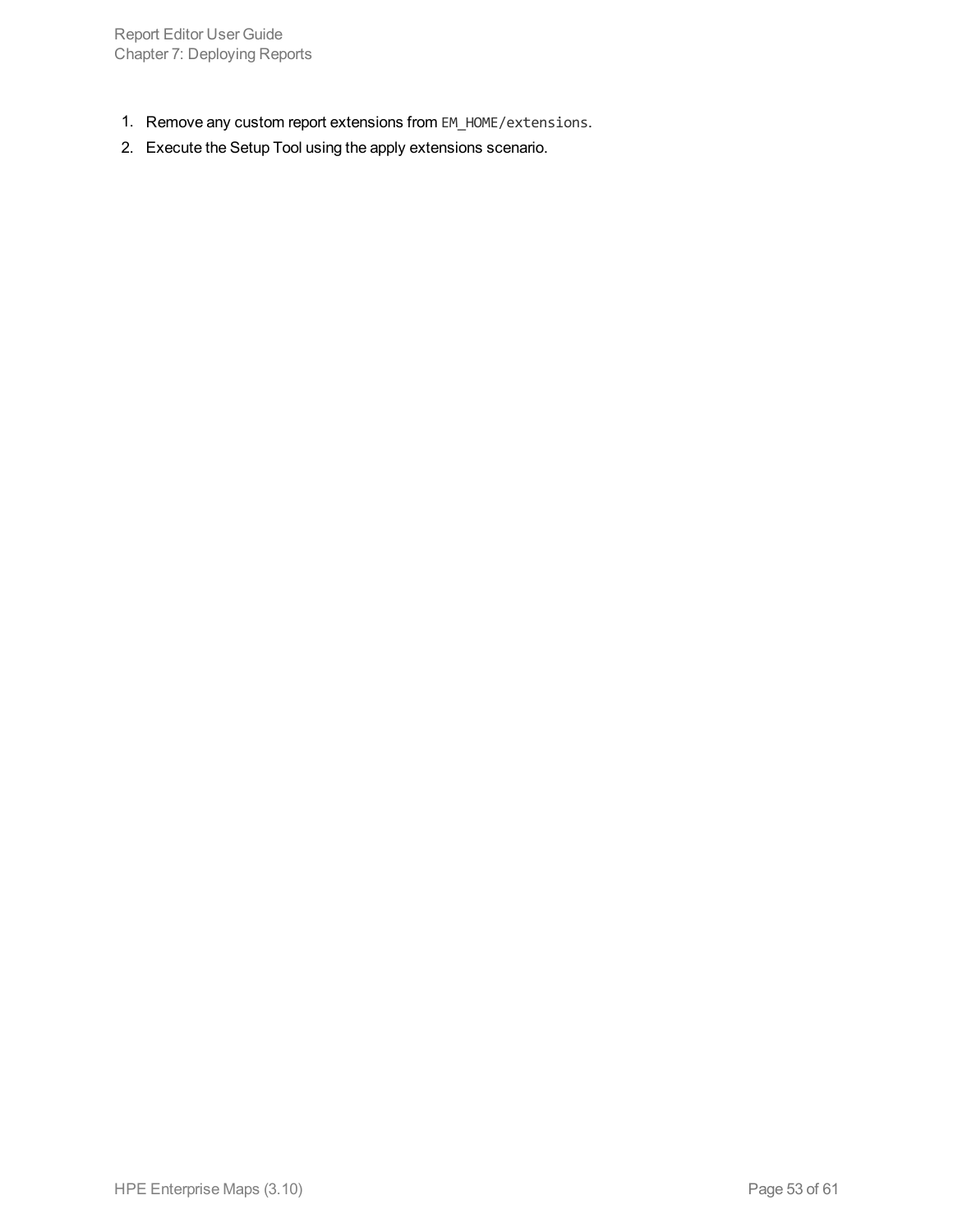# <span id="page-53-0"></span>Chapter 8: Example: Failure Impact Report for the Reports Tab

To demonstrate the Reports Tab use case described in "Use [Cases "](#page-10-1) on page 11, follow this example:

#### **To create a Failure Impact Report and add it to the a Reports Tab:**

1. Create the failure impact report definition.

Follow the procedure described in "Creating a Report [Definition "](#page-19-1) on page 20 with the following inputs:

| Parameter Definition |                                                                 |
|----------------------|-----------------------------------------------------------------|
| Name                 | <b>Failure Impact</b>                                           |
|                      | Description   Summary of Business Service Failure Impact Status |

- 2. Create the Failure Impact data set. For details, see ["Example:](#page-53-1) Failure Impact Data Set " below.
- 3. Create the Failure Impact Report layout. For details, see ["Example:](#page-54-0) Failure Impact Report Layout " on the next page.
- 4. Deploy the Failure Impact Report to HPE EM. For details, see ["Deploying](#page-48-0) a Report to HPE EM " on page 49.
- 5. Add the Failure Impact Report to the HPE EM Reports Tab. For details, see the "Custom Birt Reports" section of the *HPE Enterprise Maps User Guide*. Select **Failure Impact** from the list.

## <span id="page-53-1"></span>Example: Failure Impact Data Set

To demonstrate the reporting tool use case described in ["Creating](#page-20-0) a Data Set " on page 21, follow this example.

#### **To create the Failure Impact data set:**

- 1. Follow the procedure described in ["Creating](#page-20-0) a Data Set " on page 21 with the following inputs.
- 2. In the New Data Set dialog box, input the following parameters:

| <b>Parameter</b>               | <b>DQL Option</b>       | <b>SQL Option</b> |
|--------------------------------|-------------------------|-------------------|
| Data Set Name   Failure Impact |                         |                   |
| Data Source                    | dqlDatabase             | Database          |
| Data Set Type                  | <b>DQL Select Query</b> | SQL Select Query  |

3. Use the filter to only display the data that you want to use.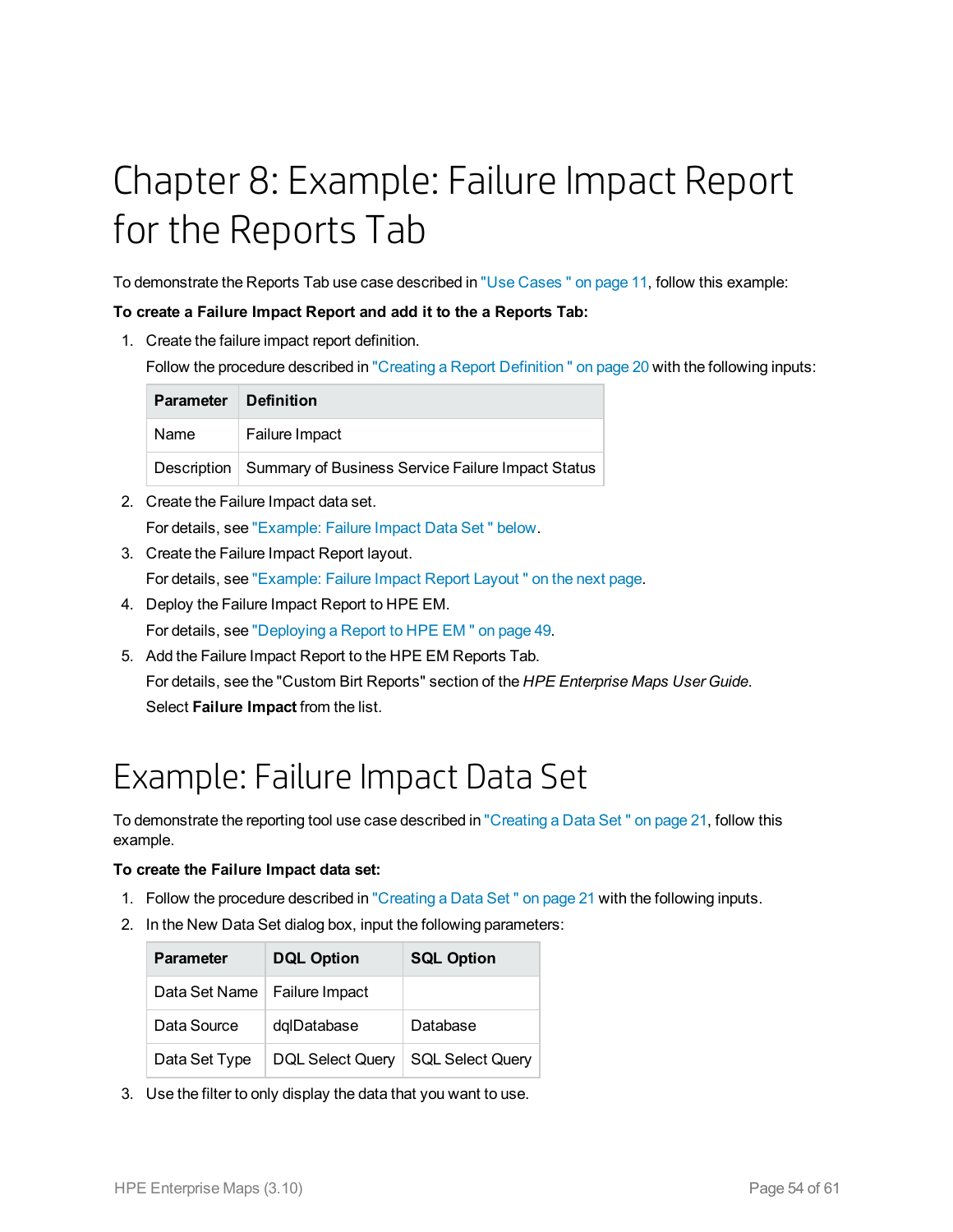For SQL queries, all standard tables in HPE EM begin with RYGA.

- 4. Use Available Items to explore the data and identify the tables and columns you need for your query. For this report all the information required is for business services:
	- **.** For DQL, artifact type **businessServiceArtifact**.
	- <sup>l</sup> For SQL, table **RYGA\_BSNSERVICE**.
- 5. Construct your query by typing in the query input area and dragging and dropping items from **Available Items**.

For this report the DQL query is:

```
select bs.criticality.name as "Failure Impact Status", count
(bs.criticality.name) as "No. of Services" from businessServiceArtifact bs group
by bs.criticality.name
```
For this report the SQL query is:

```
select RYGA_BSNSERVICE.CRITICALITY_NAME as "Failure Impact Status",
count(RYGA_BSNSERVICE.CRITICALITY_NAME) as "No of Services" from RYGA_BSNSERVICE
group by RYGA_BSNSERVICE.CRITICALITY_NAME
```
- 6. Click **Finish** to complete your query and view the Output Columns for the data set.
- 7. Click **Preview Results** to view the actual data in your database.
- <span id="page-54-0"></span>8. Click **OK** and press **Ctrl+S** to save the data set as part of the report.

## Example: Failure Impact Report Layout

To demonstrate the reporting tool use case referred to in ["Designing](#page-21-0) a Report Layout " on page 22, follow this example.

#### **To Create the Layout of the Failure Impact Report:**

- 1. In the failure\_impact.rptdesign editor view, right-click and select **Insert>Label**.
- 2. Type the report heading **Business Service Failure Impact Status**.
- 3. Use the Property Editor view to change the format of the heading.
- 4. In a blank area of the failure\_impact.rptdesign editor view, right-click and select **Insert>Table**.
- 5. Input the table parameters and select the data set. In this case, 2 columns and the **Failure Impact** data set.
- 6. Select the left column header row, right-click and select **Insert>Text**. Input column header **Failure Impact Status**, and then click **OK**. Repeat for the right column header, **No of Services**.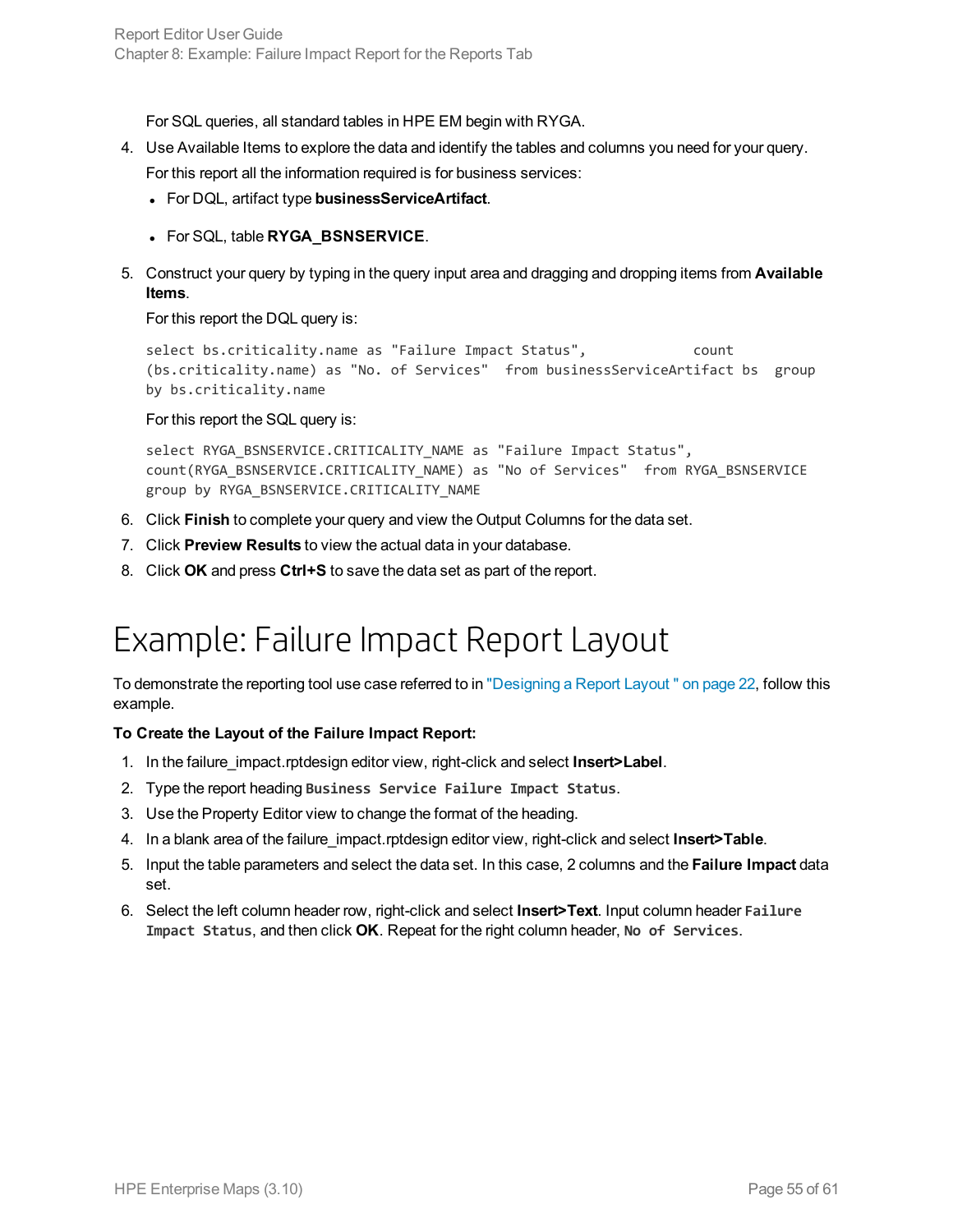| <b>Business Service Failure Impact Status</b> |                |  |  |
|-----------------------------------------------|----------------|--|--|
| <b>Failure Impact Status</b>                  | No of Services |  |  |
| Detail Row                                    |                |  |  |
| Footer Row                                    |                |  |  |
| Table<br>用                                    |                |  |  |

- 7. In the Data Explorer, expand **Data Sets>Failure Impact**.
- 8. Drag **Failure Impact Status** from the Data Explorer to the left detail cell. Repeat for **No of Services** and the right detail cell.

| <b>Business Service Failure Impact Status</b> |                  |  |
|-----------------------------------------------|------------------|--|
| <b>Failure Impact Status</b>                  | No of Services   |  |
| [Failure Impact S]                            | [No of Services] |  |
| Footer Row                                    |                  |  |

- 9. In a blank area of the failure\_impact.rptdesign view, right-click and select **Insert>Chart** to open the New Chart dialog box.
- 10. This report requires a pie chart, select **Pie Chart**, and then click **Next**.
- 11. Under Select Data Set, select **Use Data Set** and **Failure Impact** from the drop-down list.
- 12. Drag **Failure Impact Status** from **Data Preview** to the **Category Definition** input.
- 13. Drag **No of Services** from **Data Preview** to the **Slice Size Definition** input.
- 14. Click **Next** to format the chart appearance.
- 15. Select **Chart Area**, amend **Chart Title** to **Business Service Failure Impact Status**, and then click **Finish** to add the chart to the report definition.
- 16. Drag the chart area outline to the size you require, and then press **Ctrl+S** to save the report definition.
- 17. Select the **Preview** tab to view the report with data from your data source.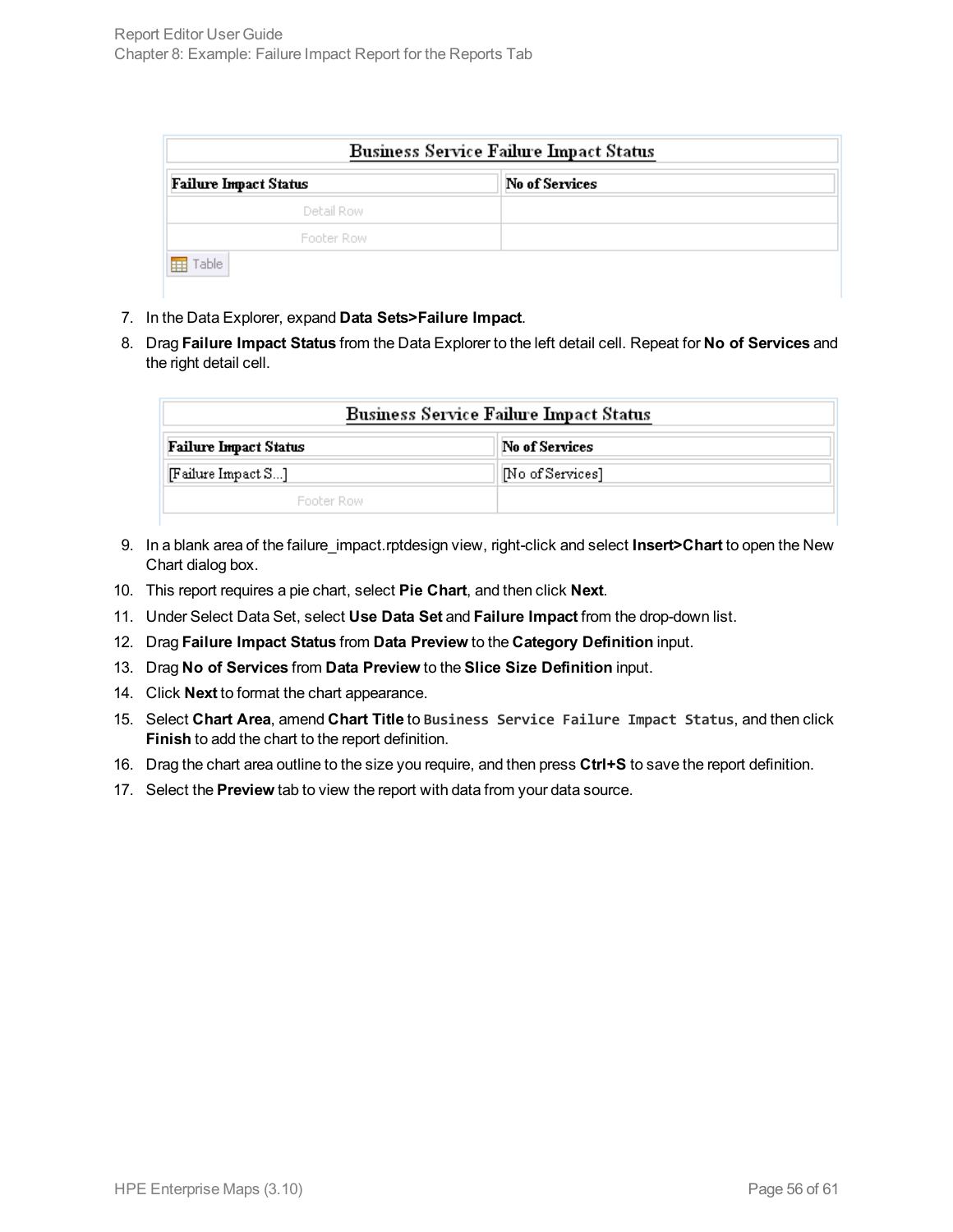# <span id="page-56-0"></span>Appendix A: Dialog Boxes

Each Report Editor input dialog is described in the following sections:

- **.** "Build [Extension](#page-56-1) Wizard" below. Creating a report extension.
- . "New Data Set" [below](#page-56-2) Creating a new data set.
- <span id="page-56-1"></span>. "New Report Project Wizard" below Creating a new report project.

## Build Extension Wizard

Enter general parameters for the report extension.

| <b>Option</b>                   | <b>Definition</b>                                                                     |
|---------------------------------|---------------------------------------------------------------------------------------|
| Name                            | The name of the reporting extension.                                                  |
| Description                     | A description for the reporting extension.                                            |
| Include library in<br>extension | Select this check-box if you want to include the default library in the<br>extension. |
| Folder                          | The location of the reporting extensions folder.                                      |
| Filename                        | The filename of the reporting extension.                                              |

## <span id="page-56-2"></span>New Data Set

Enter a name, then enter a source and type for the new data set.

| <b>Parameter</b>        | <b>Definition</b>                                                                                                                                        |
|-------------------------|----------------------------------------------------------------------------------------------------------------------------------------------------------|
| Data Set<br><b>Name</b> | Input a name for the data set.                                                                                                                           |
| Data<br>Source          | Select the data source from the drop-down list. The selection of a DQL or SQL datasource<br>determines the exact query language required for your query. |
| Data Set<br>Type        | Choose one of the options from the drop-down list:<br>• Select Query<br>• Stored Procedure Query                                                         |

## <span id="page-56-3"></span>New Report Project Wizard

The New Report Project Wizard consists of the following stages depending on the options you select: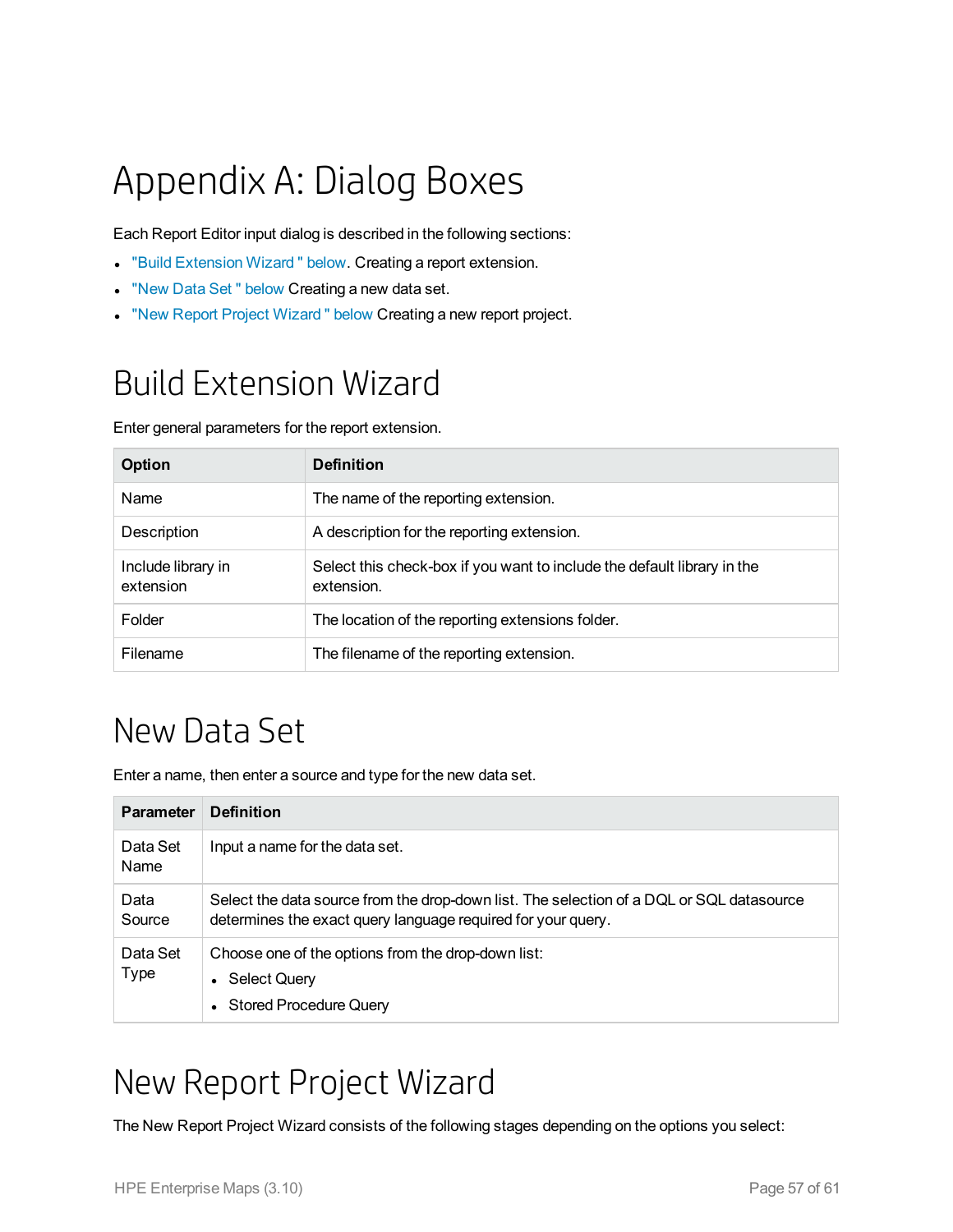- 1. "New Report Project Wizard: Default Library [Configuration](#page-57-0) Create a new data source " below
- <span id="page-57-0"></span>2. "New Report Project Wizard: New [Server "](#page-57-1) below

### New Report Project Wizard: Default Library Configuration -Create a new data source

Configure the new data source and specify your login credentials.

| <b>Parameter</b>                  | <b>Definition</b>                                                            |
|-----------------------------------|------------------------------------------------------------------------------|
| Server URL                        | The location of the HPE EM server.                                           |
| Server Username                   | Your HPE EM login.                                                           |
| Driver Class                      | Automatically filled with the corresponding data base name on the<br>server. |
| Database Username and<br>Password | Your database credentials.                                                   |
| Database Schema                   | The database schema name.                                                    |
| <b>Manage Drivers</b>             | Add, delete, or restore JAR files, and edit drivers.                         |
| <b>Test Connection</b>            | Test the server connection using the specified parameters.                   |

### <span id="page-57-1"></span>New Report Project Wizard: New Server

Create a new server for the project and optionally specify your authentication credentials.

| <b>Parameter</b>      | <b>Definition</b>                                       |
|-----------------------|---------------------------------------------------------|
| Name                  | The name of the server to display in the report editor. |
| URL                   | The location of the HPE EM server.                      |
| Username and Password | Credentials for access to the HPE EM server.            |
| Save credentials      | Select to store the input credentials.                  |
| Validate connection   | Select to validate the server connection.               |
|                       | The HPE EM server must be running to validate.          |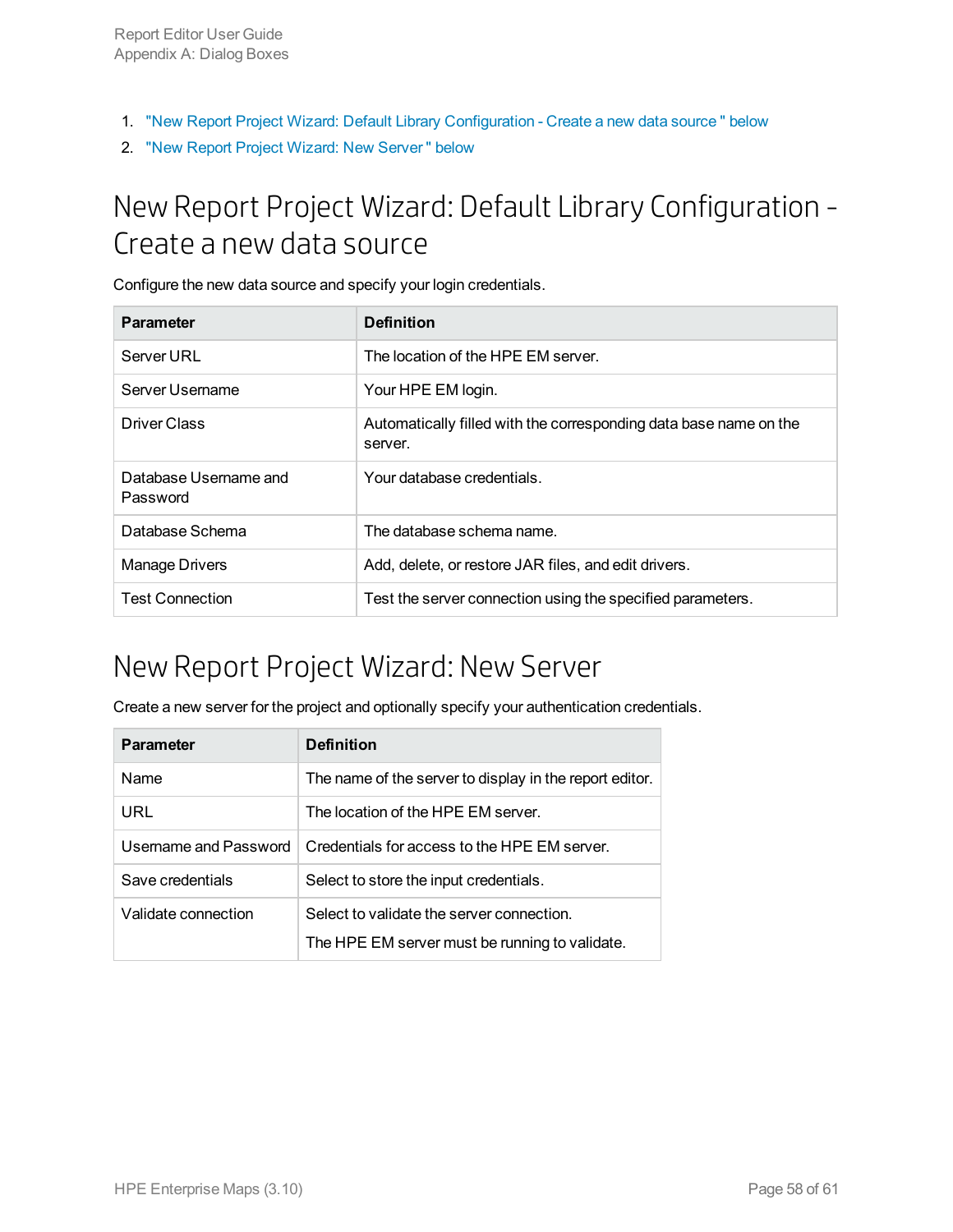# <span id="page-58-0"></span>Appendix B: Troubleshooting

This appendix describes some common problems and their resolutions:

- ["Incomplete](#page-58-1) Table List" below
- . "The Platform [Perspective](#page-58-2) is Missing Views " below
- "The Report Result does not Appear" below
- "Oracle Developer Queries Cause Errors in HPE EM Workbench" on the next page
- **.** "SQL Error on Report [Previews "](#page-59-1) on the next page
- "HPE EM Workbench Looks Different from the Pictures in the Documentation" on page 61
- <span id="page-58-1"></span>. "HPE EM [Workbench](#page-60-1) Displays Scrambled Table Names" on page 61

## Incomplete Table List

#### **Problem**

The list of tables is incomplete. HPE EM Workbench limits the number of schemas and tables accessed for performance reasons.

#### **Solution**

<span id="page-58-2"></span>Change the settings, as described in ["Changing](#page-42-0) the Data Collection Settings " on page 43.

## The Platform Perspective is Missing Views

#### **Problem**

There are views missing from the Platform perspective. The most likely reason for this is that some of the views are closed.

#### **Solution**

#### **Reset the perspective:**

<span id="page-58-3"></span><sup>l</sup> From the menu, select **Window > Reset Perspective**.

## The Report Result does not Appear

#### **Problem**

The report result is not deployed to the HPE EM server.

#### **Solution**

#### **Check the report result:**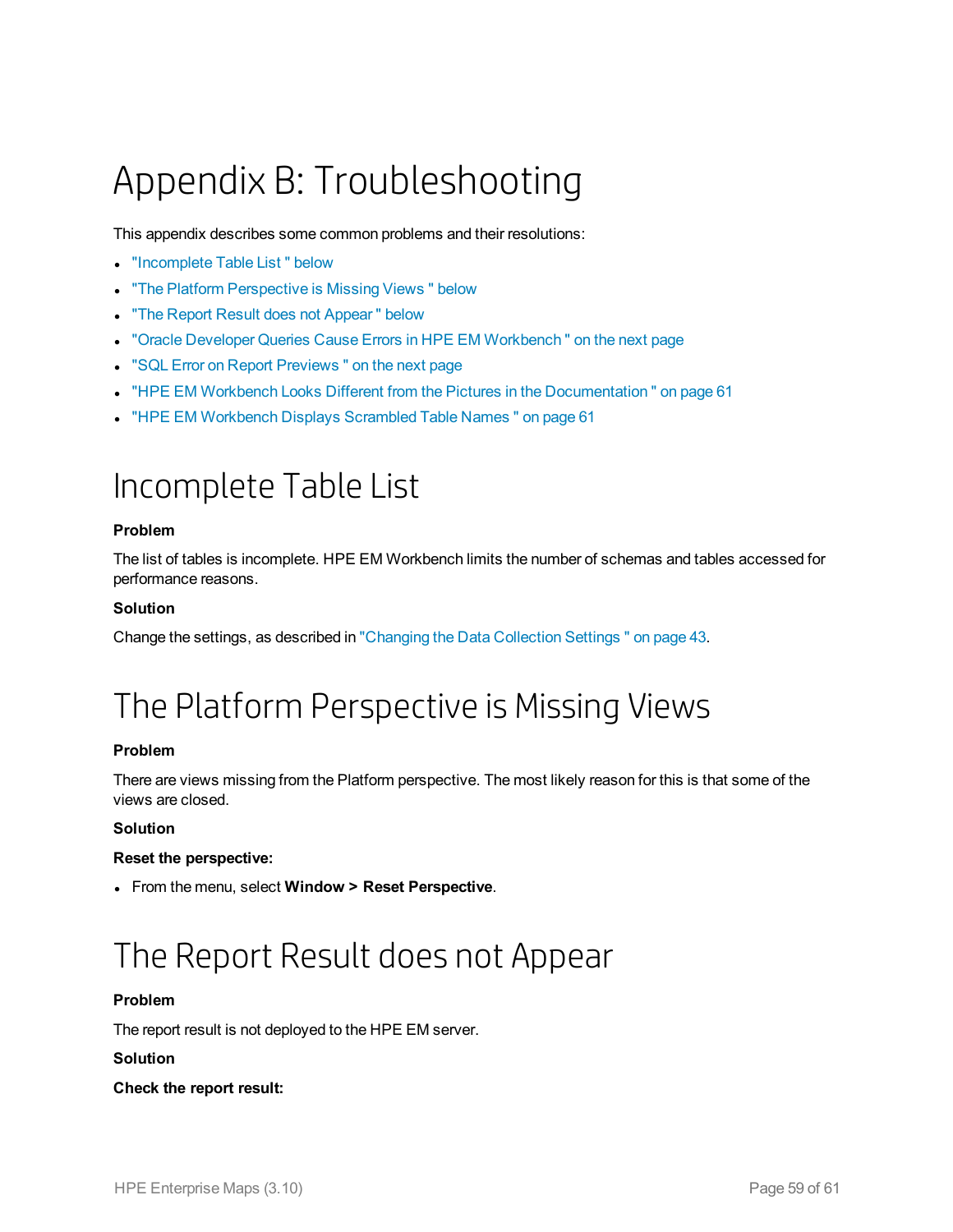- 1. In your browser, navigate to the latest report instance page. For example, https://hostname:port/reporting/reports/service\_ portfolio/documents/1/?alt=text/plain.
- 2. Check the following status elements:
	- <category label="finished" scheme="urn:com:systinet:reporting:execution:status" term="finished"/>
	- <sup>l</sup> <category label="report document" scheme="urn:com:systinet:reporting:kind" term="urn:com:systinet:reporting:kind:document"/>

A correctly finished report contains the *finished* value.

<span id="page-59-0"></span>If the report execution does not finish, check the JMS settings, JMS queue, or the reporting service logs to analyze the bottleneck.

## Oracle Developer Queries Cause Errors in HPE EM Workbench

#### **Problem**

HPE EM Workbench returns errors for imported queries. The most likely reason is that your table names do not include the schema.

#### **Solution**

<span id="page-59-1"></span>Include the schema name in the **FROM** clause of your query. For example, soadb.ry\_docrel.

## SQL Error on Report Previews

#### **Problem**

When viewing the Preview page of a report, the following SQL error is shown:

```
ReportDesign (id = 1):+ Cannot get the result set metadata.
SQL statement does not return a ResultSet object.
SQL error #1: Invalid column name ROWNUM
```
This error occurs because the Preview is not aware of the database type that the query is applicable to.

#### **Solution**

#### **Check the database type parameter:**

- 1. In the Preview page, click **Show Report Parameters**.
- 2. Verify that the database-type parameter matches the database you use.